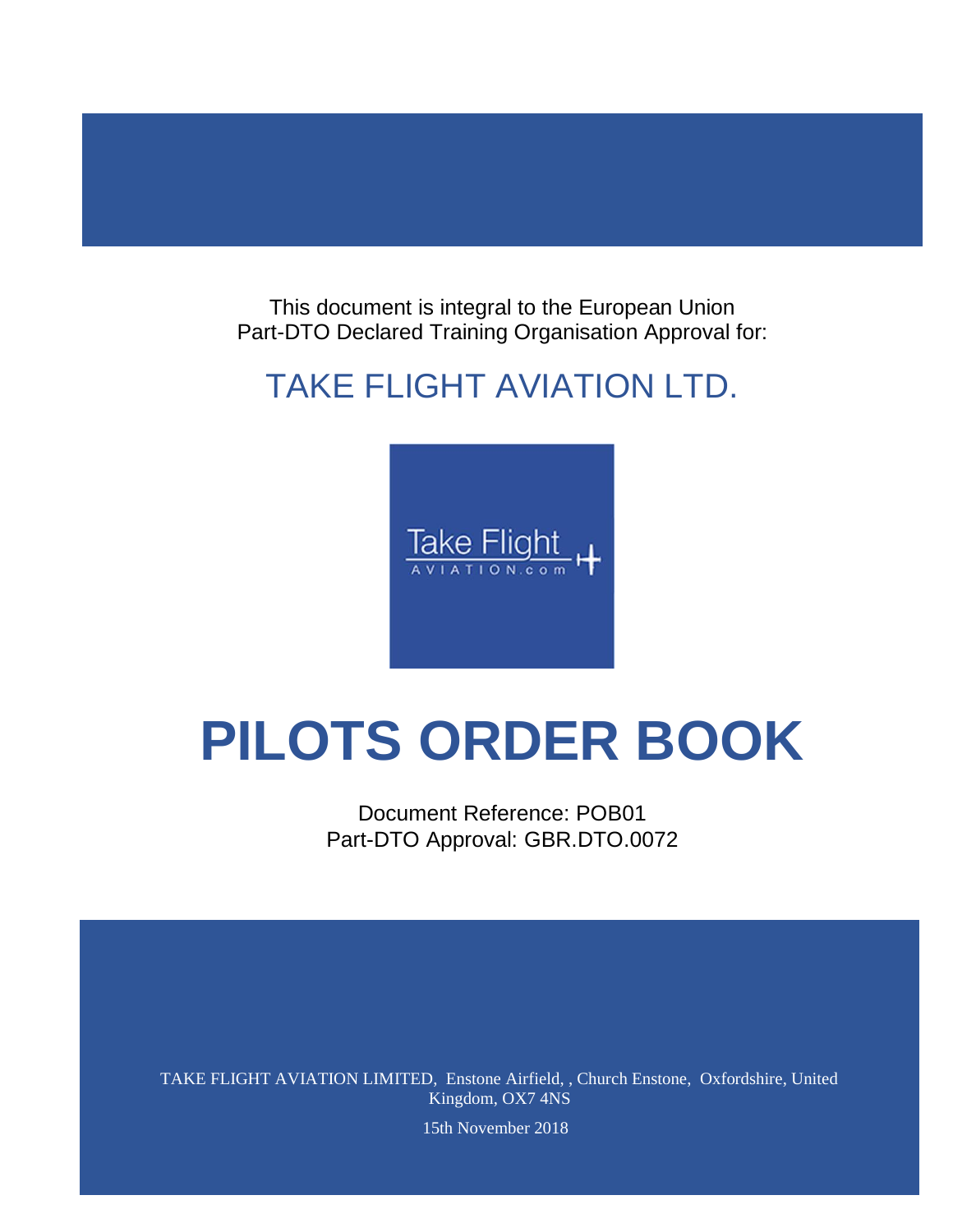|                | 1.1   | Purpose and Scope of the Pilots Order Book  8                   |
|----------------|-------|-----------------------------------------------------------------|
|                | 1.2   | Part-DTO Declared Training Organisation scope  10               |
|                | 1.3   |                                                                 |
|                | 1.4   | Safety Policy and Safety Management System  13                  |
| 2 <sup>1</sup> |       |                                                                 |
|                | 2.1   | Air Navigation Order and the Rules of the Air 14                |
|                | 2.2   | Approval and Authorisation for student flights 14               |
|                | 2.2.1 |                                                                 |
|                | 2.3   | Approval and Authorisation for Take Flight members flights 15   |
|                | 2.4   | Possession of a current Pilots Licence & Medical Certificate 15 |
|                | 2.5   |                                                                 |
|                | 2.6   |                                                                 |
|                | 2.7   |                                                                 |
|                | 2.8   |                                                                 |
| 3              |       |                                                                 |
|                | 3.1   |                                                                 |
|                | 3.2   |                                                                 |
|                | 3.3   |                                                                 |
|                | 3.4   |                                                                 |
|                | 3.5   |                                                                 |
|                | 3.6   |                                                                 |
|                | 3.7   | Aerobatics, Stalling, Spinning, and Unusual Manoeuveres  21     |
|                | 3.8   |                                                                 |
|                |       |                                                                 |

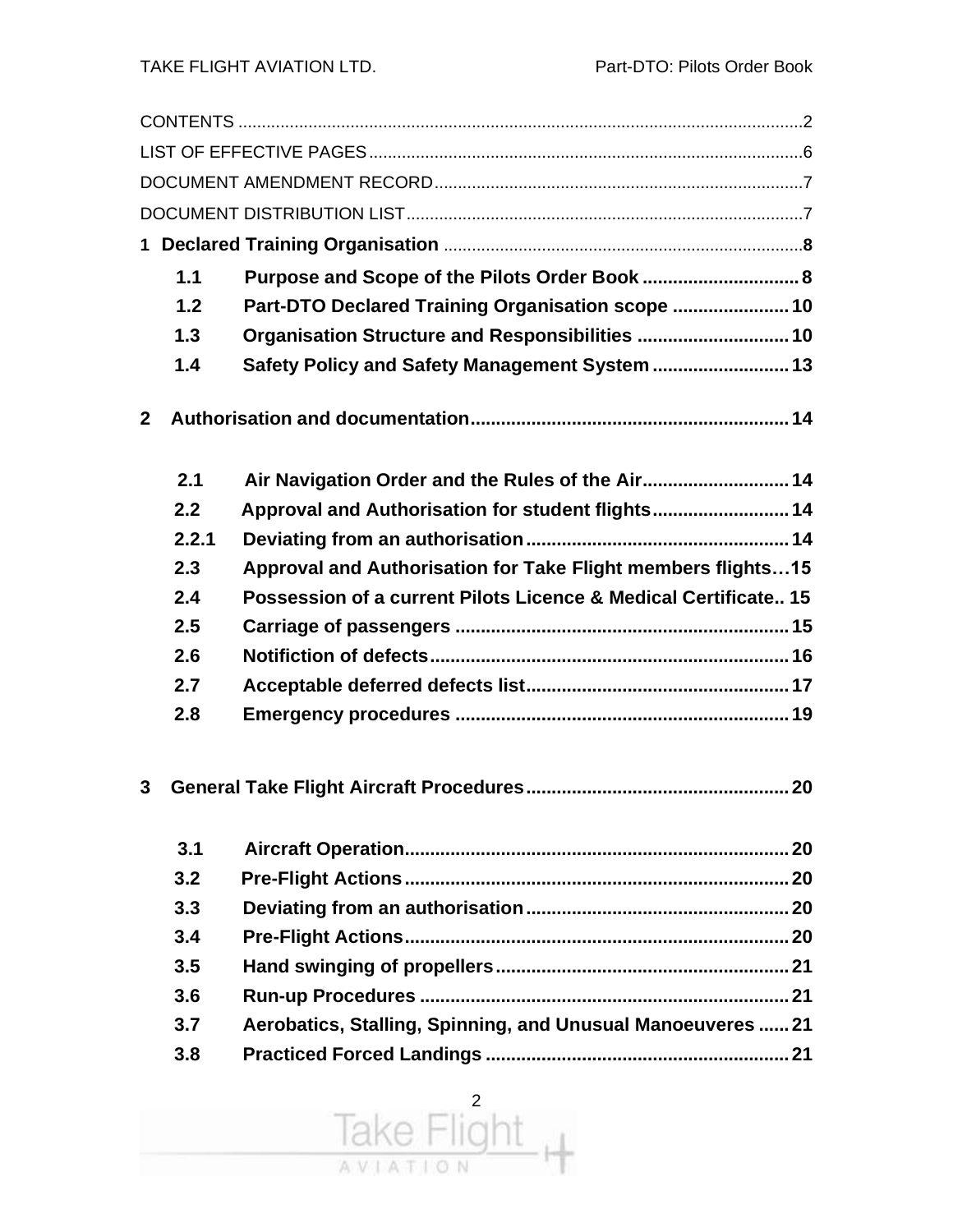| 3.9  |  |
|------|--|
| 3.10 |  |
| 3.11 |  |
| 3.12 |  |
| 3.13 |  |
| 3.14 |  |
| 3.15 |  |
| 3.16 |  |
| 3.17 |  |
| 3.18 |  |
|      |  |

|   | 4.1 |                                                                  | 26  |
|---|-----|------------------------------------------------------------------|-----|
|   | 4.2 |                                                                  | 26  |
|   | 4.3 |                                                                  | .26 |
|   | 4.4 | Action for breach of Club, Airfield, SERA or ANO regulations. 26 |     |
|   | 4.5 |                                                                  | 26  |
|   | 4.6 |                                                                  |     |
|   | 4.7 |                                                                  |     |
|   | 4.8 |                                                                  |     |
|   | 4.9 |                                                                  |     |
| 5 |     |                                                                  | 29  |

| 5.1   |  |
|-------|--|
| 5.1.1 |  |
|       |  |
|       |  |
| 5.1.4 |  |
| 5.2   |  |
|       |  |

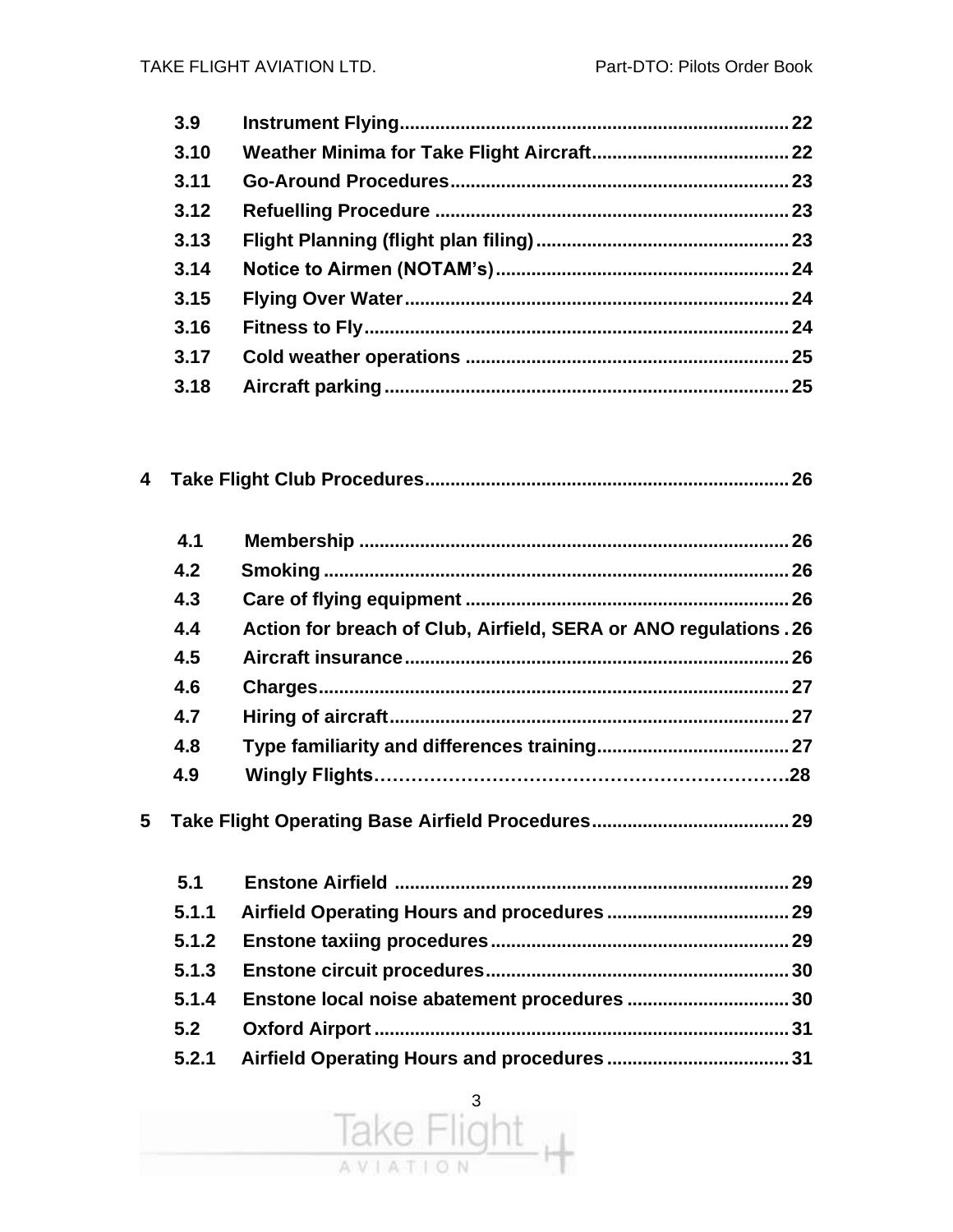|              | 5.2.2 |                                                              |
|--------------|-------|--------------------------------------------------------------|
|              | 5.2.3 |                                                              |
|              | 5.2.4 |                                                              |
|              | 5.3   |                                                              |
|              | 5.4   |                                                              |
| 6            |       |                                                              |
|              | 6.1   |                                                              |
|              | 6.2   |                                                              |
|              | 6.2.1 |                                                              |
|              | 6.2.2 |                                                              |
|              | 6.2.3 |                                                              |
|              | 6.2.4 |                                                              |
|              | 6.3   |                                                              |
|              | 6.4   |                                                              |
|              | 6.5   |                                                              |
|              | 6.6   |                                                              |
|              | 6.7   |                                                              |
|              | 6.8   |                                                              |
|              | 6.9   |                                                              |
|              | 6.10  |                                                              |
|              | 6.11  | Actions in the event of Diversion and / or Fuel Shortage  38 |
|              | 6.12  |                                                              |
|              | 6.13  | Actions in the event of an Unscheduled Landing 38            |
| $\mathbf{7}$ |       |                                                              |
|              | 7.1   |                                                              |
|              | 7.2   |                                                              |
|              | 7.3   |                                                              |
|              | 7.4   |                                                              |
|              | 7.5   |                                                              |

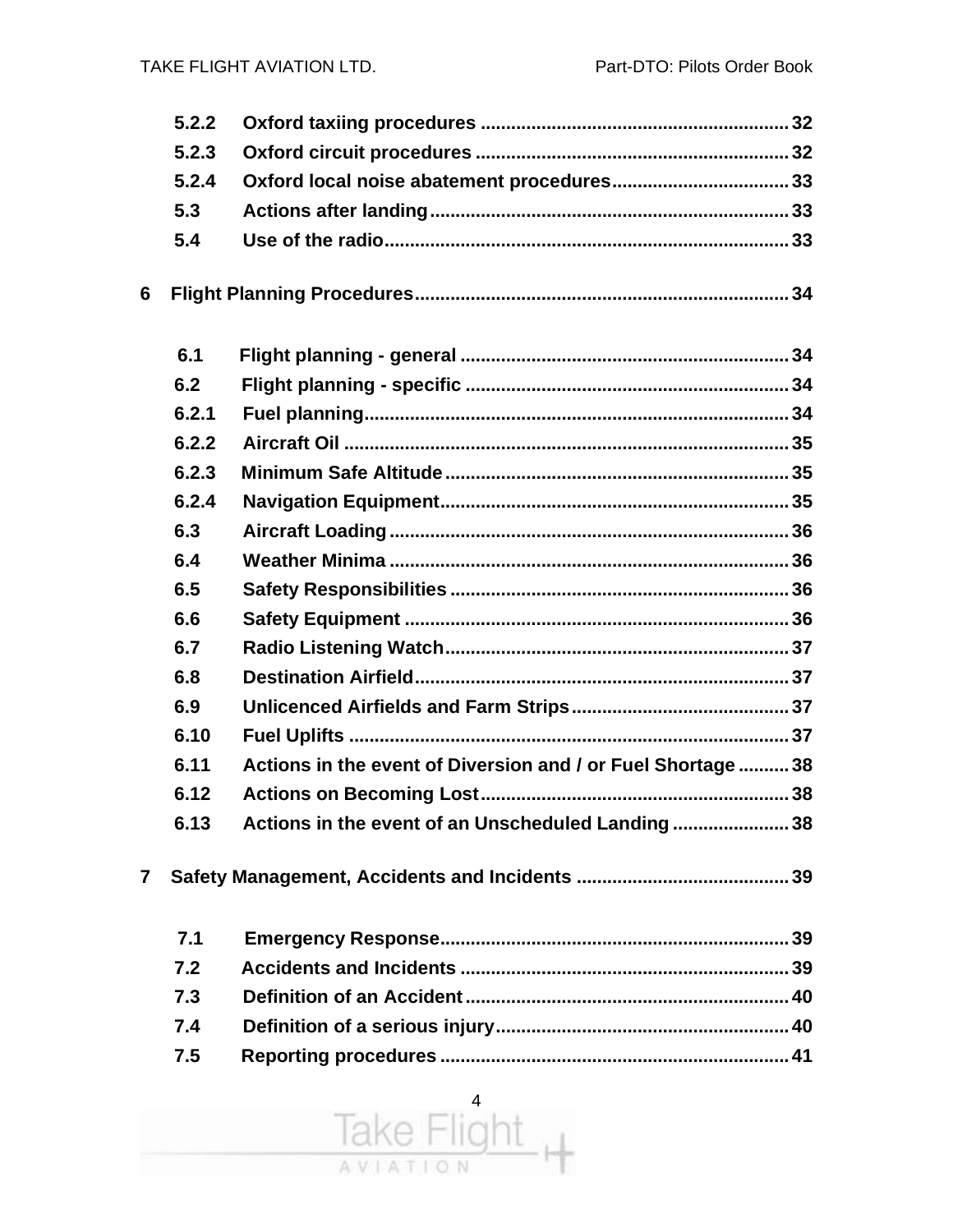|   | 7.6  |                                                                    |  |
|---|------|--------------------------------------------------------------------|--|
|   | 7.7  |                                                                    |  |
|   | 7.8  |                                                                    |  |
|   | 7.9  |                                                                    |  |
|   | 7.10 |                                                                    |  |
|   | 7.11 |                                                                    |  |
|   | 7.12 |                                                                    |  |
| 8 |      | Take Flight Pilot Currency and Experience Requirements 44          |  |
|   | 8.1  | Currency Requirements for SEP aircraft: Non-Complex  44            |  |
|   | 8.2  | Currency Requirements for SEP aircraft: Complex  44                |  |
|   | 8.3  | Currency Requirements for operating Tailwheel U/C aircraft45       |  |
|   | 8.4  | Currency Requirements for IRR / IMC rating holders 46              |  |
|   | 8.5  | <b>Currency Requirements for operating Aerobatic Aircraft 46</b>   |  |
|   | 8.6  | <b>Additional Requirements for operating Aerobatic Aircraft 47</b> |  |

**8.7 Additional Requirements for Flight Instructors........................... 50 8.8 New members flight check / type familiarisation flight check...51**

| 9 |                                                                               |  |
|---|-------------------------------------------------------------------------------|--|
|   |                                                                               |  |
|   | 9.2 Appendices: Company online portal Safety Reporting Form (screen shot). 55 |  |
|   |                                                                               |  |
|   | 9.4 Appendices: New member Flight Check / New Type Familiarisation form 57    |  |
|   |                                                                               |  |
|   |                                                                               |  |

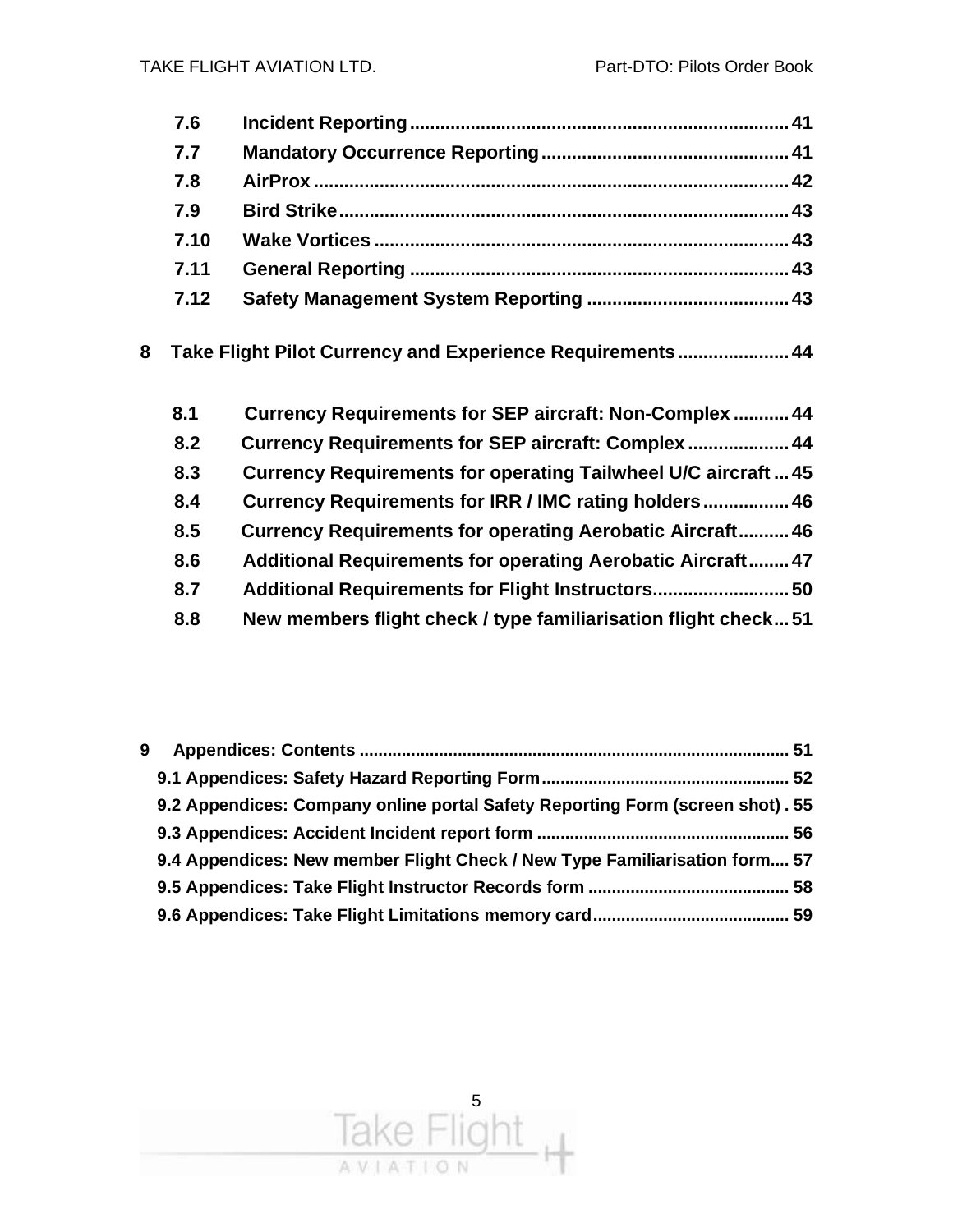#### **LIST OF EFFECTIVE PAGES**

| Page Revision No. |            |    | Page Revision No |    | Page Revision No. |  |
|-------------------|------------|----|------------------|----|-------------------|--|
| $\mathbf{1}$      | Original   | 22 | 28/06/2018       | 42 | Original          |  |
| $\overline{2}$    | 28/06/2018 | 23 | Original         | 43 | 28/06/2018        |  |
| 3                 | Original   | 24 | Original         | 44 | Original          |  |
| 4                 | Original   | 24 | Original         | 45 | Original          |  |
| 5                 | 28/06/2018 | 25 | Original         | 46 | Original          |  |
| 6                 | 15/11/2018 | 26 | Original         | 47 | 28/06/2018        |  |
| $\overline{7}$    | Original   | 27 | Original         | 48 | 28/06/2018        |  |
| 8                 | Original   | 28 | 29/03/2019       | 49 | 28/06/2018        |  |
| 9                 | 28/06/2018 | 29 | 10/12/2020       | 50 | 28/06/2018        |  |
| 10                | 15/11/2018 | 30 | 10/12/2020       | 51 | 28/06/2018        |  |
| 11                | 15/11/2018 | 31 | Original         | 52 | Original          |  |
| 12                | 15/11/2018 | 32 | Original         | 53 | Original          |  |
| 13                | Original   | 33 | Original         | 54 | 28/06/2018        |  |
| 14                | Original   | 34 | Original         | 55 | Original          |  |
| 15                | Original   | 35 | 28/06/2018       | 56 | Original          |  |
| 16                | 28/06/2018 | 36 | 28/06/2018       | 57 | Original          |  |
| 17                | 28/06/2018 | 37 | 28/06/2018       | 58 | 28/06/2018        |  |
| 18                | Original   | 38 | Original         | 59 | 28/06/2018        |  |
| 19                | Original   | 39 | Original         | 60 | Unused            |  |
| 20                | Original   | 40 | Original         | 61 | Unused            |  |
| 21                | 15/11/2018 | 41 | Original         | 62 | Unused            |  |

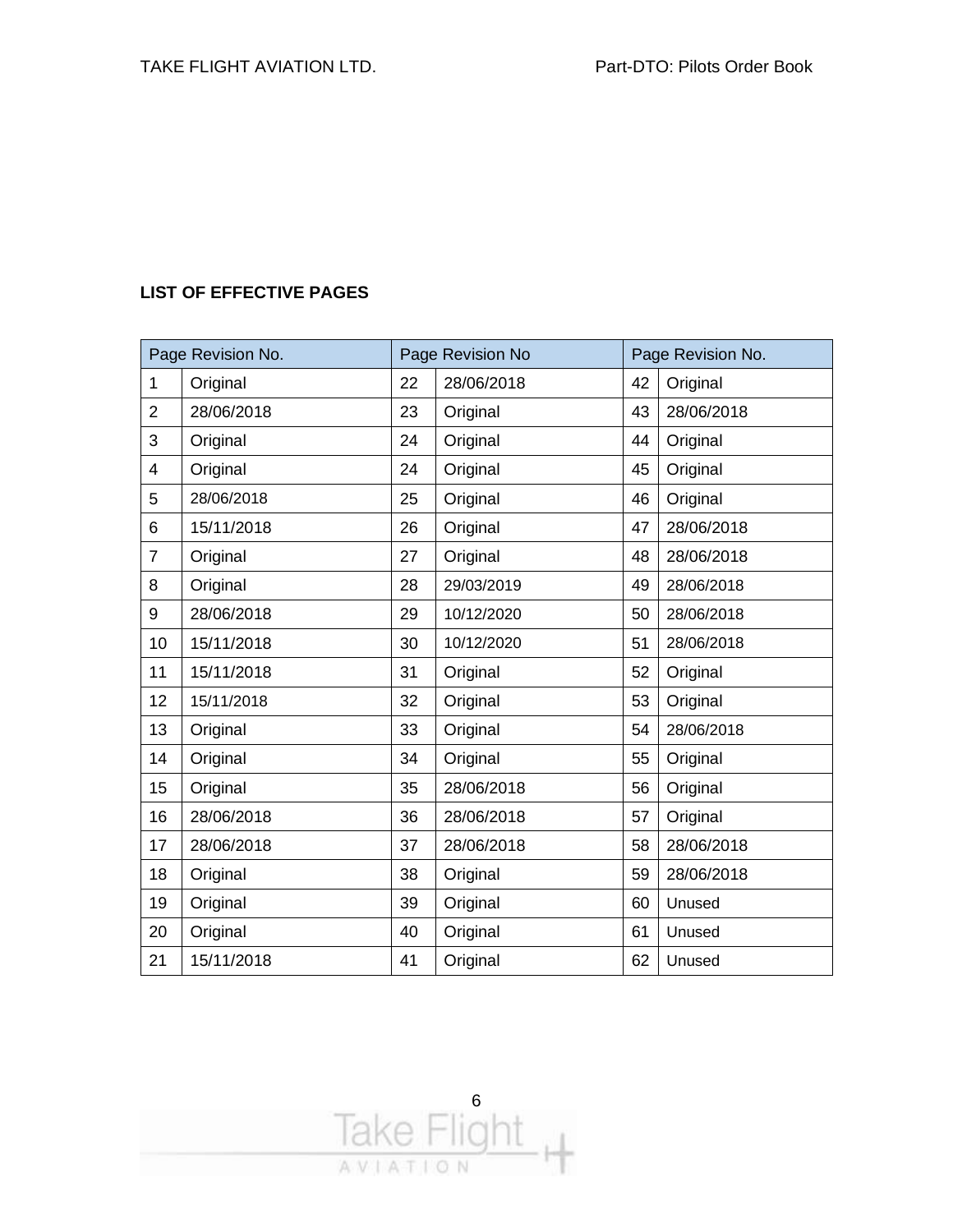| <b>Amendment No</b>   | <b>Date</b> | <b>Date Embodied</b> | <b>Signature</b> |
|-----------------------|-------------|----------------------|------------------|
| <b>Original Issue</b> | 01/10/2017  | 19/10/2017           |                  |
| 1                     | 28/06/2018  | 02/06/2018           |                  |
| $\boldsymbol{2}$      | 15/11/2018  | 20/11/2018           |                  |
| 3                     | 29/03/2019  | 29/03/2019           |                  |
| 4                     |             |                      |                  |
| 5                     |             |                      |                  |
| $6\phantom{1}$        |             |                      |                  |
| $\overline{7}$        |             |                      |                  |
| 8                     |             |                      |                  |
| 9                     |             |                      |                  |
| 10                    |             |                      |                  |

#### **DOCUMENT AMENDMENT RECORD**

#### **DOCUMENT DISTRIBUTION LIST**

This document should be made available to all personnel and members involved with the Declared Training Organisation.

It is suggested that the most effective distribution is via email or alternatively, made available on a company website with an electronic copy retained by the UK CAA. A paper copy will be made available at all company bases.

The following is a list of those who require access to the documents:

All Take Flight Aviation members All Take Flight Aviation staff and contractors UK CAA

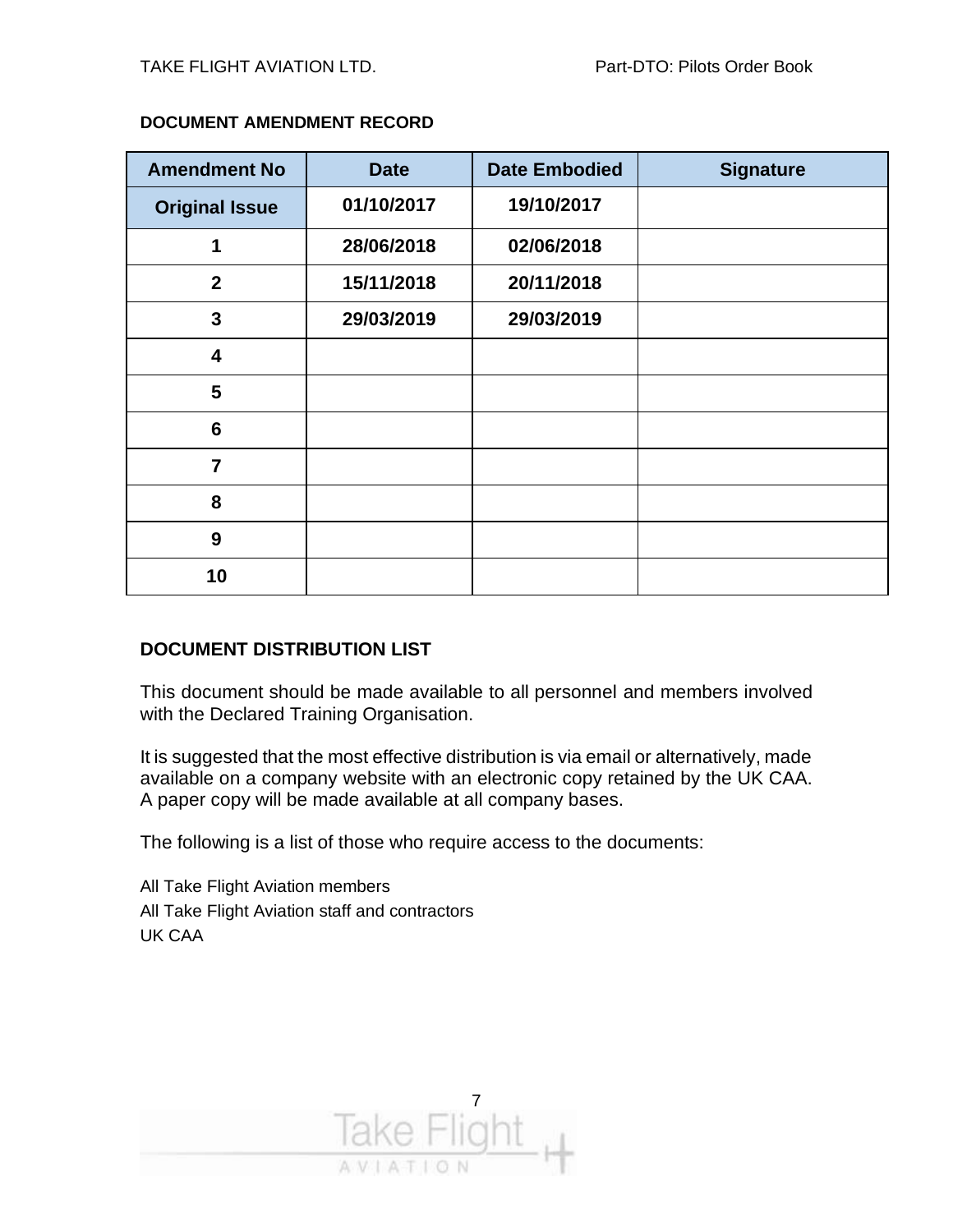#### **1 Take Flight Aviation – a Declared Training Organisation**

#### **1.1 Purpose and Scope of the Pilots Order Book**

Take Flight Aviation is a flying club dedicated to offering unrivalled aircraft hire and general aviation flight training facilities to its members. Take Flight Aviation offer a wide range of light aircraft for hire and offer a diverse range of flying and recurrent training to suit all its members; from ab-initio to very experienced pilots. It ensures a wide range of activities, 24/7 365 days a year access for its members, which gives every available opportunity to partake in general aviation.

The Pilots Order Book is a reference document describing how Take Flight Aviation is operated and managed to meet the needs of its members.

- (a) it is the key instrument for describing Take Flights operating practices to all its staff and members;
- (b) it documents aspects of flight training, aircraft operational requirements, outlines the safety policy, defines company objectives, and defines procedures and individual safety responsibilities;
- (c) it will be distributed throughout the Company, in all Take Flight operational bases and on the Take Flight website, thereby ensuring:
	- i. That safety is a central component in our management system
	- ii. That safety is accounted for in all decisions and actions taken by all in the Company
	- iii. The needs, requirements and expectations of customers and other parties are fulfilled
	- iv. To uphold high standards of airmanship and a professional reputation within the wider general aviation community
- **1.1.1** The 'Pilots Order Book' is to be read in conjunction with the 'Aircraft Rental Agreement', the 'Conditions of Club Membership', and the 'Aircraft Operating Handbook'.

#### **1.1.2 Take Flight Aviation regulation and compliance**

The UK Civil Aviation Authority regulates take Flight Aviation. All activities of Take Flight Aviation fully comply with the regulations laid out by the UK CAA and the European Aviation Safety Agency EASA. The specific regulations required for compliance are:

- Flight operations (aircraft hire) EASA part NCO Non-Complex **Operations**
- Flight crew licencing EASA part FCL Flight Crew Licencing
- Flying training EASA part ORA Organisational Requirements for Aircrew; with the sub-part DTO Declared Training Organisations

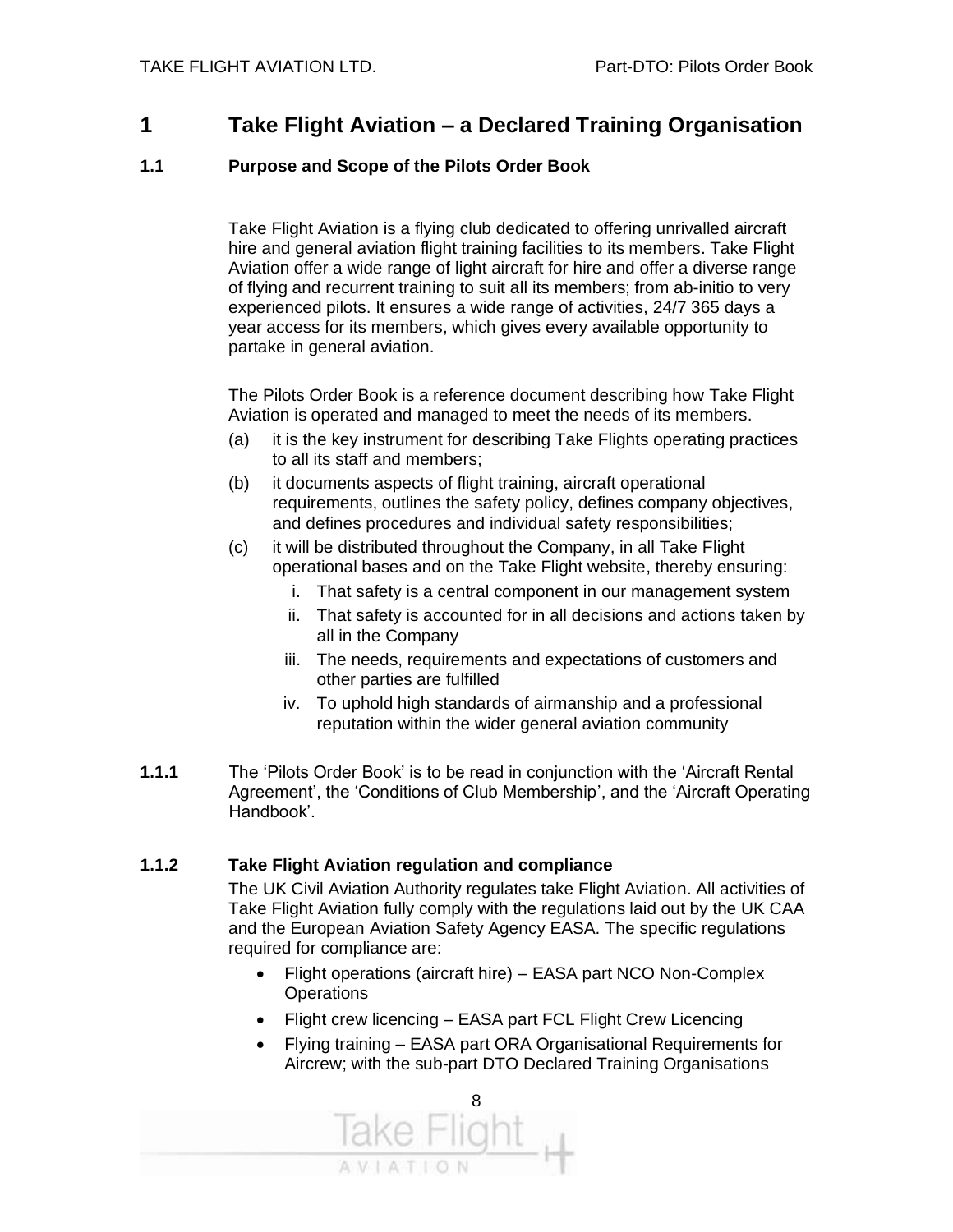- Aircraft Maintenance and Continued Airworthiness EASA part M Maintenance providers
- Aerobatics and UK licence ratings UK CAA and as an Aircraft Owners and Pilots Association AOPA corporate member
- **1.1.2 Take Flight Operating Bases.** Take Flight Aviation has two operating/training bases; Take Flight Aviation, Enstone Airfield, and Take Flight Lounge at London Oxford Airport.

#### 1.1.2.1 **Enstone Airfield**

Enstone Airfield is Take Flights primary operating base and headquarters. All administrative responsibilities are accomplished here and the majority of the Take Flight aircraft fleet are based at Enstone Airfield.

• The address is: Take Flight Aviation Ltd, Enstone Airfield, Church Enstone, Oxfordshire, United Kingdom, OX7 4NS.

- The main operations desk is contactable on 01789 470424
- All Take Flight training courses are available from Enstone Airfield.

The head of training is responsible for continued DTO compliance at the primary (Enstone Airfield) operating base.

#### 1.1.2.2 **Oxford Airport**

 Oxford Airport is Take Flights satellite/secondary operating and training base. There is usually a complement of two aircraft of the Take Flight aircraft fleet based at Oxford airport. The facility is accessed via the Fixed Base Operator (FBO) centre called Oxford Airport.

The address is: Take Flight Lounge, London Oxford Airport, Kidlington, Oxford, OX5 1RA.

• The FBO operations desk is contactable on 01865 236424 / 290660

• All Take Flight training courses are available from Oxford. However, it is particularly well suited to Instrument Rating Restricted training due to the navigational aid and instrument approach facilities available there. It is not so well suited to aerobatic and tailwheel training due to the high density of instrument training traffic in the local area.

The nominated deputy head of training is responsible for continued DTO compliance at the secondary (Oxford Airport) operating base.

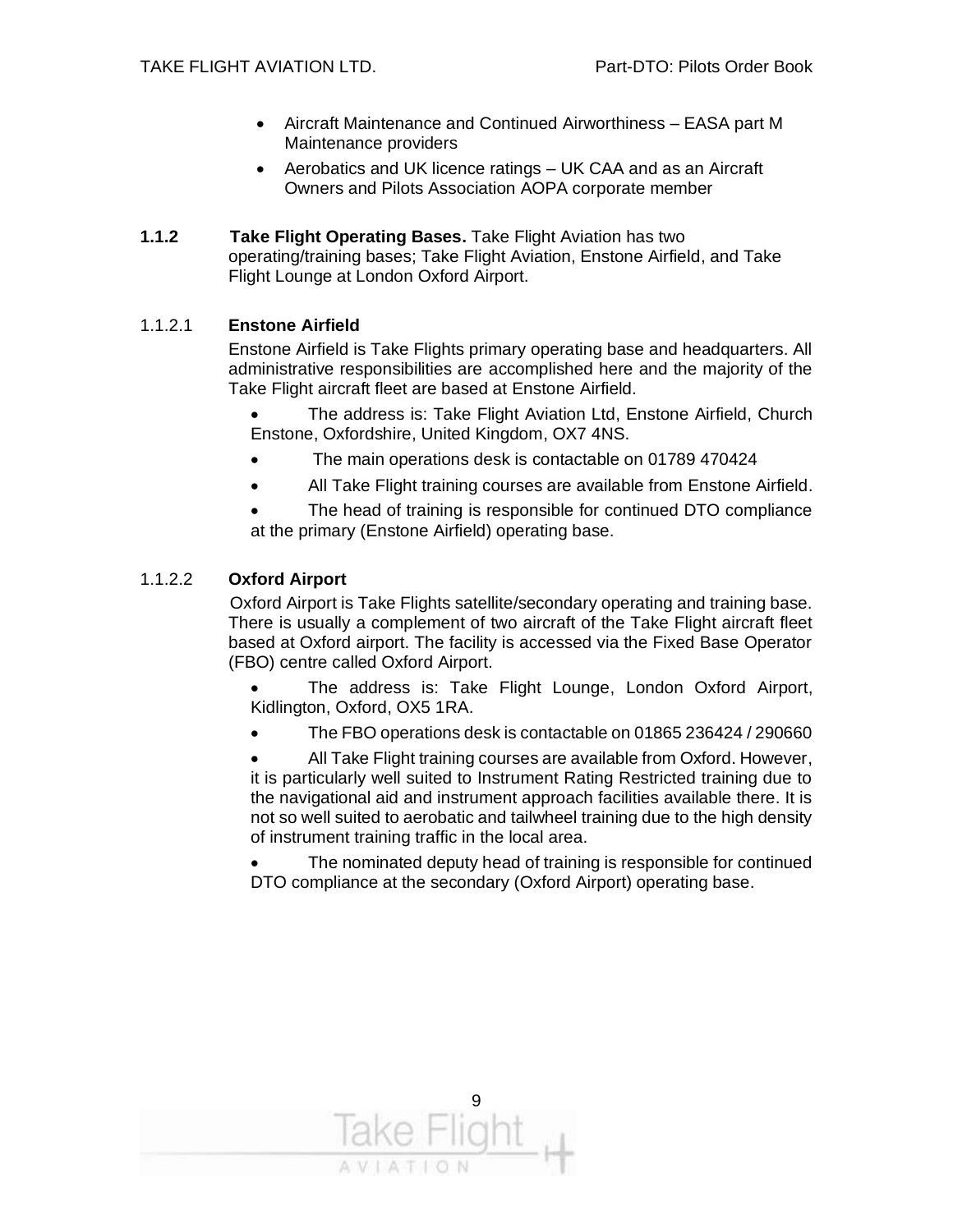#### **1.2 Part-DTO 'Declared Training Organisation' scope of operations**

The purpose of the Declared Training Organisation is to ensure Take Flight is capable of delivering general aviation flying training to meet the needs of its members, in accordance with EASA regulations.

The following courses are available:

- PPL Private Pilots Licence (A)
- LAPL Light Aircraft Pilots Licence (A)
- LAPL(A) to PPL(A) upgrade
- SEP Single Engine Piston (Land) Class Rating
- Night Rating
- Aerobatics Rating; in addition to the AOPA Basic and Standard aerobatic certificates
- Instrument Rating (Restricted) / IMC Rating
- Differences Training: Tailwheel Aircraft, Constant Speed Propeller Unit, Retractable Undercarriage, Turbocharged Engines, EFIS/GNSS/PBN equipment
- Recurrent Training for any of the above courses
- Providing club check rides for new members that already hold a valid pilots licence and medical
- Familiarisation training for any aircraft on the Take Flight Fleet

#### **1.3 Take Flight Aviation - Organisation Structure**

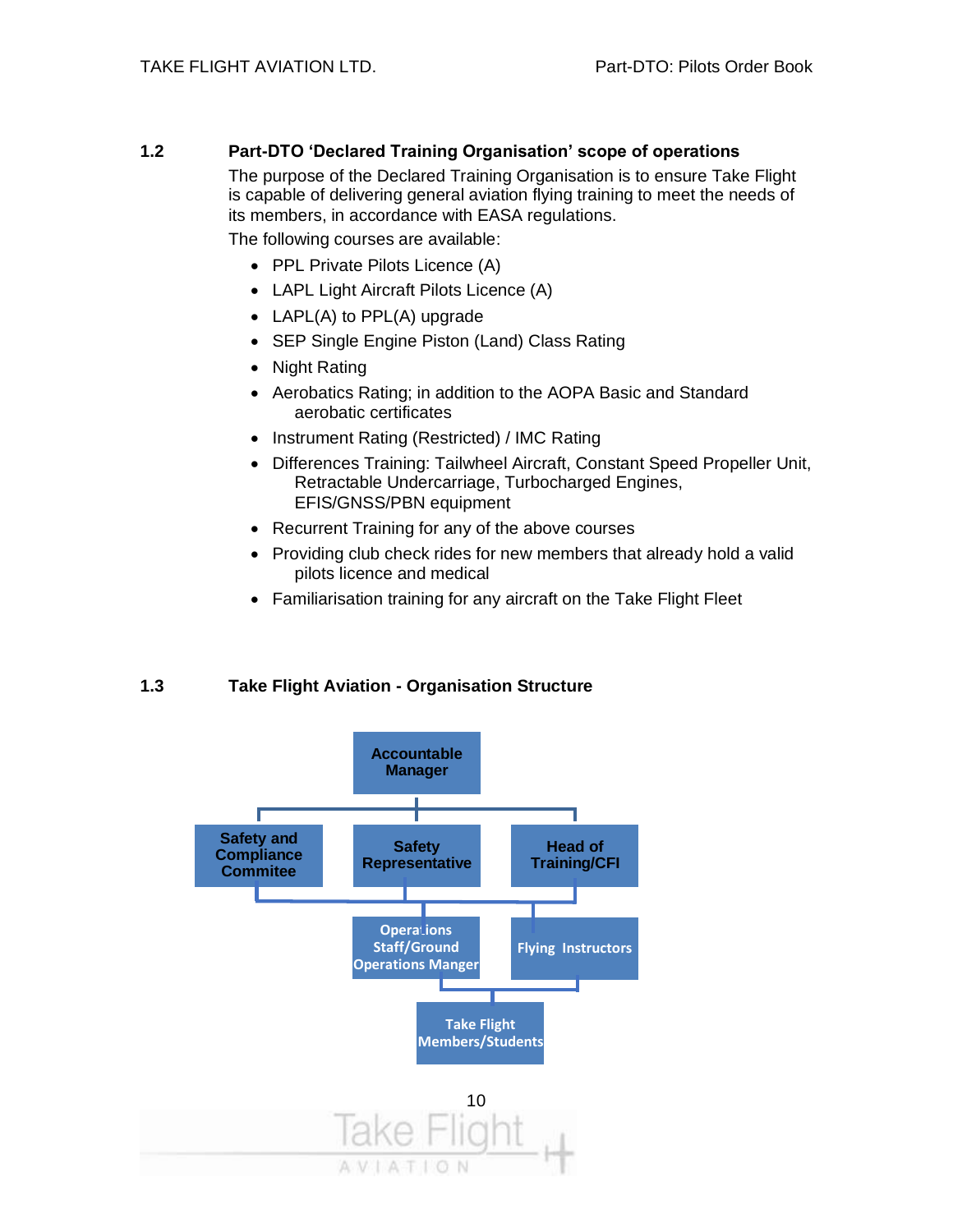#### **Responsibilities**

#### **1.3.1 Accountable Manager**

The Accountable Manager is responsible to Take Flight Aviation for:

- Establishing and maintaining an effective management system
- Ensuring that the organisation has sufficient qualified personnel for the planned tasks and activities
- Promoting the highest degree of safety awareness throughout the organisation
- Ensuring that all activities can be financed

#### **1.3.2 Head of Training (HT) / Chief Flight Instructor (CFI)**

The HT/CFI is responsible to the Accountable Manager for:

- Ensuring that the training provided is in compliance with Part-FCL.
- Ensuring the satisfactory integration of flight training with theoretical knowledge training.
- Supervising the progress of individual students and instructors
- Fostering the highest degree of safety awareness throughout the organisation
- Liaison with the competent authority.
- All activities are in accordance with the Take Flight Instructor employment contract, and the terms and conditions detailed therein.
- Ensuring Flight Examination requirements are met, and allocating examiners accordingly, and maintain all examination records for licence skills tests, renewal tests and ground examinations.
- Ensuring a record of examinations is provided for the annual DTO review.
- The head of training is responsible for continued DTO compliance at the primary (Enstone Airfield) operating base.
- When required a suitable nominated Deputy CFI/HT can be appointed in the absence of the CFI/HT, or as required.
- The deputy CFI/HT is to be responsible for continued DTO compliance at the secondary (Oxford Airport) operating base.

#### **1.3.3 Safety Representative**

The Safety Representative is responsible to the Accountable Manager for:

- Acting as the focal point for safety issues and providing advice on safety matters
- The development, administration and maintenance of an effective safety management system
- Facilitating hazard identification, risk analysis and management
- Monitoring the implementation of actions taken to mitigate risk

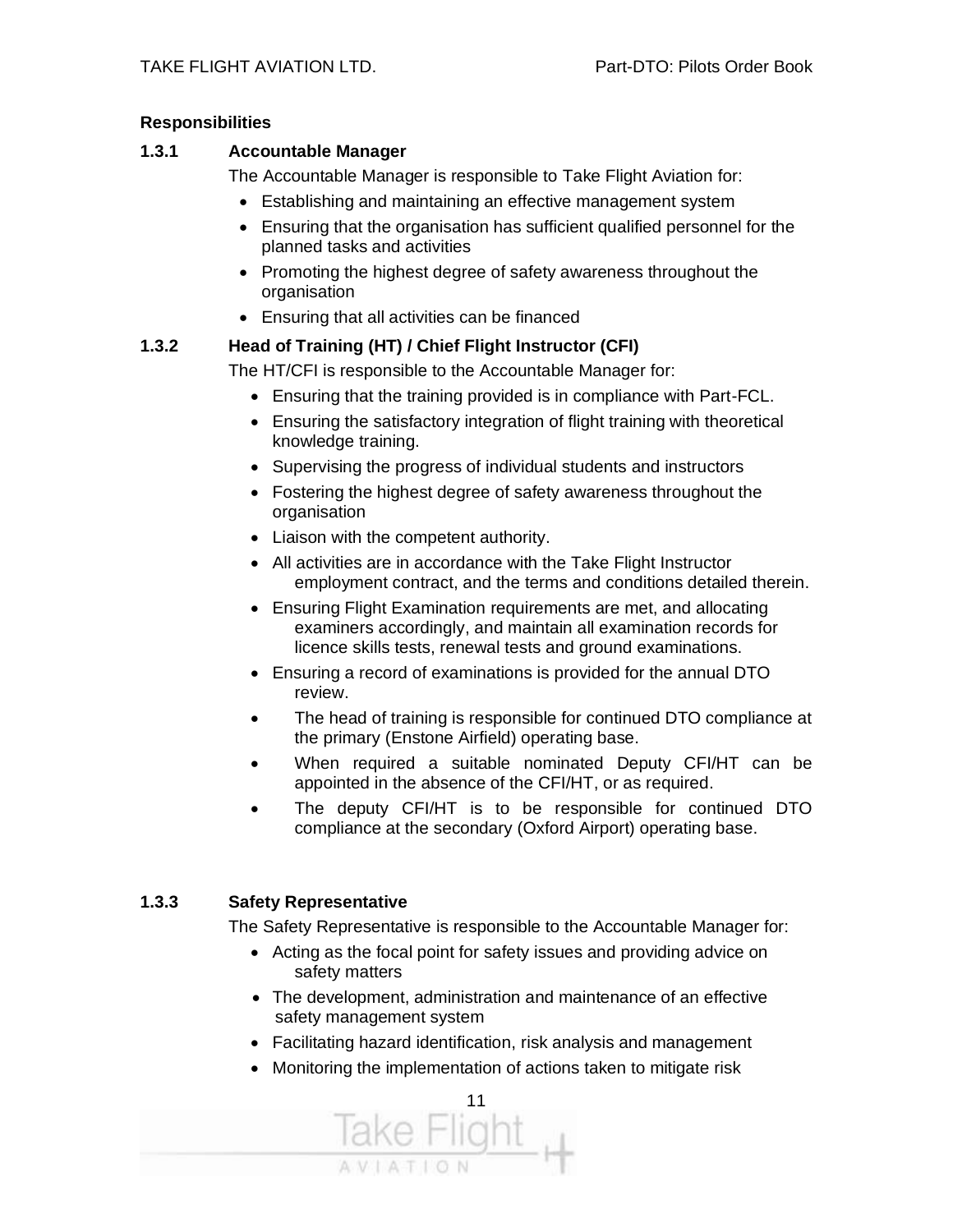- Providing periodic reports to the Accountable Manager on safety performance
- Ensuring the maintenance of safety management documentation
- Ensuring that safety management training is available and that it meets acceptable standards
- Ensuring the initiation and follow-up of internal occurrence/accident **investigations**

#### **1.3.4 Safety Management (and Compliance) Committee Members**

The Safety Management (and Compliance) Committee will be coordinated by a Safety Management Secretary. At the very least this will include the Head of Training, the Safety representative and the Safety Management Secretary.

The Safety Management (and Compliance) Committee Members are responsible to the Accountable Manager for:

- Monitoring the compliance of the organisation with all applicable regulatory requirements
- Monitoring the compliance of the organisation with the provisions of the Safety Management Manual, Pilots Order Book and Training Programme Manuals.
- Ensuring that the safety management programme is properly implemented, maintained and continually reviewed and improved
- Attending safety committee meetings, facilitating hazard identification, risk analysis and management
- Monitoring the implementation of actions taken to mitigate risk

#### **1.3.5 Operations Team Staff (Ops) / Ground Operations Manager**

The Operations Staff are responsible to the Accountable Manager for:

- Liaising with club members, answering questions and queries, facilitating bookings, with the highest level of customer service.
- Ensuring the satisfactory integration of flight training with instructor availability is best achieved
- Being familiar with company procedures and ensuring the implementation of the Emergency Response Plan can be achieved
- Fostering the highest degree of safety awareness throughout the organisation
- General tidiness of club areas and ensuring the day to day running of the club lounge and aircraft scheduling

#### **1.3.6 Flight Instructors (FI) / Class Rating Instructors (CRI)**

The Flight Instructors are responsible to the Accountable Manager, Chief Flight Instructor and nominated Deputy Chief Flight Instructor for:

- Supervising and providing flight instruction to individual students.
- Delivering flight instruction in accordance with EASA part-FCL.

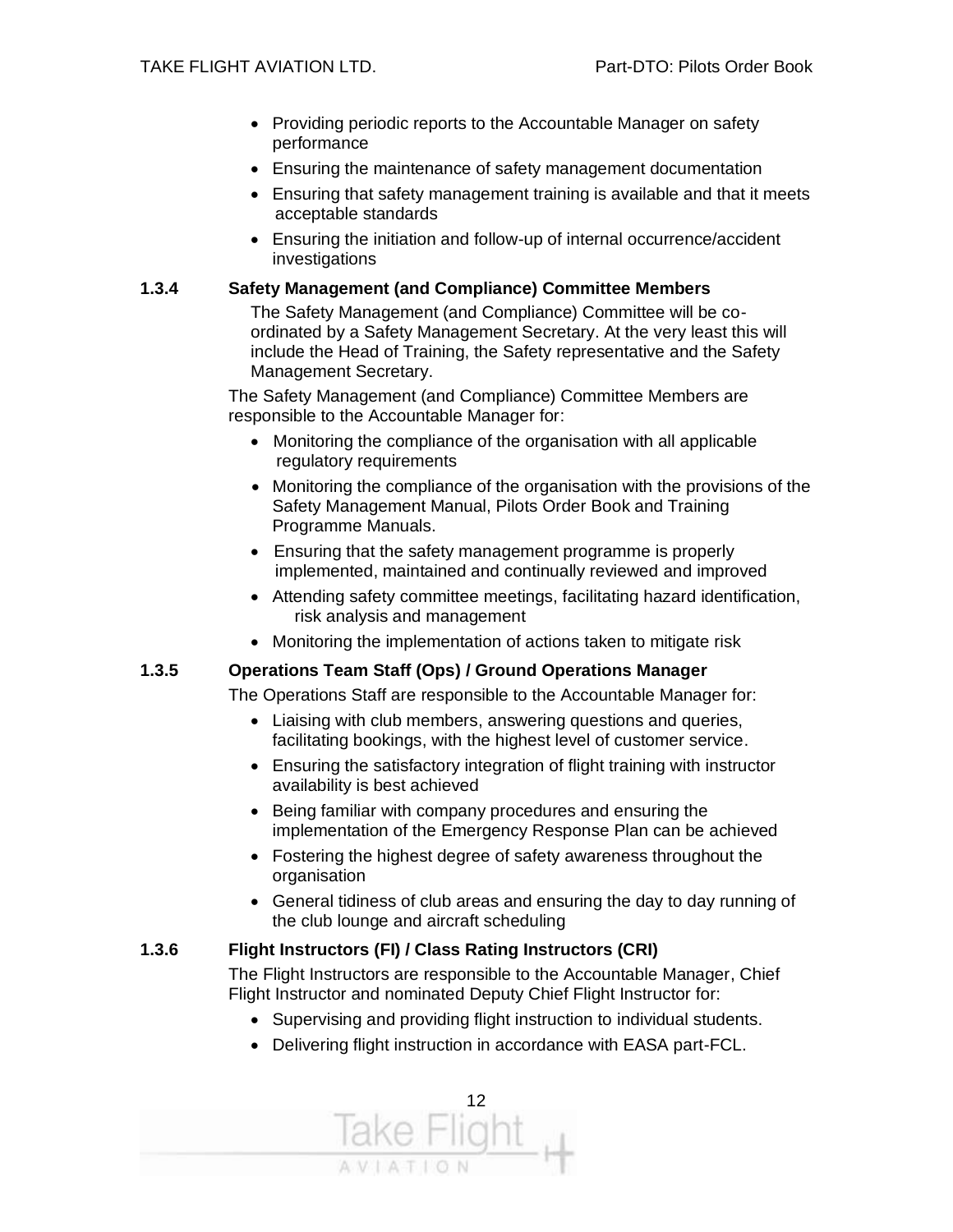- Fostering the highest degree of safety awareness to members and students
- Operating all Take Flight Aircraft in accordance with the Pilots Order Book, Pilot Operator Handbook, and being conversant and maintaining the Standardised European Rules of the Air and Air **Navigation**
- Ensuring good value for money in terms of completing training in a timely manner commensurate with student requirements
- All activities are in accordance with the Take Flight Instructor employment contract, and the terms and conditions detailed therein.
- Hold at least the licence and medical certificate, where relevant, the rating for which instruction is to be given. Be entitled to act as PIC on the aircraft during flight instruction.
- For an FI(A): hold a valid FI(A) certificate issued in accordance with Part-FCL
- For a CRI(A): hold a valid CRI(A) certificate issued in accordance with Part-FCL. Training can only be given where the student already holds a valid class or type rating in which the training is to be provided.
- Being current and conversant in company procedures and the latest Pilots Order Book and the Safety Management System
- Being familiar with company procedures and ensuring the implementation of the Emergency Response Plan can be achieved
- The instrucor will ensure a current and up to date licence and medical copy will be retained in the Instructor Records drawer in the briefing room at Take Flight House
- An instructor

#### **1.4 Safety Policy and Safety Management System**

Details of the company Safety Hazard Reporting forms and online reporting portal are available in section 7 and in the appendices (section 9) of the Pilots Order Book, and in the Take Flight Safety Management System manual (TFSMS01) which is kept at both Take Flight operating bases.

The Organisations Safety Policy represents commitment by the Accountable Manager that the organisation will:

- Improve towards the highest safety standards
- Comply with all applicable legislation, meet all applicable standards and consider best practice
- Provide appropriate resources
- Enforce safety as a primary responsibility of all managers and staff
- A Just Culture Individuals are not blamed for honest errors but are held accountable for wilful violations and gross negligence
- The safety policy is in accordance with the Take Flight Safety Management System of procedures, as detailed in manual TFSMS01.

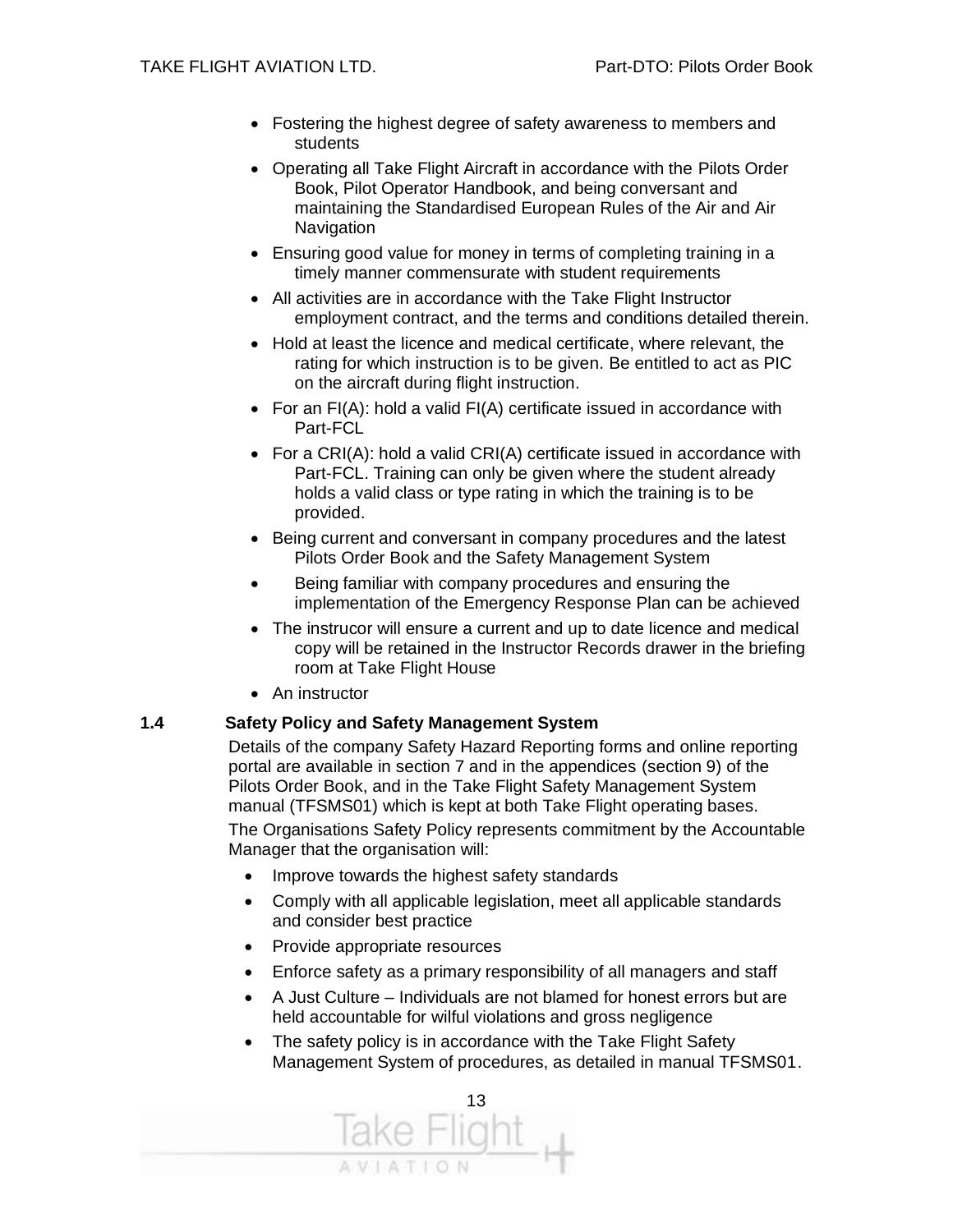#### **2 Authorisation and Documentation**

#### **2.1 Air Navigation Order and the Rules Of The Air**

- 2.1.1 All pilots and student pilots are to be conversant with the EASA Standardised European Rules of the Air (SERA), the CAA Air Navigation Order (ANO) and Rules of the Air, Flight Rules and Procedures and Air Traffic Control Procedures and duly comply with the regulations.
- 2.1.2 Further details on the regulations can be found at www.easa.europa.eu/regulations or more conveniently in 'The Skyway Code' CAP 1535 available on the company website membership resources page, or on the UK CAA website at www.caa.co.uk/cap1535

#### **2.2 Flight Authorisation**

#### **2.2.1 Approval and Authorisation of student flights**

- 2.2.1.1 Student pilot flights must be authorised by a Take Flight Instructor. In accordance with EASA Part-FCL.020, a student pilot shall not fly solo unless authorised to do so and supervised by a flight instructor. Students must have both passed the Air Law ground examination and posess a current medical certificate before undertaking any solo flight. Students must have also completed the Air Law ground examination, as a minimum, before completing a solo flight.
- 2.2.1.2 Powers of authorisation for flights in Take Flight aircraft are delegated to flight instructors as follows:

| <b>Appointment</b>                             | <b>Authorising Powers</b>                                                                                                                     |
|------------------------------------------------|-----------------------------------------------------------------------------------------------------------------------------------------------|
| Chief Flight Instructor/HT                     | All flights                                                                                                                                   |
| Nominated Deputy Chief<br>Flight Instructor/HT | All flights                                                                                                                                   |
| <b>Flight Instructors</b><br>(Unrestricted)    | All training flights and student solo flights including land-away flights<br>to airfields approved by Take Flight Aviation                    |
| <b>Flight Instructors</b><br>(Restricted)      | As for unrestricted flight instructors but excluding first solo flight by<br>day and night, and first solo cross country by day and by night. |

#### **2.2.2 Deviating from an Authorisation**

- 2.2.2.1 The nature and limitations of the Flight Authorisation must be adhered to during the subsequent flight, except in case of emergency, or other extenuating circumstances.
- 2.2.2.2 In such circumstances the pilot shall, as soon as possible after the flight has ended, inform the instructor who authorised the flight of the details of the subsequent excursion from his authorisation.

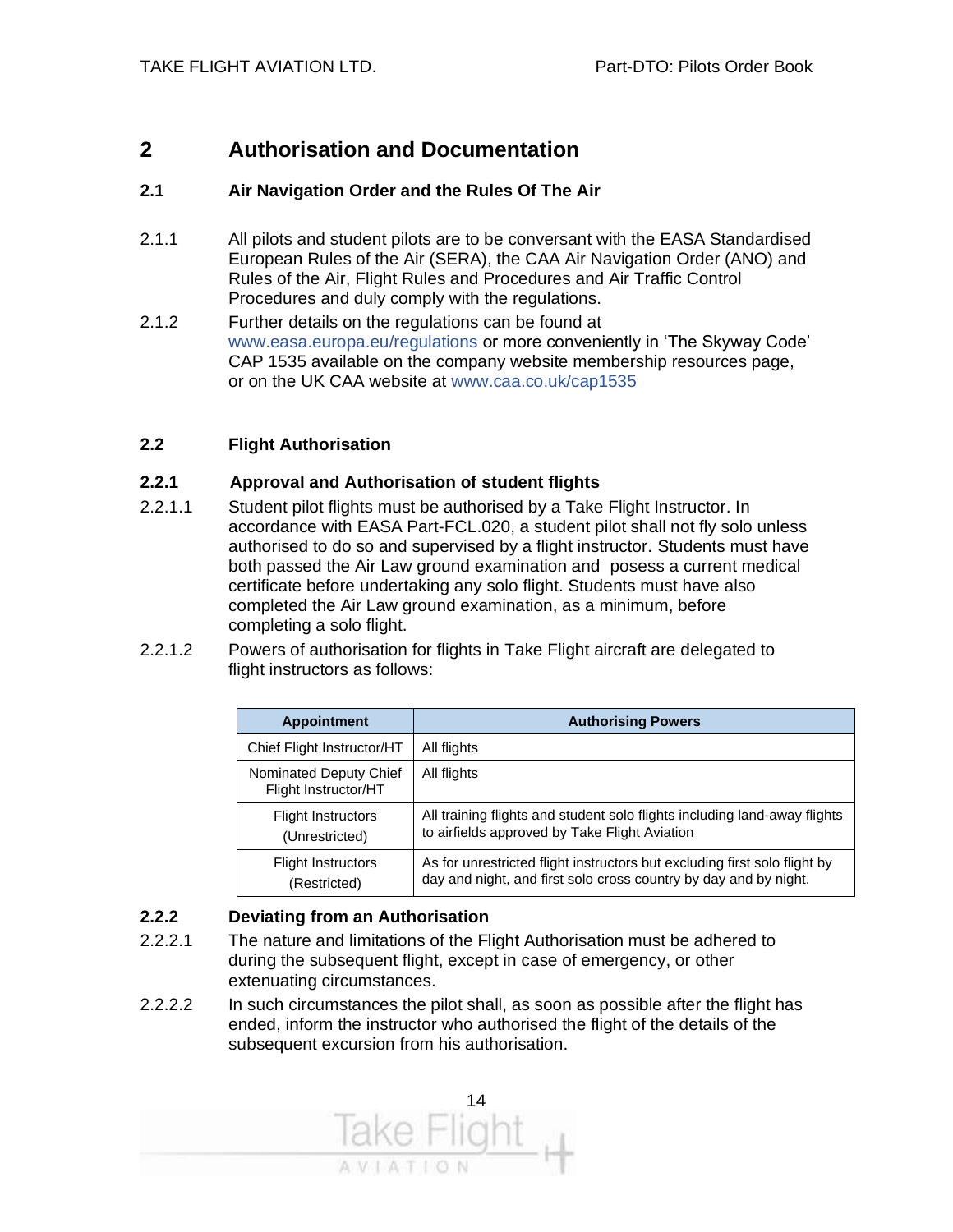#### **2.3 Approval and Authorisation for Take Flight members flights**

- 2.3.1 Members are authorised to use Take Flight Aircraft provided they hold, and have provided to Take Flight, up to date copies of a valid pilots licence and medical certificate with a relevant and valid class rating.
- 2.3.2 It is the members responsibility to check the serviceability of the aircraft and validity of documentation as set out in the Aircraft Hire Agreement.
- 2.3.3 All members must have completed either; their pilot licence training and examination with Take Flight Aviation satisfactorily or have completed a New Member Check, with a qualified instructor, as detailed in section 8.8
- 2.3.4 It is the duty of all pilots using Take Flight Aircraft to complete the aircraft technical log before each flight. An electronic tech log for each aircraft is maintained in Take Flight Aviation, Enstone Airfield, and must be phoned in when aircraft are operated from the Take Flight Lounge at Oxford Airport.
- 2.3.5 A newly qualified pilot may not fly without an approval and authorisation from a Take Flight instructor until they have received a valid flight crew licence and appropriate class rating. If authorised to fly by a flight instructor they MUST NOT carry passengers, and operate in accordance with sections 2.2.
- 2.3.6 Take Flight members are only authorised to fly aircraft they have specifically been checked out in, and operate in accordance with the privileges of their licence.

#### **2.4 Possession of a current Pilots Licence and Medical Certificate**

- 2.4.1 Pilots hold a current licence, a current medical certificate and a valid class rating (appropriate to type) and are in current flying practice. It is the responsibility of all pilots to ensure that their licences are current in all aspects. Pilots must, in addition, ensure they are in current practice before flying. Details of the currency requirements for the Take Flight fleet are detailed in section 8.
- 2.4.2 Up to date copies of licences and medical certificates must be provided to Take Flight Aviation.
- 2.4.3 If a member incurs any licence or medical restrictions, they shall inform Take Flight as soon as practical and before any further flight in a Take Flight aircraft. The licence holder shall not exercise the privileges of their licence and related ratings in the event of failing to keep up, or having a medical certificate revoked. Any licencing action taken up by the authority, shall be reported to the accountable manager, in confidence, for consideration in relation to their continued membership status, as detailed in the aircraft hire agreement.

#### **2.5 Carriage of passengers**

Subject to the approval of the CAA and the privileges of their licence and the currency requirements in section 8, a person may fly as PIC of a Company aircraft carrying passengers provided that the following conditions are complied with:

(a) He shall not act as pilot-in-command of a aircraft carrying passengers unless within the preceding 90 days he has made 3 circuits, each to

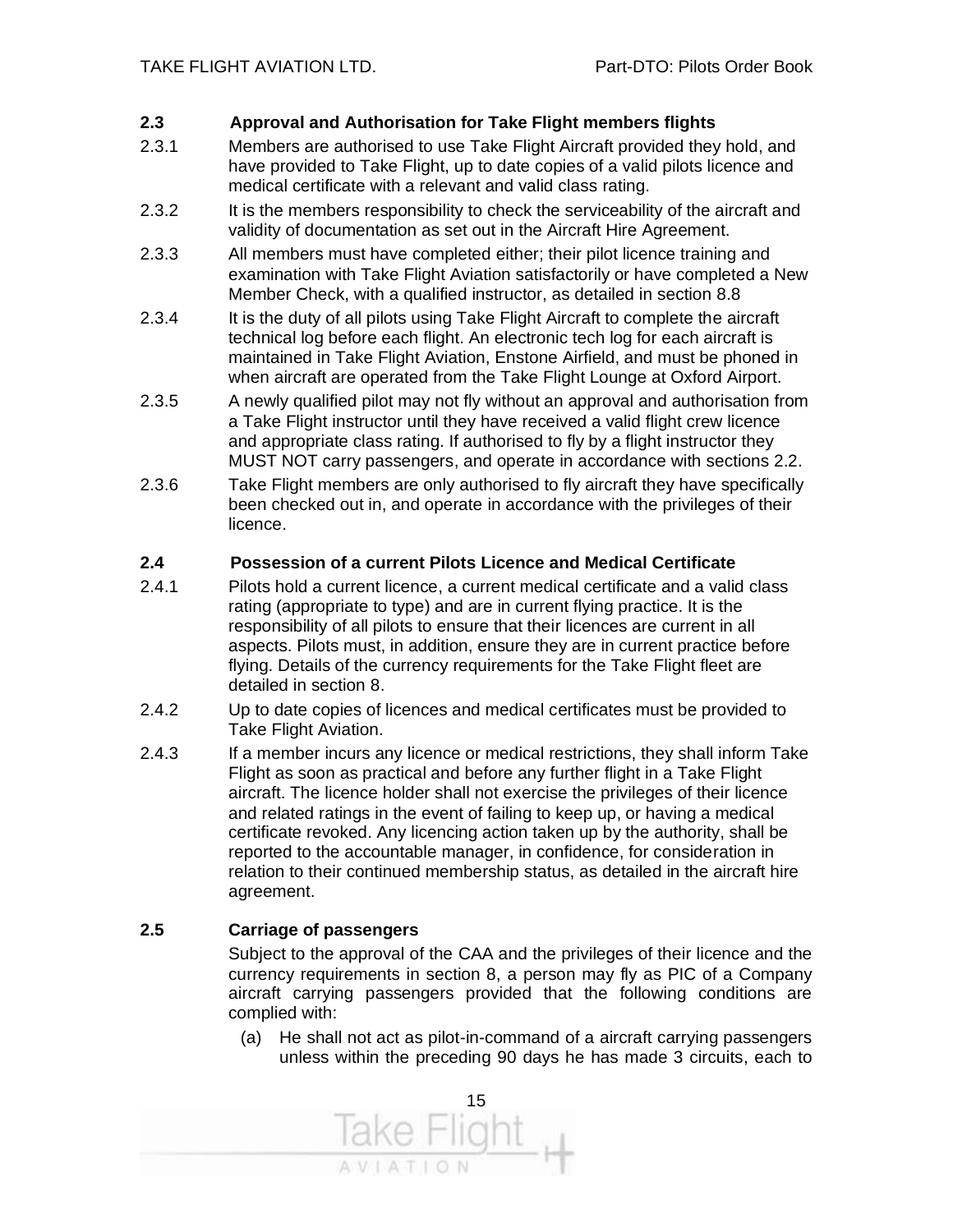include take-offs and landings, as the sole manipulator of the controls in an aircraft of the same type or class to be flown.

- (b) If passengers are to be carried at night then at least one of the three landings in the last 90 days has been at night.
- (c) Passengers may not be carried on student solo flights
- (d) Passengers may not be carried on dual instructional flights with the following exceptions:
	- i. Another student on the same course of training may be carried if there is a training benefit to be gained. CAA inspectors may be carried on any dual instructional flight. Passengers may be carried on trial lessons provided that they have a clear and direct interest in the flight (e.g. parents, partner, etc.) and no remuneration of any kind is given in respect of their carriage.

#### **2.6 Notification of Defects**

**2.6.1 General:** It is the duty of all pilots and student pilots using school aircraft to make known all defects. These are to be entered in the defect column of the Tech Log and reported to an instructor in the case of a student. If the item cannot be rectified, it should be transferred to the Defect Log for that particular aircraft, this is situated with the Electronic Technical Log in Take Flight House. A list of generally acceptable deferred defects is included in this section at 2.7.4. The aircraft are only to be flown at the discretion of the pilot in command when a deferred defect exists. The defect will come under one of two categories; **Deferable, or Non-Deferrable (major defects).** In either case the defect must be recorded in the Technical Log system.

#### **Figure 2.6: Electronic Technical Log – showing the options for 'Deferred' or 'Not Deferred (major fault)' selections**



- 2.6.2.1 **Ascertaining defect status:** To ascertain if it is a deferrable defect then it must be checked against the Deferred defects list, see 2.7.4. If it is deferrable then additional restrictions may apply as per table 2.7.4.
- 2.6.2.2 **Defect notation style:** This must be clear and precise, while providing useful information to the engineer. Rhetoric and emotion need not be

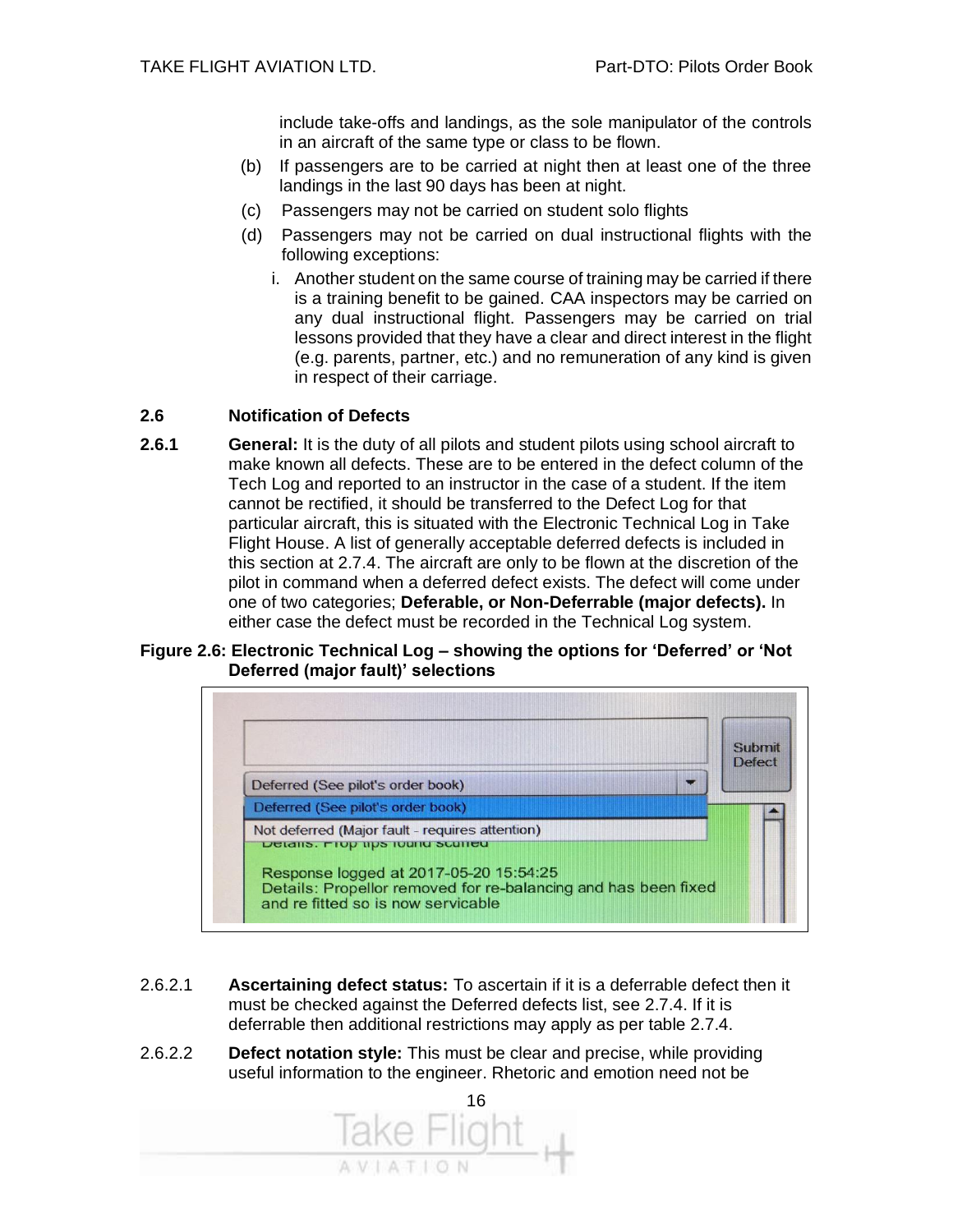applied. Typical examples of defect entries; "tailwheel tyre found flat on landing" (non-deferrable), "pitot heater inoperative, despite double checking function and resetting circuit breaker. Deferred in accordance with the POB section, flight to remain clear of known icing conditions" (deferrable)

#### **2.6.3 Non-Deferrable / Major Defects**

2.6.3.1 If the defect is not contained or easily described in the deferred defect list then it must be considered a non-deferrable / major defect. In this case the aircraft must not be flown under any circumstances until the Part M aircraft maintenance / continued airworthiness provider has been consulted. For student pilots: in all cases a flight instructor must be consulted, if necessary they can refer to the CFI, or a nominated Deputy CFI, and the relevant Part-M maintenance organisation.

#### **2.6.4 Deferred Defects**

- 2.6.4.1 Any aircraft defect that seriously hazards flight safety is to be rectified before the aircraft's next flight.
- 2.6.4.2 The decision as to whether a defect seriously hazards flight safety may be taken only by authorised certifying staff as defined in EASA Part M (the aircraft maintenance / continued airworthiness provider). The CFI or nominated Deputy CFI must be consulted if further guidance is required on the matter.
- 2.6.4.3 Rectification of any aircraft or operational defect that does not seriously hazard flight safety may be deferred but it must be rectified as soon as practicable after it is reported and within any time limits specified in the applicable maintenance data.
- 2.6.4.4 Any defect not rectified before flight is to be recorded on the Deferred Defect Record kept on the electronic tech log system. Rectification of aircraft defects may be deferred only by authorised certifying staff as defined EASA Part-M.
- 2.6.4.5 Aircraft defects are considered to be failure or malfunction of, or damage to, an aircraft's structure, systems and associated equipment that may affect its airworthiness.
- 2.6.4.6 Deferred defects and the action taken to correct them must also be recorded in the relevant aircraft logbooks
- 2.6.4.7 No aircraft is to fly without at least one VHF radio operational.

#### **2.7 Acceptable Deferred Defects List**

2.7.1 Aircraft are to meet the minimum airworthiness requirements at all times and all equipment required by European and national legislation, appropriate to the type of flight intended, is to be fitted and working.

#### **2.7.2 Aircraft with an established Minimum Equipment List**

Under Part-NCO of the Air Operations Regulation an approved Minimum Equipment List is not mandatory for training aircraft. However, if an approved MEL is required under any other Part of the Regulation (e.g. if the aircraft is also used for commercial air transport), its provisions are to apply

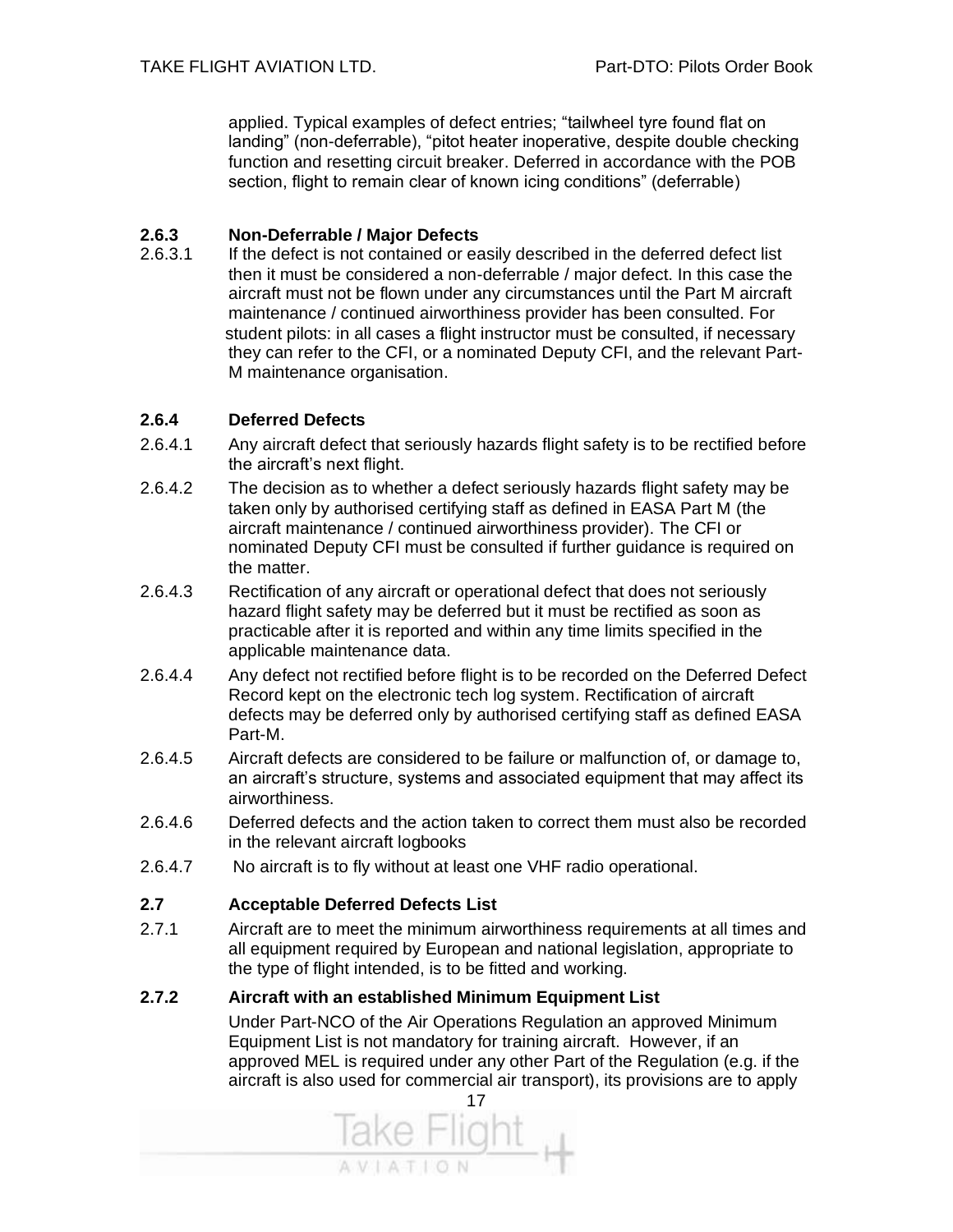to the aircraft when used for training. The established Minimum Equipment List, if available, will be found in the aircraft Pilots Operator Handbook.

#### **2.7.3 Aircraft without an established MEL**

For dual instructional flying in aircraft that do not have a minimum equipment list established under the Air Operations Regulation, the component or system listed in column 1 of the following tables may be inoperative prior to the flight commencing, taking account of the environmental conditions indicated in columns 2 and 3, subject to the remarks in column 4.

| 2.7.4 Allowable Deferred Defects - Single-Engine Aircraft |           |            |                                                                                                                                                      |  |  |
|-----------------------------------------------------------|-----------|------------|------------------------------------------------------------------------------------------------------------------------------------------------------|--|--|
|                                                           |           | Acceptable |                                                                                                                                                      |  |  |
| (1) Deficiency                                            | $(2)$ Day | (3) Night  | (4) Remarks                                                                                                                                          |  |  |
| Cockpit or cabin lights                                   | ✓         | ✓          |                                                                                                                                                      |  |  |
| Strobes/Flashing beacon                                   | ✓         |            | Either of strobes (if fitted) or flashing beacon must be<br>serviceable                                                                              |  |  |
| Landing light/Taxi light                                  | ✓         |            |                                                                                                                                                      |  |  |
| Navigation (Position) lights                              | ✓         |            |                                                                                                                                                      |  |  |
| OAT gauge                                                 | ✓         | ✓          | Flight to remain clear of known icing conditions                                                                                                     |  |  |
| Pitot heater                                              | ✓         | ✓          | Flight to remain clear of known icing conditions                                                                                                     |  |  |
| Cabin heating                                             | ✓         | ✓          |                                                                                                                                                      |  |  |
| Airspeed indicator                                        | ✓         |            | 1 x ASI if 2 x ASI are fitted                                                                                                                        |  |  |
| Altimeter                                                 | ✓         | ✓          | One may be unserviceable if two are fitted, subject to legal<br>requirement for the flight                                                           |  |  |
| <b>VSI</b>                                                | ✓         | ✓          | No solo student flights permitted                                                                                                                    |  |  |
| Attitude indicator                                        | ✓         |            | Day VMC only, provided the turn co-ordinator is serviceable                                                                                          |  |  |
| Turn co-ordinator                                         | ✓         | ✓          | VMC only provided the attitude indicator is available. No<br>spin/stall awareness/avoidance training permitted. No solo<br>student flights permitted |  |  |
| Directional Indicator (gyro)                              | ✓         | ✓          | No solo student flights permitted                                                                                                                    |  |  |
| *VOR/ILS Navigation                                       | ✓         | ✓          | Continue to destination only if no en-route VOR requirement<br>or requirement for VOR/ILS navigation at destination                                  |  |  |
| *ADF Navigation                                           | ✓         | ✓          | Continue to destination only if no en-route ADF requirement<br>or requirement for ADF navigation at destination                                      |  |  |
| *DME Navigation                                           | ✓         | ✓          | Continue to destination only if no en-route DME requirement<br>or requirement for DME navigation at destination                                      |  |  |
| *GPS Navigation                                           | ✓         | ✓          | Continue to destination only if no en-route PBN requirement<br>or requirement for GPS navigation at destination                                      |  |  |
| Intercom                                                  | ✓         | ✓          | For non-instructional flights only                                                                                                                   |  |  |
| Radio/navaids/GPS                                         | ✓         | ✓          | Subject to legal requirement for the flight                                                                                                          |  |  |
| Transponder (modes A, C or<br>S)                          | ✓         | ✓          | Subject to legal requirement for the flight. No solo flights<br>permitted. No flight in Transponder Mandatory Zones (TMZ)                            |  |  |

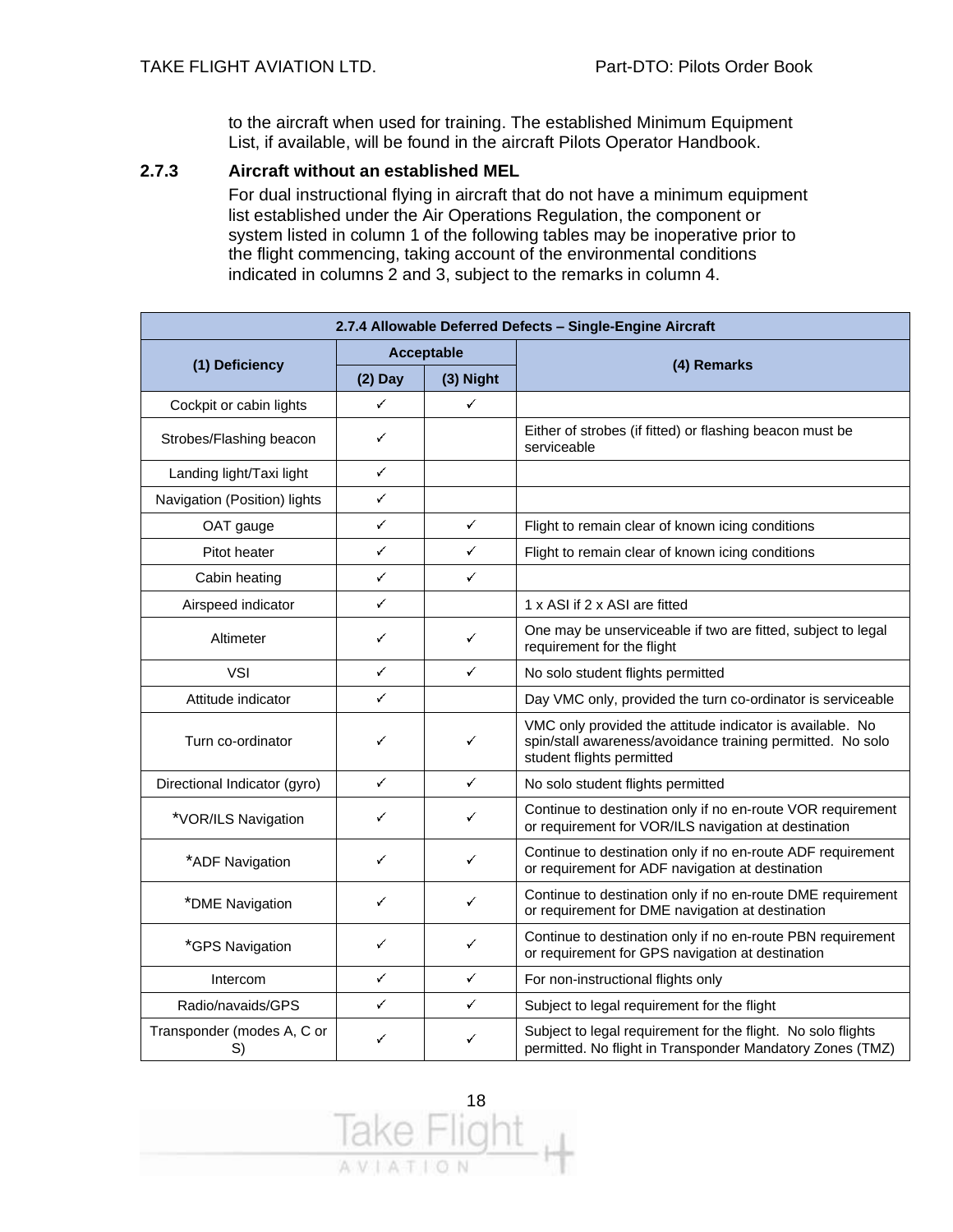| Fuel contents gauge                                        |  | No solo student flights permitted<br>Visual inspection must be carried out before every flight<br>(Fuel for the planned flight with normal reserves, plus one<br>hour contingency fuel is the minimum departure load)   |
|------------------------------------------------------------|--|-------------------------------------------------------------------------------------------------------------------------------------------------------------------------------------------------------------------------|
| Oil Temperature Gauge                                      |  | Provided that the oil pressure gauge is still serviceable                                                                                                                                                               |
| <b>VHF Radio</b>                                           |  | 1x VHF radio, provided 2 VHF radios are fitted                                                                                                                                                                          |
| Light Airframe Damage<br>E.g. Scratches and small<br>dents |  | Providing not affecting the airworthiness of the aircraft                                                                                                                                                               |
| <b>Toe Brakes</b>                                          |  | Provided there are two independent systems from left and<br>right-hand seat, of which one is serviceable, and the parking<br>brake is serviceable.                                                                      |
| Parking Brake                                              |  | Provided the toe braking system is serviceable, and the PIC<br>confirms the parking brake is definitely OFF and RELEASED<br>before taxi and before Take-Off.                                                            |
| *=Asterix                                                  |  | * Only one item allowed if flying in IMC conditions is proposed.<br>If only one (1) VOR/ILS or one (1) DME or one (1)<br>ADF or one (1) GPS is fitted none are deferrable if a<br>flight in IMC conditions is proposed. |

#### **2.8 Emergency procedures**

#### **2.8.1 General**

- 2.8.2 In case of emergency, the procedures laid down in the relevant checklist are to be followed. Where any conflict is found between the checklist and the Pilot's Operating Handbook, the latter is to take precedence.
- 2.8.3 Any conflict between the checklist and the Pilot's Operating Handbook is to be reported to the Head of Training without delay.
- 2.8.3 All pilots and student pilots using Take Flight aircraft should make themselves familiar with the following emergency procedures before flight. The procedures to be covered are to be, in addition to any others in the appropriate aircraft operating handbook:
	- **Engine failure before and after take-off**
	- **Failure of brakes and steering**
	- **Spin Recovery**
	- **Fire in the air**
	- **Fire on the ground**
	- **Forced landing without power**
	- **Precautionary landing with power**
	- **Ditching procedure**
	- **Radio failure**

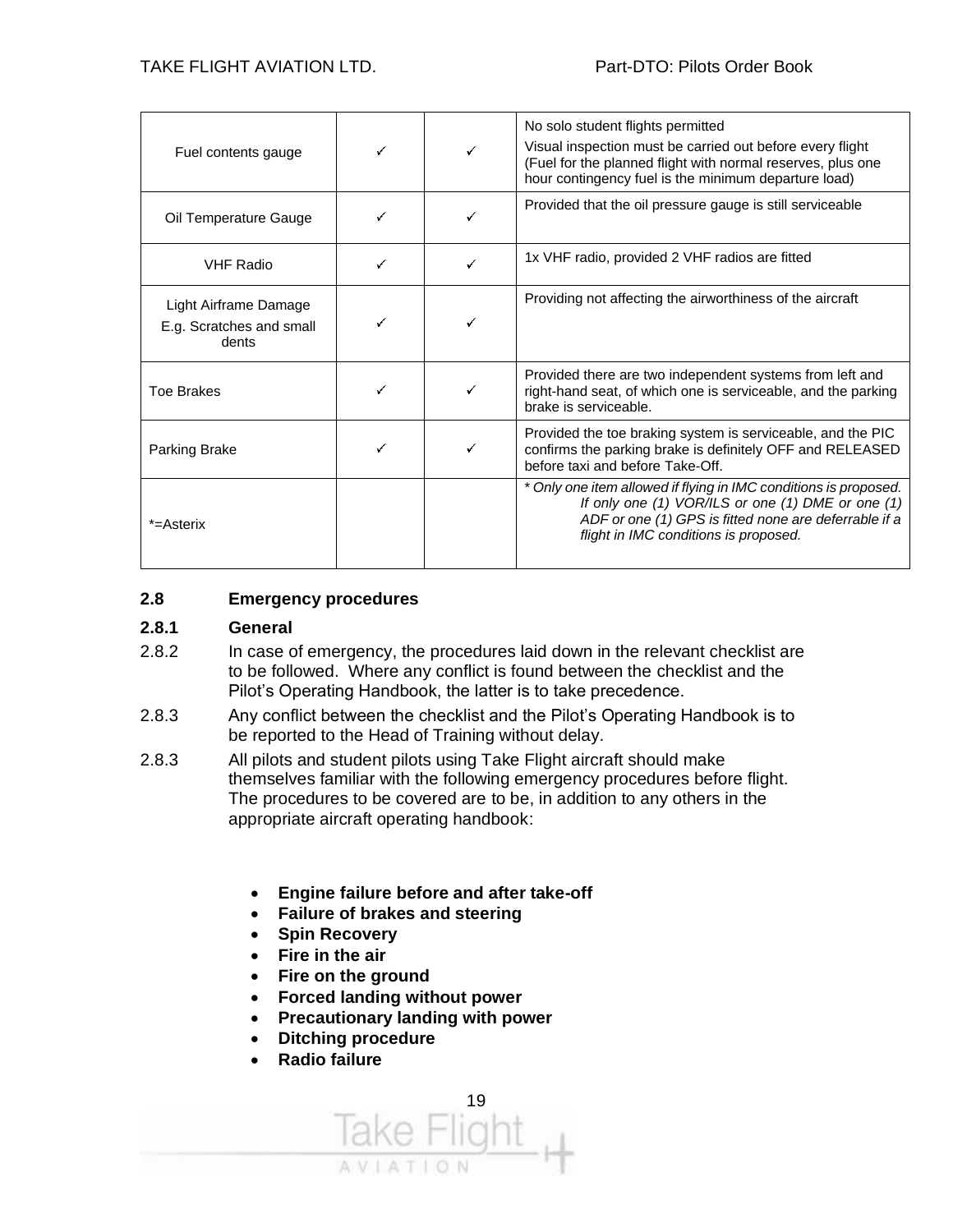#### **3 General Take Flight Aircraft Procedures**

#### **3.1 Aircraft Handling**

Technical details of the aircraft used for training and hire can be found in the relevant Pilots Operating Handbook or Flight Manual, which are to be considered as the authoritative document on how that particular aircraft should be operated.

#### **3.2 Checklists**

- 3.2.1 Aircraft are to be operated in accordance with the relevant checklist. Where any conflict is found between the checklist and the manufacturer's Pilot's Operating Handbook, the latter is to take precedence.
- 3.2.2 Any conflict between the checklist and the Pilot's Operating Handbook is to be reported to the Head of Training without delay.
- 3.2.3 All pilots are to be in possession of the appropriate checklist for the aircraft they are flying.
- 3.2.4 Pilots are to comply with the handling notes and checklist for each specific aircraft type flown.

#### **3.3 Limitations**

- 3.3.1 Aircraft are to be operated within the limitations laid down in the Pilot's Operating Handbook and any relevant national legislation.
- 3.3.2 Should any limitation be exceeded inadvertently; the fact is to be recorded in the technical log and the CFI and/or nominated Deputy CFI, is to be informed without delay.
- 3.3.3 If any structural or engine operating limitation is exceeded, the aircraft is to be landed as soon as is practicable and is not to be flown again except with the permission of the CFI and/or a nominated Deputy CFI.

#### **3.4 Pre-Flight Actions**

- 3.4.1 All pilots and students will ensure that the aircraft is inspected before each flight in accordance with the pilot operator handbook and that he/she is satisfied with the inspection.
- 3.4.2 The pilot or student will ensure when starting the engine that the aircraft is safely positioned so as not to cause any damage to other aircraft. No aircraft engine is to be started whilst on the gravelled areas of any airfield.
- 3.4.3 An Emergency Locator Transmitter (ELT) must be carried on all flights, in the absence of an ELT at least one personal locator Beacon (PLB) must be carried.

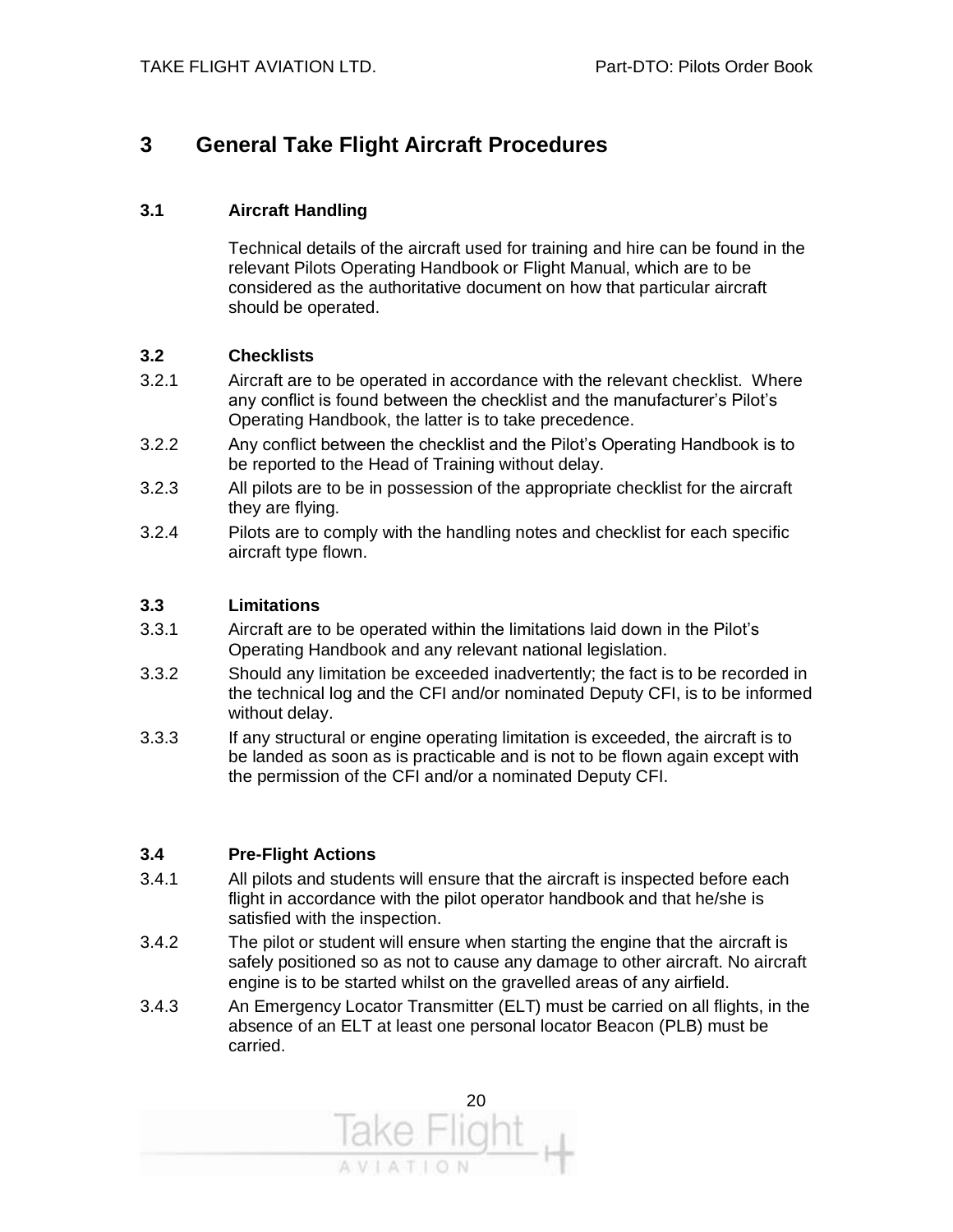#### **3.5 Hand Swinging of Propellers**

3.5.1 The hand swinging of aircraft propellers is strictly forbidden.

#### **3.6 Run-up Procedures**

3.6.1 All run-ups are to be made on the taxiway of the airfield near the holding point of the runway in use. The commander of the aircraft shall also ensure that the area behind the aircraft is clear so as not to damage other aircraft.

#### **3.7 Aerobatics, Intentional Spinning, Stalling and Unusual Manoeuvres**

- 3.7.1 Parachutes MUST be worn by all occupants during all aerobatic manoeuvres.
- 3.7.2 Aerobatics are only approved in aircraft approved by the manufacturer for such manoeuvres, unless specified they are not permitted. Aerobatic training must have been received by the pilot and they must hold a valid aerobatic rating and/or an aerobatic instructor must be on board. Flight manual limitations must be observed before carrying any unusual manoeuvres including intentional spinning. Specific instruction and authorisation for such manoeuvres is required from the CFI, nominated Deputy CFI, or a qualified and current aerobatic instructor. **Any aerobatic manoeuvres flown by members must be completed by 3000ft AGL (above ground level).** Aerobatics in the airfield overhead are ONLY authorised for qualified and current Take Flight aerobatic instructors. Aerobatic manoeuvres below altitude 3000ft AGL are only authorised for qualified and current Take Flight aerobatic instructors provided they are competent to AOPA Standard Certificate standard, and then only to a minimum altitude of 1500ft AGL.
- 3.7.3 The minimum height for stalling is 3000ft AGL (above ground level) for solo student and members. It is 3000ft AGL for full stalling and incipient spin recovery training. The minimum height for stalling when under dual instruction for recovery from the incipient phase is 2000ft above ground level.

#### **3.8 Practised Forced Landings**

3.8.1 Club aircraft are not to descend below 500 ft above ground level on a practised forced landing and all pilots must obey the minimum low flying rules, see SERA.5005(f)(2). The aircraft must not be flown lower than 150 metres (500feet) to any person, vessel, vehicle or structure except with the permission of the CAA.

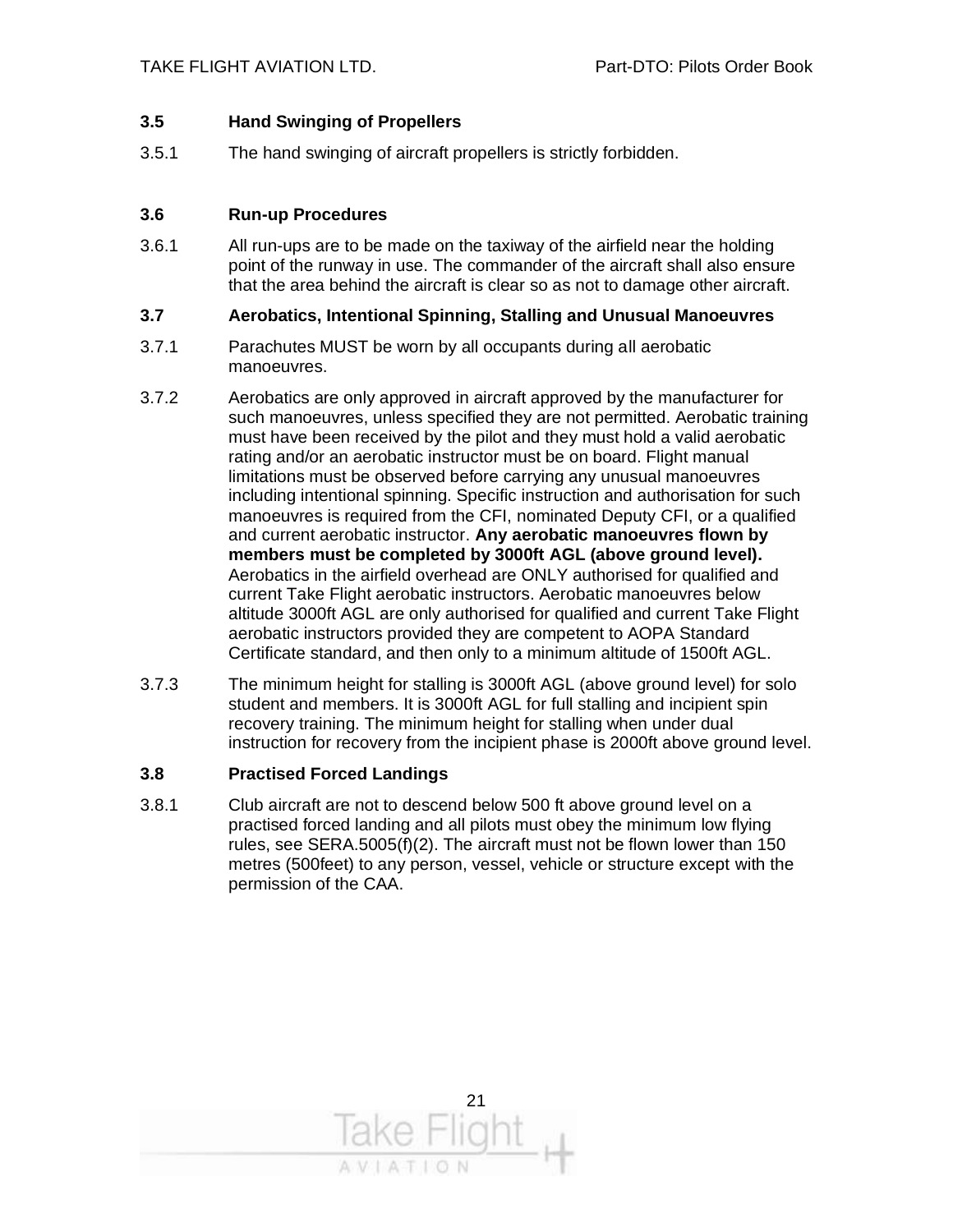#### **3.9 Instrument Flying**

- 3.9.1 IFR rules must be observed and the aircraft not flown below 1000 feet above the highest obstacle en-route minimum safe altitude, or below the relevant specified sector minimum safe altitude unless descending and safely established on an instrument approach detailed in the IAIP.
- 3.9.2 An aircraft shall not be flown on a simulated instrument flight rules (IFR) unless a safety pilot is carried in the second control seat of the aircraft. The purpose of the safety pilot is to render any assistance as may be necessary to the pilot flying the aircraft. If the safety pilot's field of vision is not adequate both forward and to each side of the aircraft, a third person, being a competent observer, must be carried from which his field of vision makes good the deficiencies in that of the safety pilot. The competent observer must be able to readily communicate with the safety pilot.
- 3.9.3 For instrument flying training the safety pilot is the instructor.
- 3.9.4 The pilot will not intentionally fly into IMC unless they have a valid IR or IR (Restricted) and comply fully with the privileges of the rating.

#### **3.10 Weather Minima for Take Flight Aircraft**

- 3.10.1 All pilots must be aware of and adhere to the weather minima as stated in the AIP ENR section 1.2 (Visual Flight Rules). They must also take into account the privileges of their licence and their own personal limitations.
- 3.10.2 Access to weather information is available in the clubhouse/lounge via the Internet. Weather information for pilots is available from the UK Met Office General Aviation briefing website. Further reference can be found in The Skyway Code (CAP1535).
- 3.10.3 The weather must be checked by the Pilot In Command (and student pilot if on a training flight) before departure and assured to be above the weather minima at least one hour prior to and one hour after ETA at destination.
- 3.10.4 A PPL with no IMC/IR(R) rating must have a minimum of 5000m visibility for take-off and flight. A PPL with an IMC/IR(R) rating must have a minimum of 1800 m visibility for take-off and flight (at less than 140KIAS).
- 3.10.5 No club aircraft shall fly when the cloud base is less than 1000 ft AAL. No club aircraft shall fly at night when the cloud base is less than 1500 ft AAL.
- 3.10.6 No club aircraft shall fly when the overall wind exceeds 30 kts, or more than 50% of the aircraft clean configuration stall speed at maximum take-off weight, whichever is the lower. Calculation of the overall wind is to be taken as all of the steady speed wind plus 50% of any gust factor. I.e. 180/20 G30 mean an overall wind of 25 knots (20  $+$  50% of the extra 10 knots of gust force).
- 3.10.7 The crosswind component must be within the demonstrated crosswind limits of the aircraft, as laid down in the flight manual.

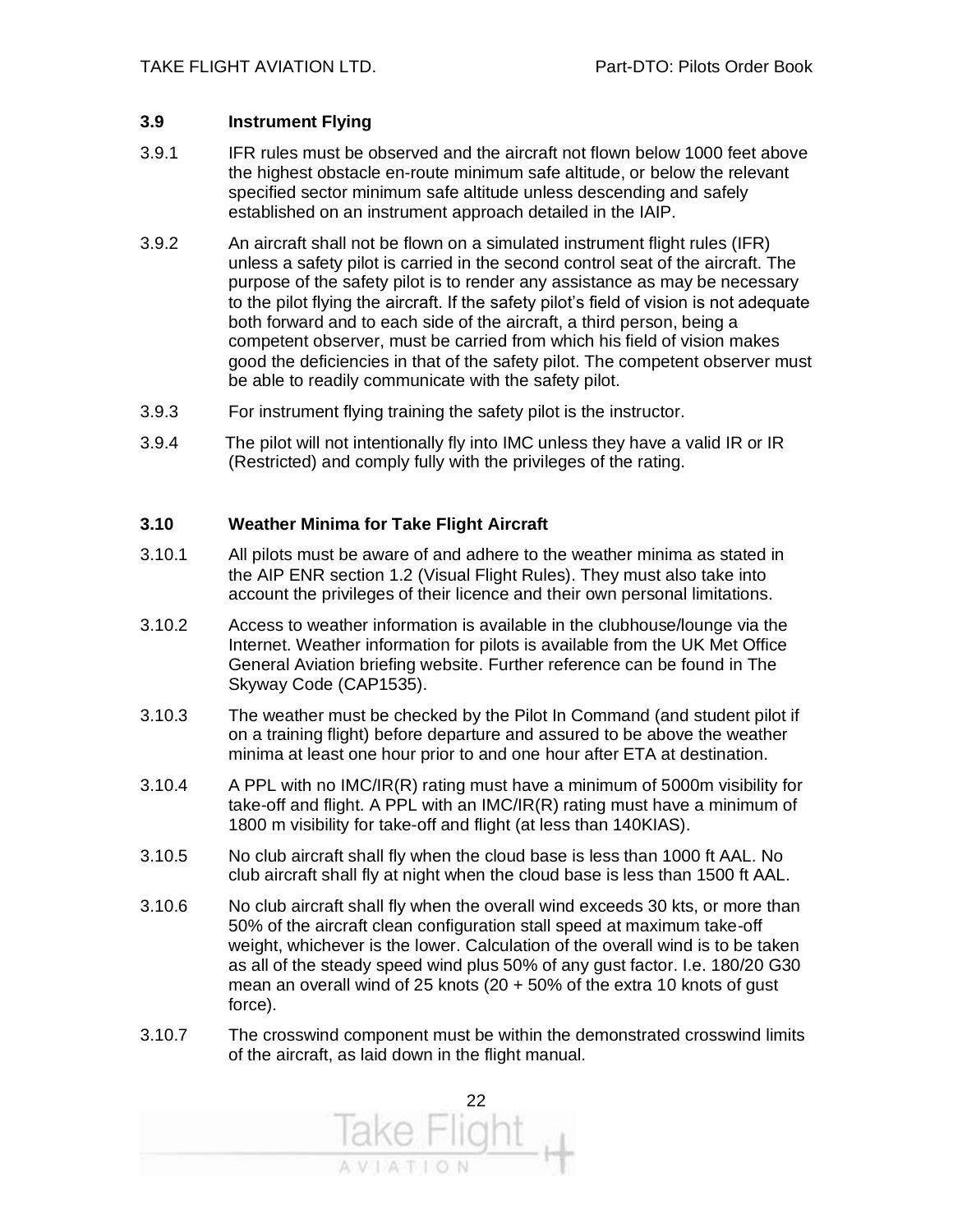3.10.8 Weather minima for students shall be a minimum visibility of 8000m and cloud base of 1500' AAL, or at the discretion of their instructor, whichever is the greater, commensurate with their skill level and experience.

#### **3.11 Go-around Procedures**

- 3.11.1 A pilot of an aircraft on an approach to land shall satisfy himself that a continued approach path, at an aerodrome, below 300 ft AAL, does not endanger in any way the safety of the aircraft. If the landing area is blocked by another aircraft, or the aircraft is unlikely to touch down within the first third of the runway, or is drifting off the centreline, go-around action must be initiated.
- 3.11.2 This action will be to apply full climb power and climb straight ahead initially and then manoeuvring to parallel the dead side of the runway, conforming to any noise abatement procedures in force, to a normal circuit height, then to join the normal circuit pattern once past the upwind end of the runway. The commander is also to make an appropriate R/T call once safely established in the go around. \*Some airfields may have additional circuit patterns for other aircraft, and may conflict with this standard procedure

#### **3.12 Refuelling Procedure**

- 3.12.1 All aircraft requiring fuel will be filled at the aerodrome fuel pumps. The aircraft shall be properly positioned, with a grounding wire/bonding strap attached, and the electrical system is to be switched OFF whilst refuelling. Specifically, the aircraft when refuelling must have:
	- BAT / ALT switches off
	- Keys out
	- Brakes off
	- All persons out of the aircraft whilst refuelling is taking place
- 3.12.1 All fuel receipts are to be recorded in the tech log and then left in the fuel receipt folder at Take Flight House.

#### **3.13 Flight planning**

- 3.13.1 A VFR flight plan will be filed for all flights over water that are beyond the gliding range of the aircraft. A flight plan will be filed for any flight beyond the UK Flight Information Region (FIR). Details on how to file a flight plan (VFR and IFR) can be found in The Flight Planning Guide (CAP 694).
- 3.13.1 Local customs and immigration procedures when flying outside the UK FIR. Further reference can be found in The Skyway Code (CAP1535).

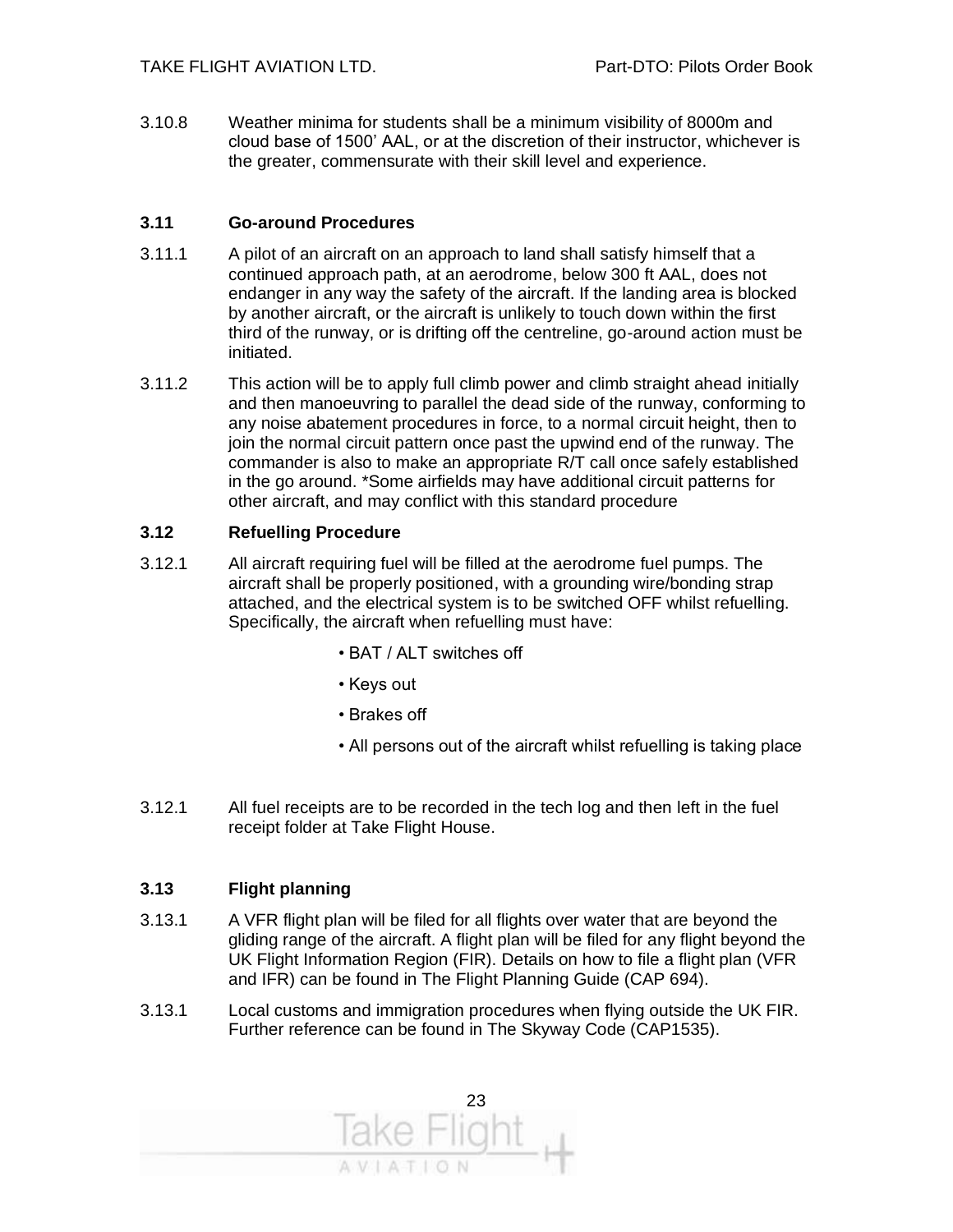#### **3.14 Notice to Airmen (NOTAM's)**

3.14.1 Pilots are responsible for checking, and acting in accordance with, up to date NOTAM's prior to flight. Access to NOTAMS is available in the Take Flight House/Lounge flight planning areas via the Internet. NOTAM information is available from the UK National Air Traffic Services, Aeronautical Information Service website. Further reference can be found in The Skyway Code (CAP1535).

#### **3.15 Flights over Water**

- 3.15.1 Life jackets, sufficient for the number of people on board, must be worn by all aircraft occupant when flights over the sea are planned. In the event of an emergency there will be neither time nor space to put one on. The PIC and crew members should be briefed and familiar with their use.
- 3.15.2 It is strongly recommended that a suitable dinghy with capacity for all on board be carried. This significantly increases the chances of survival in the event of ditching. The PIC and crew members should be briefed and familiar with their use. It must be noted that these are relatively heavy items and included in weight and balance calculations.
- 3.15.3 In the event of ditching the ELT or PLB carried (mandatory) should be activated, and any auto activation should be checked, where practical.
- 3.15.4 A VFR flight plan will be filed for all flights over water that are beyond the gliding range of the aircraft. Where possible, flights over water will be flown below established airways routes or flown on advisory routes illustrated on a VFR navigation chart. This facilitates much easier and expedient search, rescue and recovery by the Coastguard in the event of ditching.
- 3.15.5 Pilots are to remain in contact with an appropriate aeronautical radio frequency at all times, and be familiar with the ditching procedures of their aircraft.

#### **3.16 Fitness to Fly**

- 3.16.1 Pilots are to comply with the Standardised European Rules of the Air regulations and the Air Navigation Order regarding consumption of alcohol and other drugs before flight. Student pilots flying school aircraft may be grounded if the company feels they are in breach of the regulations concerning alcohol and drugs. Further reference can be found in The Skyway Code (CAP1535).
- 3.16.2 The 'IM SAFE' mnemonic described in The Skyway Code is a good guide for self-assessment of fitness to fly. This conveniently covers the significant factors of: 'Illness, Medication, Stress, Alcohol, Fatigue, Eating'.

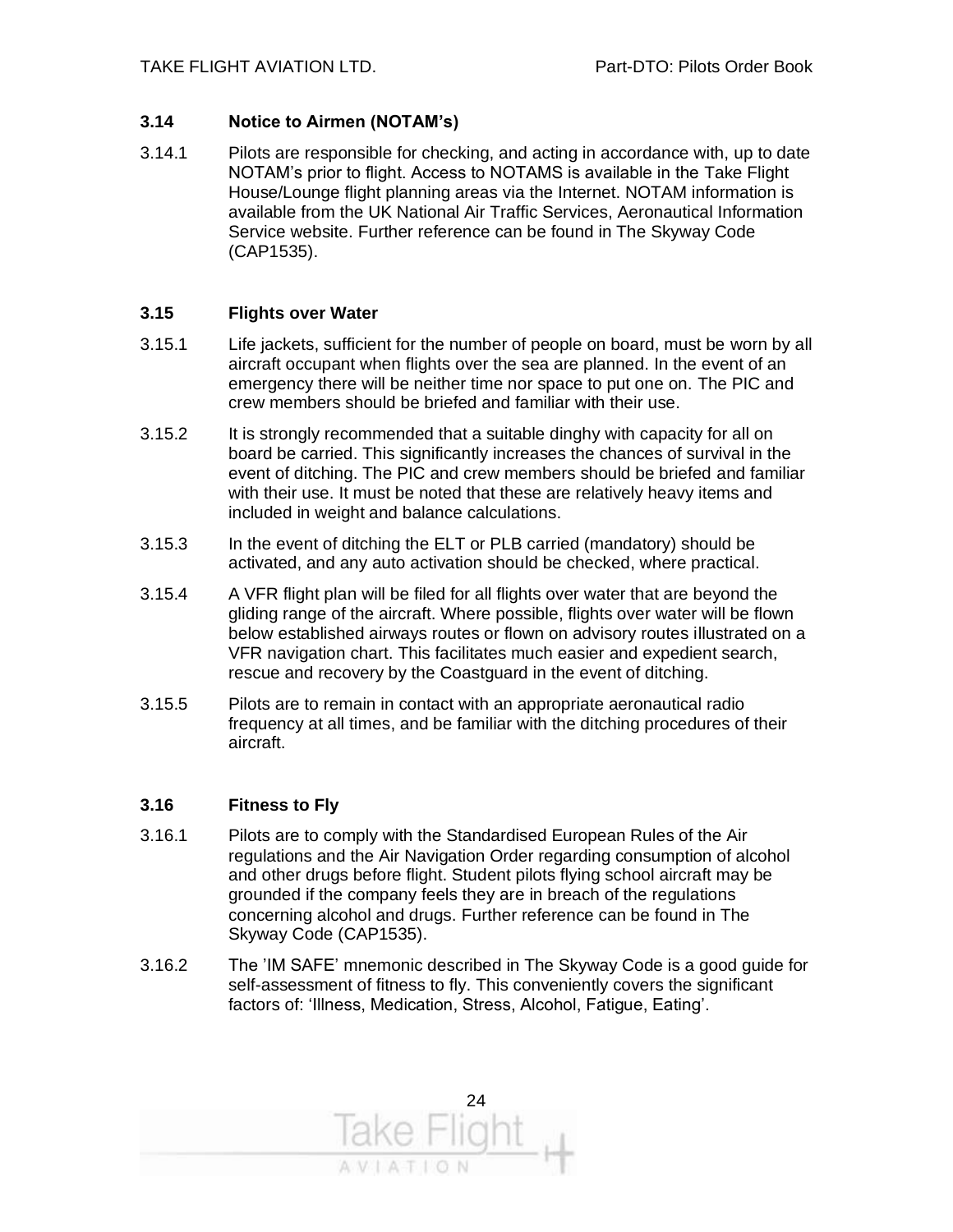#### **3.17 Cold Weather Operations**

- 3.17.1 Pilots are to ensure that all Take Flight aircraft are completely de-iced before flight. Such that ALL traces of ice, snow, slush, frost or freezing rain are fully removed before the aircraft is started. ANY traces of ice related airframe contamination are extremely detrimental to aircraft performance. Attention must be paid to wing upper surfaces that may normally be out of sight and in or behind control surfaces and their hinge lines. A check will be made of the propeller and spinner to ensure no accumulated rainwater has frozen inside the spinner. Equipment and de-icing fluid is provided at Take Flight House at Enstone, for this purpose, or by the FBO at Oxford.
- 3.17.2 Pilots are not to operate Take Flight aircraft, or intentionally fly, into known icing conditions. None of the aircraft on the Take Flight fleet are certified for flight into icing conditions.
- 3.17.3 Pilots are not to operate Take Flight aircraft on contaminated runways. Specifically, this is: water, slush, ice or snow covering the surface of the runway to a depth of 3mm (1/8") or greater and covering more than 25% of the surface of the runway. Operation on snow/ice covered runways will only be at the discretion of the CFI or nominated Deputy CFI.

#### **3.18 Aircraft Parking**

- 3.18.1 Pilots are to ensure that all Take Flight aircraft are parked into the prevailing wind or protected from the wind if parked otherwise.
- 3.18.2 The C152 fleet (including Tailwheel aircraft) are always to be parked on the allocated tie down points and secured by a tie down point under each wing. When away from base the aircraft will be chocked, front and rear, under at least two wheels.
- 3.18.3 Pilots are to ensure aircraft are parked straight and in a presentable manner with the nosewheel straight and rudder centralised. If the temperature is likely to drop below freezing point then the propeller will be left vertical so accumulated rainwater can drain out of the spinner before freezing.
- 3.18.4 Where aircraft are provided with a cover this must be replaced after the last planned flight of the day. The aircraft key has a red tag labelled 'cover' if the aircraft used has a designated cover. All attachments and fastening straps must be securely fastened, and loose ends of straps restrained to prevent them chafing the paintwork when flapping around in the wind.

#### **4 Take Flight Club Procedures**

#### **4.1 Membership**

4.1.1 It is a requirement that all pilots and student pilots using Take Flight aircraft are members of Take Flight Aviation.

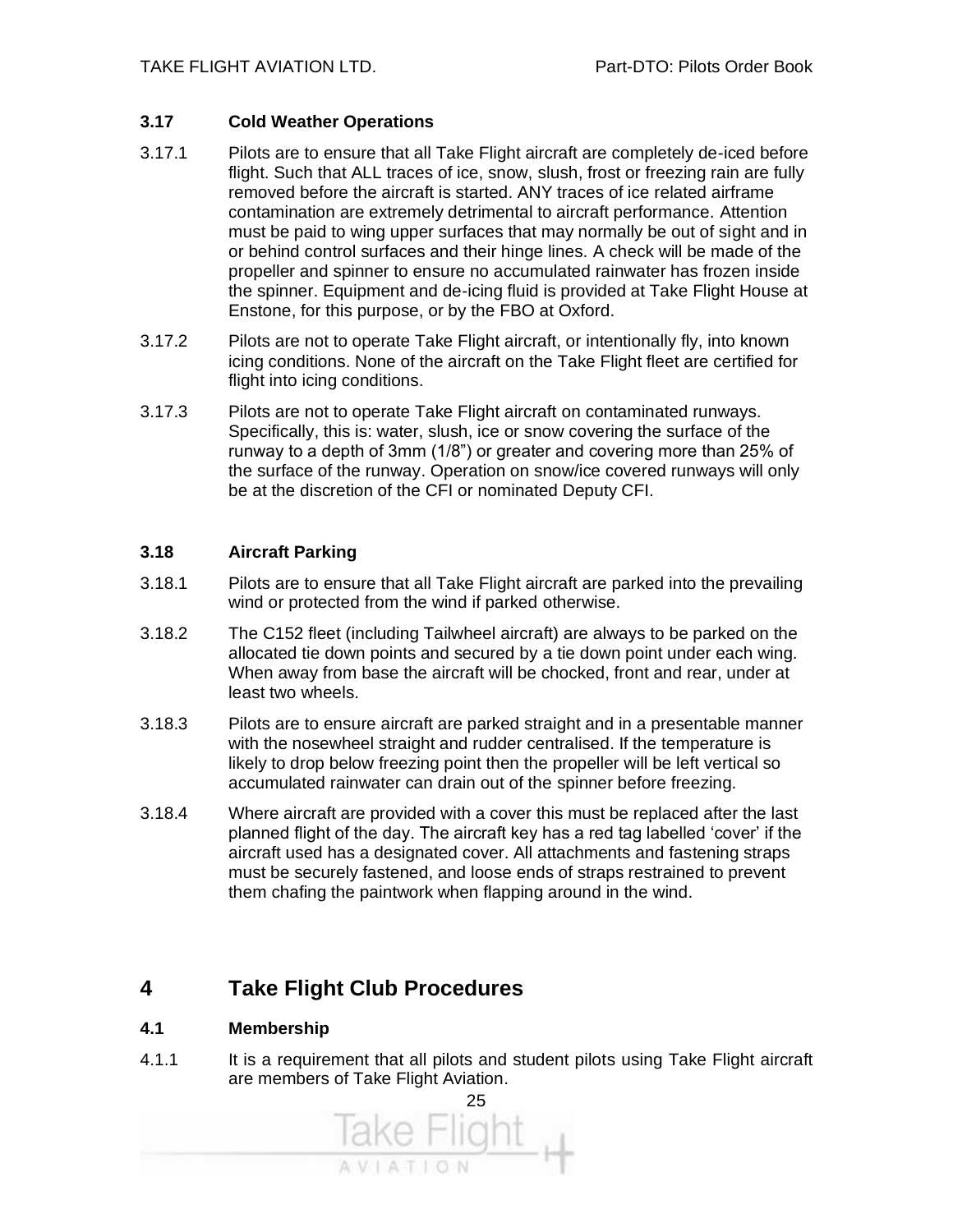#### **4.2 Smoking**

4.2.1 Smoking is prohibited in the Take Flight building whilst airside or in club aircraft.

#### **4.3 Care of Flying Equipment**

4.3.1 At all times club members and all personnel shall ensure that all property and goods belonging to, or in the care of, Take Flight Aviation shall be treated with care. All persons causing damage to any property or goods may, at the discretion of the Company, be required to cover replacement or repair of such goods. Take Flight Aviation Limited does not accept any liability for personal property left at the premises.

#### **4.4 Action for Breach of Club, Airfield, SERA and ANO Regulations**

4.4.1 Any persons who have been in breach of the Orders laid out in the Pilots Order Book, local Airfield regulations, the EASA SERA or CAA ANO may have their membership terminated.

#### **4.5 Aircraft Insurance**

- 4.5.1 Full details of the insurance policy are provided with the aircraft documents kept with the tech log. It should be noted that aviation policies might not include personal injury cover for the pilot in command. Members are advised to take out their own insurance to cover personal accident.
- 4.5.1 If any member is in breach of the Air Navigation Order, Air Navigation (General) Regulations or the Rules of the Air, the insurance cover may be affected or negated. In this case the pilot in command will be responsible for all losses and liabilities resulting from any damage to either aircraft, losses to Take Flight Aviation Limited or third parties and injuries to passengers or third parties.
- 4.5.1 The member pilot in command is responsible for the excess applicable to the insurance policy.

#### **4.6 Charges**

- 4.6.1 Flying charges are displayed in the clubhouse. All flying charges and other charges will be paid before leaving the premises unless other account arrangements are in place.
- 4.6.2 Charges are calculated according to Hobbs meter. A record of the start and finish Hobbs time and tacho reading should be made for every leg of every flight.
- 4.6.3 Any discrepancies will be investigated, and times checked with those recorded in the towers of the airfield/s.

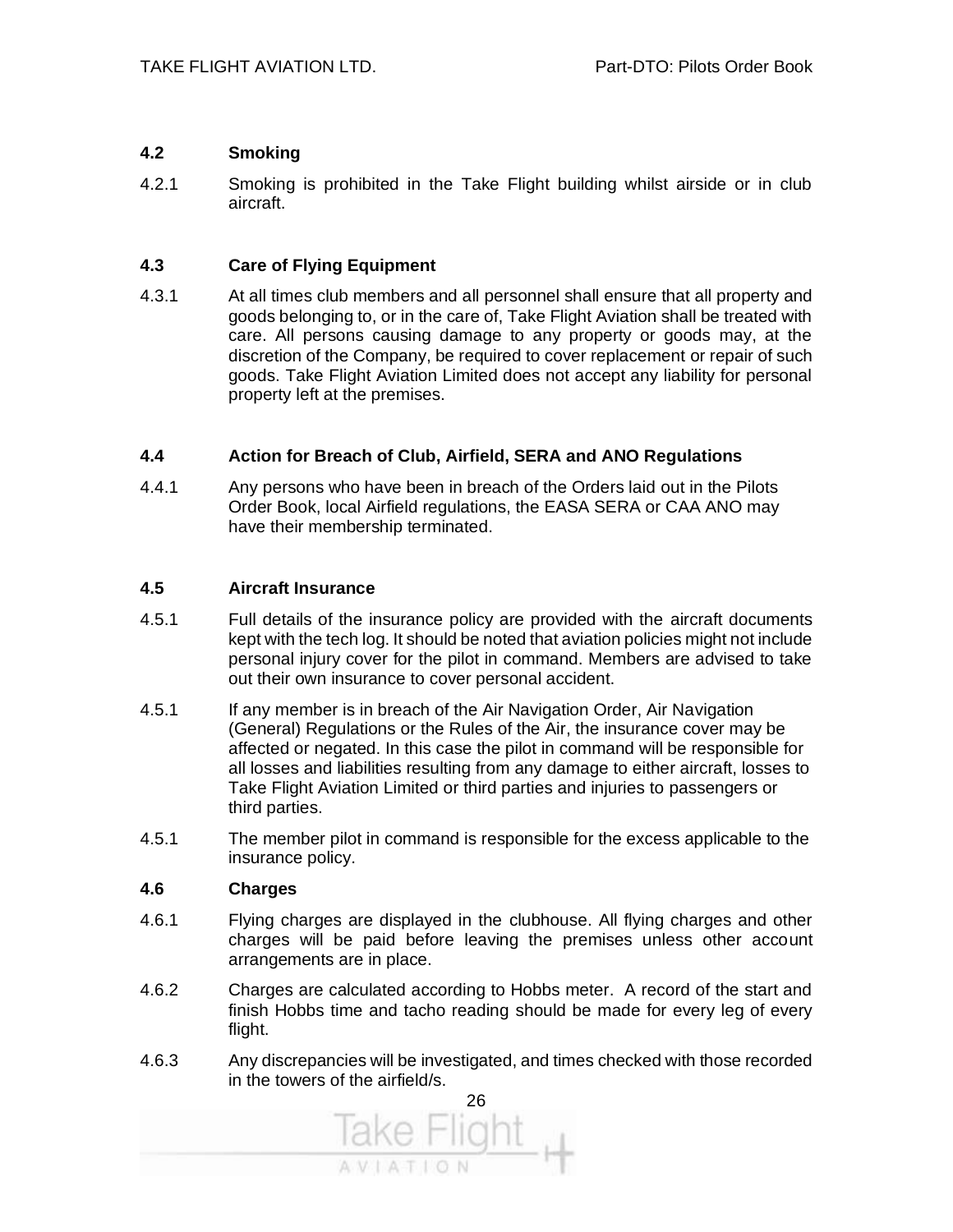4.6.4 Any deliberate attempt to defraud the company would result in immediate termination of membership.

#### **4.7 Hiring of Aircraft**

4.7.1 Whilst every effort is made to ensure serviceability of all aircraft, Take Flight Aviation Limited cannot be held responsible for any costs incurred by the hiring pilot and/or passengers, resulting from the breakdown of said aircraft and/or equipment. Aircraft may be hired for self-fly hire subject to the experience and currency of the pilot in command. Hiring of the aircraft is subject to the conditions of the aircraft hire agreement available at Take Flight house and Lounge, and, on the Take Flight Aviation web site.

#### **4.8 Type Familiarity and Differences Training**

- 4.8.1 Where a member has never flown a different type on the club fleet then a familiarisation flight will be given with an instructor. The flight will generally cover the items laid down in the 'New member check flight / New type Familiarisation Form', (section 9.4) and conforming to the flying standards prescribed in Standards Document19 (A).
- 4.8.2 Where the member is new to the club but experienced on type, with at least 5 hours PIC on the same type in the last 1 year period, then for the simple SEP fleet (fixed pitch propeller, fixed tricycle undercarriage, standard instrument fitment), of that type then access can be assessed and granted by a Take Flight instructor on logged experience alone.
- 4.8.3 Where the member requires access to a complex SEP aircraft then differences training MUST be undertaken and signed off in the student records with a suitably qualified Take Flight instructor. Specifically, aircraft with any of; Constant speed propeller unit, retractable undercarriage, tailwheel configuration undercarriage, aerobatic flight category, Turbocharged Engines, EFIS/GNSS/PBN equipment.
- 4.8.4 Successful completion will then allow access to the key cupboard and access to the Tech log system for booking out in Take Flight House.
- 4.8.5 Flying currency requirements are detailed in section 8 of the Pilots order Book, and must be adhered to.

#### **4.9 Wingly Flights**

4.9.1 Pilots are to ensure they follow and agree with Take Flight guidelines in order to conduct Wingly flights using club aircraft. These include pilot experience and weather minimas set out in section 4.9

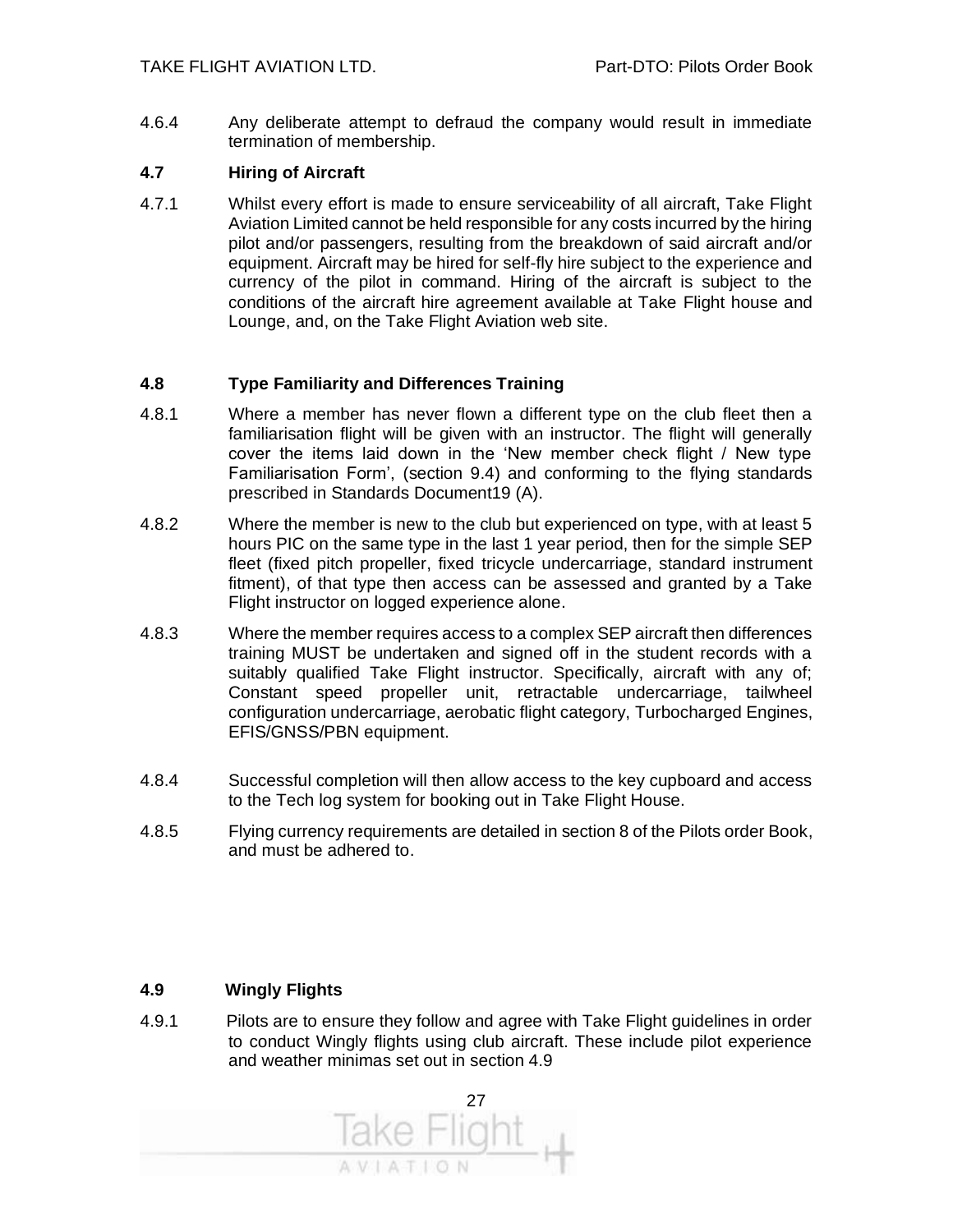- 4.9.2 A PPL without IMC/IR(R) rating must have a minimum of 8000m visibility for departure and duration of flight. Pilots are to fly in VFR conditions only.
- 4.9.2 Aircraft should only fly when the cloud base is at least 1500 feet AAL at the departure airfield and 1000 feet AGL or highest obstacle en-route and 1500 feet or more AAL at the destination.
- 4.9.3 No club operated aircraft should fly when the overall wind exceeds 30 kts, or more than 50% of the aircraft clean configuration stall speed at maximum takeoff weight, whichever is the less. Calculation of the overall wind is to be taken as all of the steady speed wind plus 50% of any gust factor. I.e. 180/20 G30 would be overall wind of 25 knots (20 + 50% of the extra 15 knots of gust force).
- 4.9.4 The crosswind at the aerodrome of departure and destination must not exceed 12kts
- 4.9.5 Pilots are to have a minimum of 25 P1 hours logged post PPL skills test
- 4.9.6 Pilots and passengers of each Wingly flight are to sign a declaration form produced by Take Flight Aviation. These are found in the literature holders behind the club reception desk. Pilots flying multiple Wingly flights are able to sign one generic declaration form to cover all flights to be kept within their personal Take Flight file.

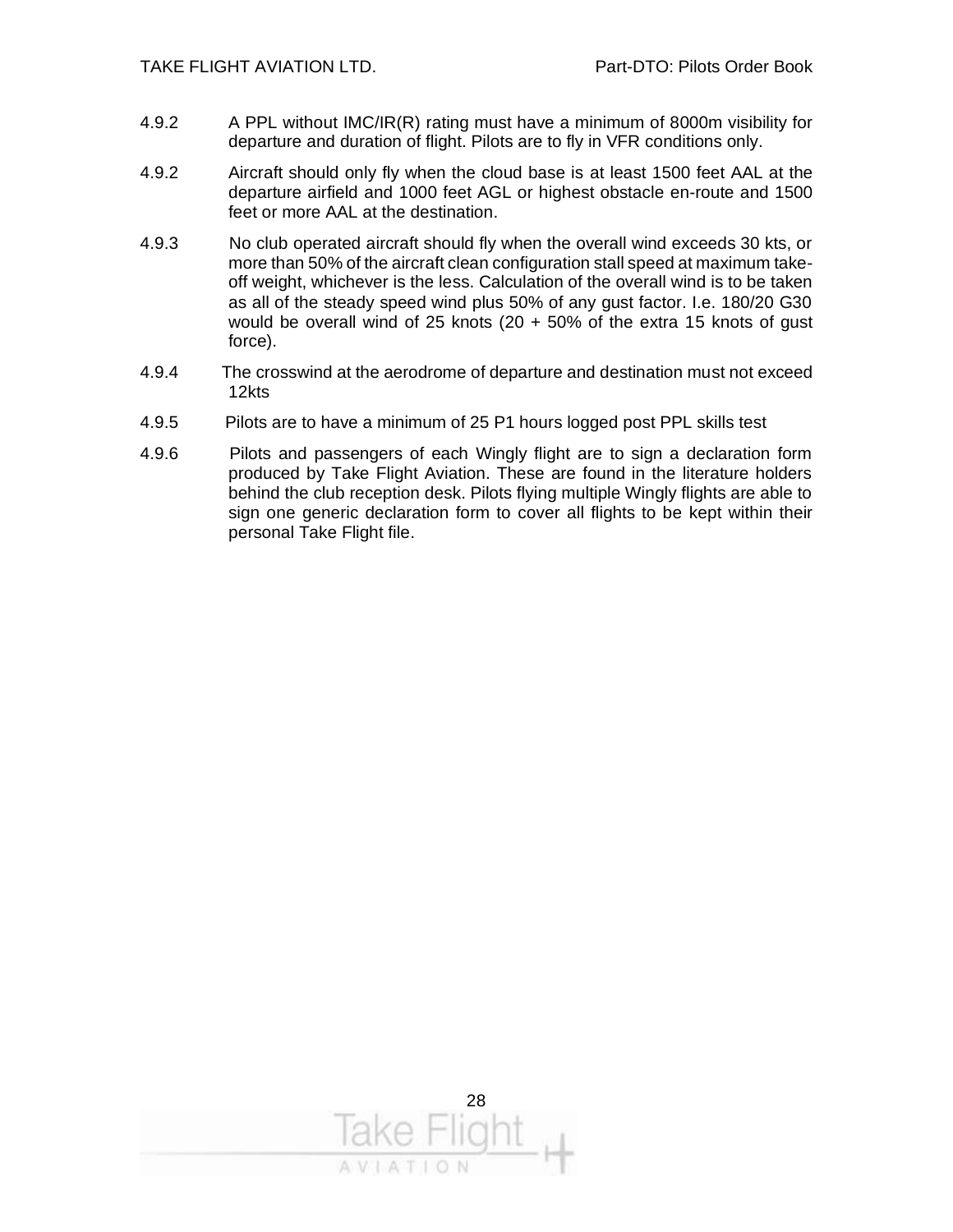#### **5 Airfield Procedures**

#### **5.1 Enstone Airfield (EGTN)**

Enstone Airfield is Take Flights primary operating base and headquarters. All administrative responsibilities are accomplished here and the majority of the Take Flight aircraft fleet are based at EnstoneAirfield.

- The address is: Take Flight Aviation, Enstone Airfield, Church Enstone, Oxfordshire, United Kingdom, OX7 4NS.
- The main operations desk is contactable on 01789 470424
- All flight training courses are available from Enstone.
- Further information on operating from Enstone airfield can be found, if required, in the Pooleys Flight Guide

#### **5.1.1 Airfield Operating Hours and procedures**

- 5.1.1.1 Summer Daily 09:00 to sunset +30 mins or 19:30 to complete circuits. Winter Mon – Fri 08:00 to 16:30. All times UTC.
- 5.1.1.2 Night flying is not permitted at Enstone Aifrield.
- 5.1.1.3 All instruction and flights for the purpose of public transport / aerial work shall use the aerodrome only during the published hours, or by prior permission from the company.
- 5.1.1.4 Private flights can continue outside the published aerodrome hours at the discretion of the member. Strictly no training flights or circuits at Enstone Arfield out of published operating hours.
- 5.1.1.5 Pilots using the aerodrome outside published hours shall put out a general broadcast call to 'Enstone Traffic' to notify any pilots in the area who may be listening, of their intentions.

#### **5.1.2 Enstone taxiing procedures**

- 5.1.2.1 Where possible, taxiing shall be confined to the paved surface of the aerodrome. Taxiing speed is recommended to be no more than a fast walking pace (5 to 7 knots ground speed).
- 5.1.2.1 Enstone Airfield has an Air/Ground radio service during hours of operation. There are no published operation hours of the service but it is mainly operational during weekends. All movements on the ground and in the air are at the pilots discretion. Further information can be found in CAP1535 'The Skyway Code' or the Eurocontrol Manual for AFIS at www.eurocontrol.int

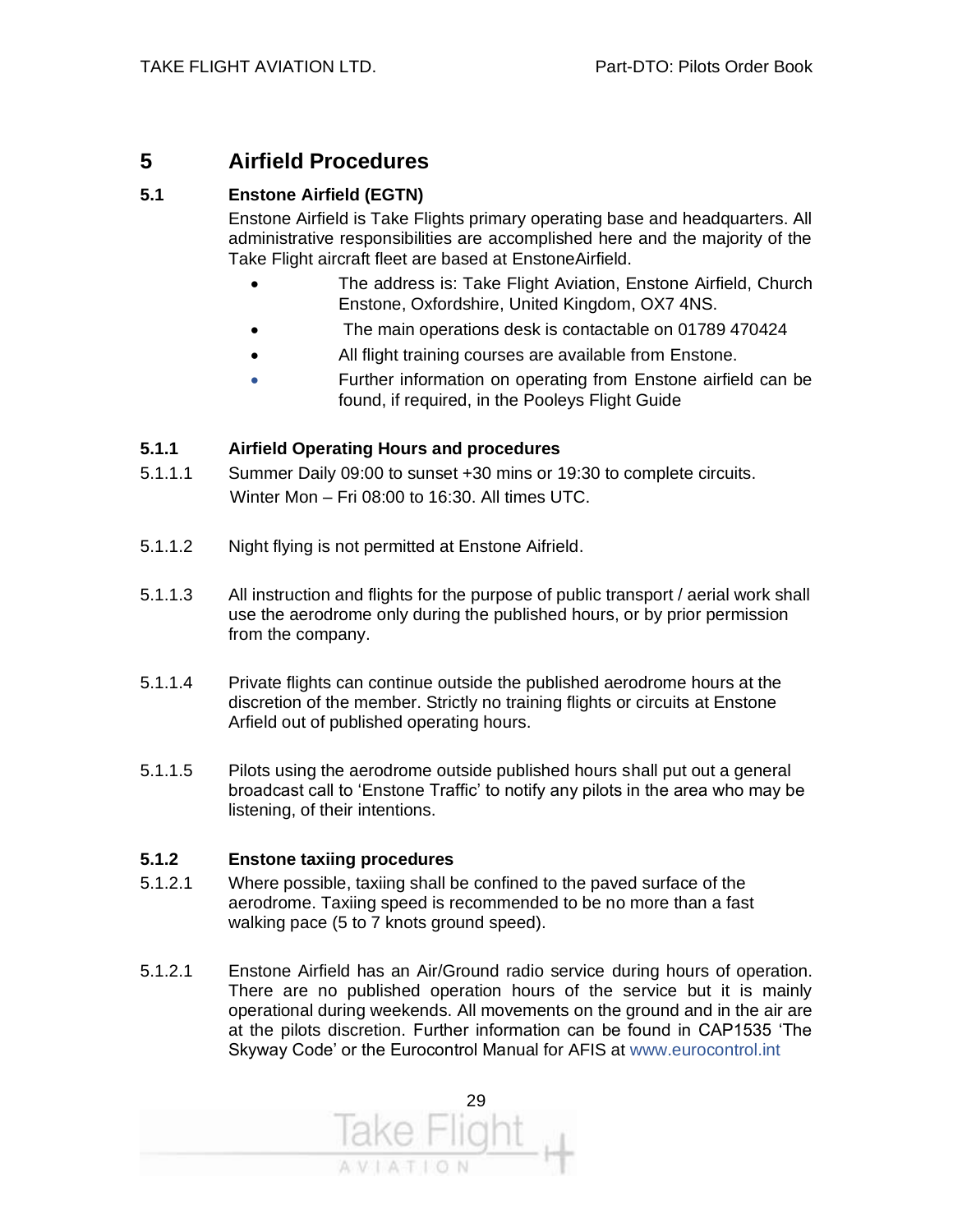#### **5.1.3 Enstone circuit procedures**

- 5.1.3.1 The following circuit patterns are currently operating at Enstone Airfield:
	- Runway 26, right hand pattern, runway 08, left hand pattern.
- 5.1.3.2 These traffic patterns avoid over flying Enstone Village, Church Enstone, Lidstone, Little Tew , Heythrop, Little Tew , Great Tew, Ledwell Santfod St Martin, Middle Barton, Gaginwell and Cleveley.
- 5.1.3.3 The circuit height is **800 ft QFE (agl).** Standard overhead joins are preferred, this allows for far greater situational awareness, integration with circuit traffic and safe flight operations. There is also a microlight circuit at 600 feet QFE, and consideration must be given to this.
- 5.1.3.4 Orbiting in the circuit is positively dangerous and strictly not permitted. A 'go -around' is a much safer option and can be initiated from the circuit height of 800ft QFE.
- 5.1.3.5 Strictly VFR traffic only. There are no published instrument approaches for Enstone. The aerodrome is unavailable for use by aircraft unable to communicate by radio. Aircraft are to contact Enstone at least 10 minutes before ETA to Enstone.
- 5.1.3.6 It must be stressed that when joining the circuit pattern at Enstone, or within two nautical miles, that all pilots are responsible for their own separation and avoidance of other aircraft. It is therefore important that a good look out be kept at all times.

#### **5.1.4 Enstone local noise abatement procedures**

- 5.1.4.1 All pilots and student pilots shall ensure that they do not over fly all local villages.
- 5.1.4.2 Runway 26 Once airborne and past Leys Farm (Solar Panels), turn right onto a track of 350 degrees and ensure that you do not over fly the villages of Lidstone and Heythrop. Once you are sure of, remaining clear, turn right onto a track of 080 degrees using the industrial estate as a visual reference. On the downwind leg tracking 080, fly inside of Little Tew and Great Tew and position to overfly a small lake situated late downwind. Once passed, turn right onto base leg track of 170 degress remaining clear of Ledwell and Sanford St Martin using the large rectangular square woods as a visual reference.

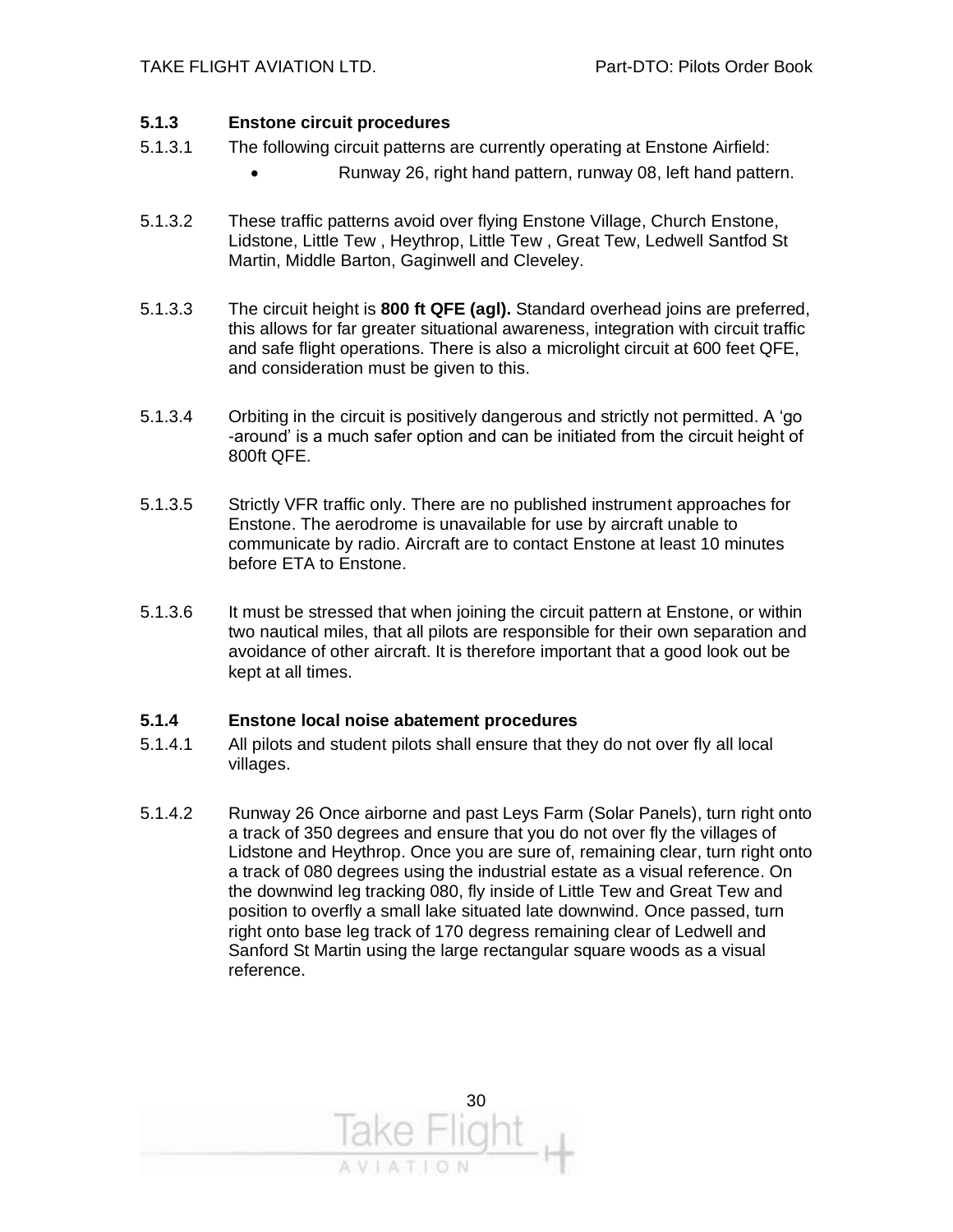5.1.4.3 Runway 08 Once airborne, climb straight ahead before turning left onto a track of 350 degrees remaining clear and inside of Sandford St Martin and Ledwell. Once overflown rectangular square woodland turn left onto a track of 260 remaining clear and inside of Gret Tew and Little Tew and using the industrial state as a visual reference of heading. On overflying the industrial estate turn left on to a track of 170 degrees, remaining clear and in between Leys Farm (Solar panels) and Heythrop.

#### **5.2 Oxford Airport (EGTK)**

Oxford Airport is Take Flights second operating base. There is usually a compliment of two aircraft of the Take Flight aircraft fleet based at Oxford airport.

- The address is: Take Flight Lounge, London Oxford Airport, Kidlington, Oxford, OX5 1RA.
- The FBO operations desk is contactable on 01865 236424
- A security and car parking pass details and application is required for regular airside access. Guidance and application forms can easily be obtained via Take Flight operations/reception.
- All flight training courses are available from Oxford. However, it is particularly well suited to Instrument Rating Restricted training due to the navigational aid and instrument approach facilities available there. It is not so well suited to aerobatic and tailwheel training due to the high density of instrument training traffic in the local area.
- Further information on operating from Oxford Airport can be found, if required, in the Integrated Aeronautical Information Package, available online at www.nats-uk.ead-it.com

#### **5.2.1 Oxford Airport Operating Hours and procedures**

- 5.2.1.1 Winter Daily 06:30 to 22:30 Summer Mon Fri 05:30 to 21:30. All times UTC.
- 5.2.1.2 Except Christmas and New Year, see latest NOTAM. Extensions to operating hours by arrangement only.
- 5.2.1.3 There are no out of hours operations to be conducted by Take Flight aircraft at Oxford Airport.
- 5.2.1.4 High visibility jackets are required to be worn at all times when airside.

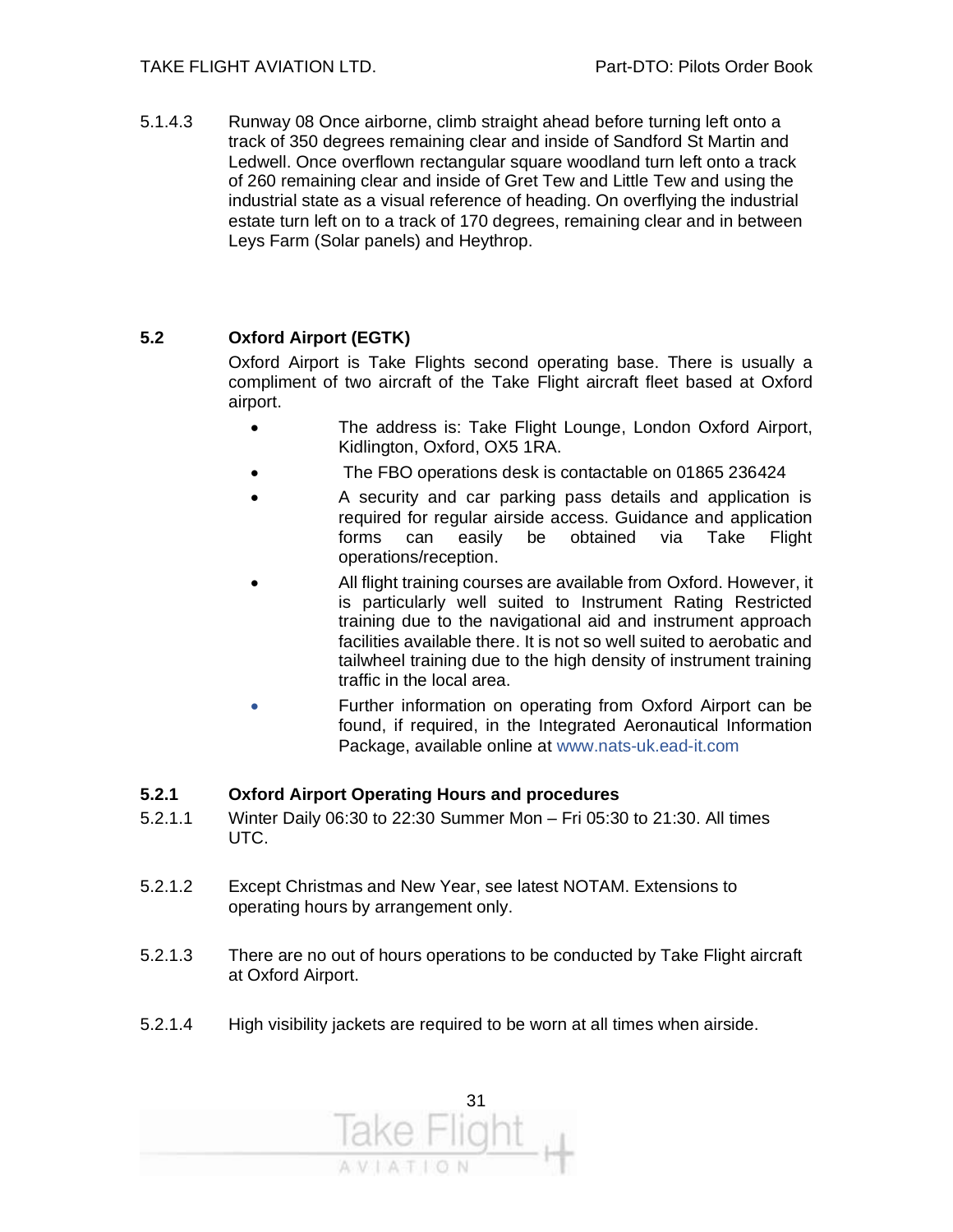- 5.2.1.5 All instruction and flights for the purpose of public transport / aerial work shall use the aerodrome only during the published hours, or by prior permission from the company.
- 5.2.1.6 Private flights can continue outside the published aerodrome hours at the discretion of the member. Strictly no training flights or circuits within the Oxford ATZ out of published operating hours.

#### **5.2.2 Oxford Airport taxiing procedures**

- 5.2.2.1 Where possible, taxiing shall be confined to the paved surface of the aerodrome. Taxiing speed is recommended to be no more than a fast walking pace (5 to 7 knots ground speed).
- 5.2.2.1 Oxford Airport has an Air Traffic Control Service (ATC) during hours of operation. All flights will be booked out over the landline or via the handling team at the FBO at Oxford Airport. The 'Automatic Terminal Information Service' (ATIS) will be recorded and the relevant ATIS information letter and QNH read back on first contact. Taxi instructions will be requested from the Air Traffic Controller, and all movements on the ground, and in the air within the ATZ, will be requested, and instructions read back. Further information can be found in CAP1535 'The Skyway Code' or the Eurocontrol Manual for ATC at [www.eurocontrol.int](http://www.eurocontrol.int/)

#### **5.2.3 Oxford Airport circuit procedures**

- 5.2.3.1 The following circuit patterns are currently operating at Oxford Airport:
	- Runway 19, left hand pattern, runway 01, right hand pattern.
	- Runway 29, right hand pattern, runway 11, left hand pattern.
- 5.2.3.2 The circuit height is 1500 ft QNH AMSL. These traffic patterns avoid over flying over Yarnton village, Woodstock Town and Kidlington Town.
- 5.2.3.3 The ATIS is to be obtained before contacting Oxford Tower. Squawk 4520 will be assigned to VFR traffic unless otherwise stated. When departing the circuit aircraft are to climb ahead to at least 1000ft QNH before turning on course.
- 5.2.3.4 VFR and IFR traffic permitted. Pilots are to consider the Instrument Approach Paths on Runways 01 and 19 before approaching them or overflying the airfield. There is a high density of instrument training traffic operating in the local area, approach paths and holding pattern at the OX non-directional beacon (ndb). The instrument approach procedures are outside controlled airspace.

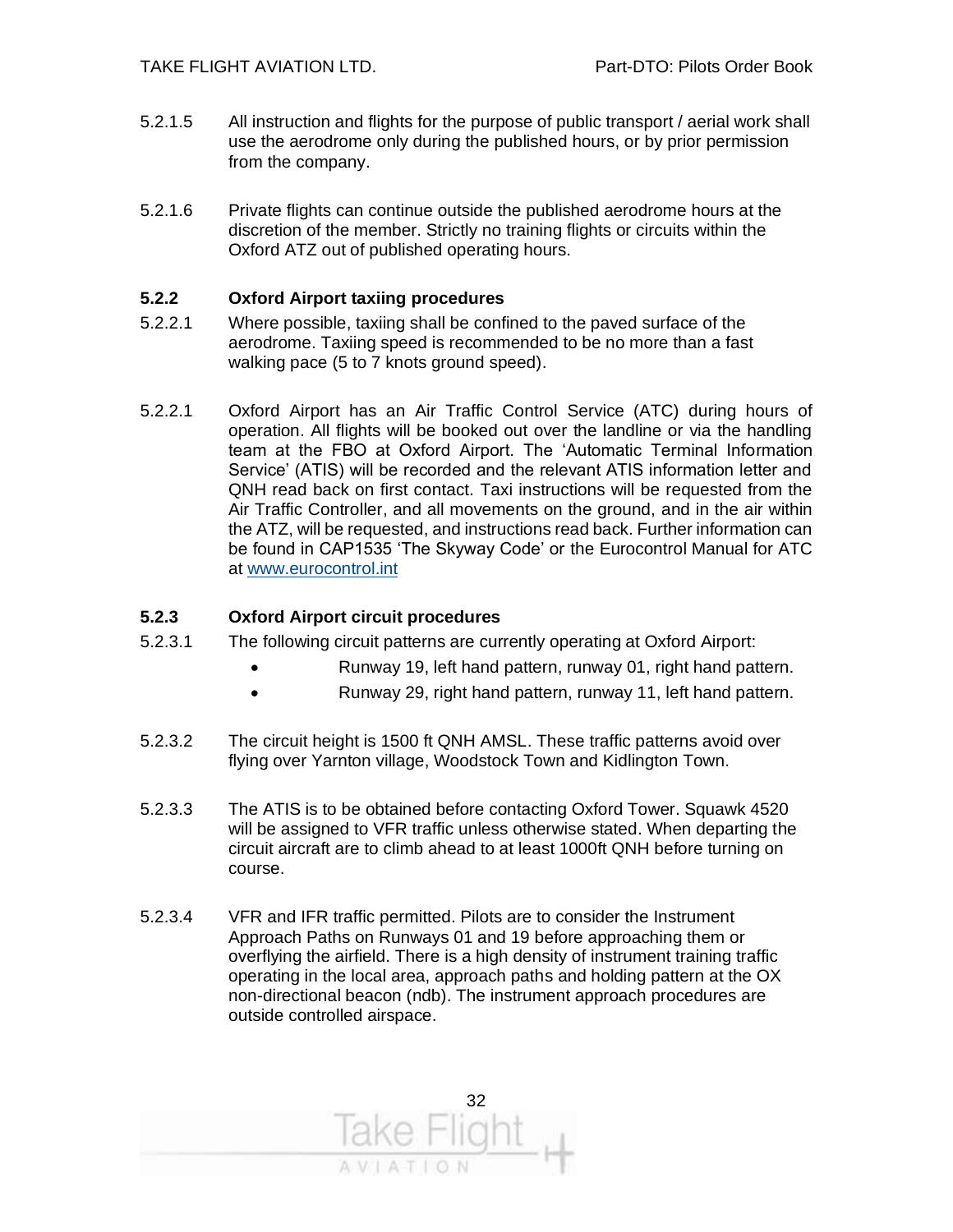- 5.2.3.5 It must be stressed that when inbound to joining the circuit pattern at Oxford that two-way communication is established within 10nm of the airport via Oxford Approach/Radar, then handed over to Oxford Tower within 5 nm of the airport. Aircraft are not to be above 1500 feet QNH within 5 nm of the aerodrome unless cleared. This is due to the high density of commercial and instrument training traffic in the area.
- 5.2.3.6 All pilots are responsible for their own separation and avoidance of other aircraft. It is therefore important that a good look out be kept at all times.

#### **5.2.4 Oxford Airport local noise abatement procedures**

- 5.2.4.1 Runway 01 Once airborne climb straight ahead to 1000 feet QNH, turn right before the satellite station onto a track of 100 degrees and avoid overflying Shipton-on-Cherwell.
- 5.2.4.2 Runway 19 Once airborne, climb straight ahead to 1000 feet QNH, remain clear village of Yarnton before turning left onto a track of 100 degrees. Remain clear, in all cases of the Brize Norton Control Zone (CTR).
- 5.2.4.3 Runway 11 Once airborne, climb straight ahead to 1000 feet QNH before turning, remain clear and depart the aerodrome. No circuits allowed on runway 11, operation of this runway to be checked by NOTAM and with ATC.
- 5.2.4.4 Runway 29 Once airborne, climb straight ahead to 1000 feet QNH before turning, remain clear and depart the aerodrome. No circuits allowed on runway 29, operation of this runway to be checked by NOTAM and with ATC.

#### **5.3 Actions after landing**

5.3.1 All pilots and student pilots must taxi in accordance with AFIS or ATC requests after landing. Checks may only commence when clear of the active runway. Collision avoidance on the ground is the responsibility of the aircraft commander.

#### **5.4 Use of the radio**

5.4.1 All transmissions over the radio must be made in accordance with procedures as laid down in UK CAA Radiotelephony Guide CAP 413. Wellesbourne Information is available once airborne during the published hours of operation for the purpose of dissemination of information to assist the pilot.

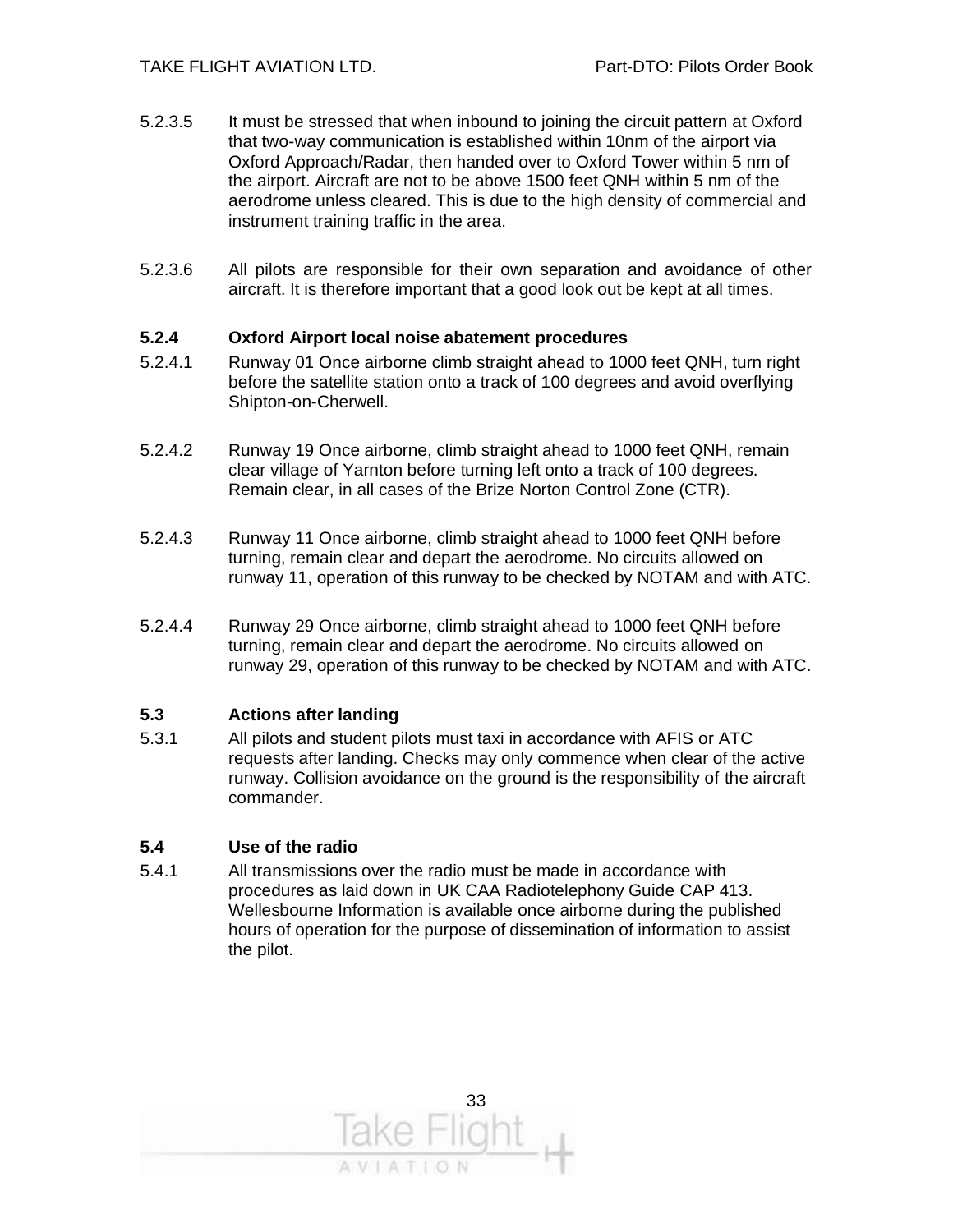#### **6 Flight Planning**

#### **6.1 Flight Planning (General)**

 Prior to each flight, the pilot-in-command is responsible for the proper planning of the flight. In particular the PIC is to take into account:

- Current meteorological reports and forecasts
- Weather minima
- NOTAMs
- Aerodrome information
- Current charts and amendments
- Aircraft mass and balance

#### **6.2 Flight Planning - specific**

#### **6.2.1 Fuel Planning**

- 6.2.1.1 Prior to each flight the PIC is to ensure that sufficient fuel has been loaded to complete the intended flight profile and to allow the aircraft to land with sufficient fuel to fly for:
- 6.2.1.2 At least 1 hour of fuel remaining (at cruise power setting burn rate) on landing at the Enstone or Oxford Take Flight bases, whether for training flights or solo hire flights. The diversion airfield is assumed to be Oxford if flying from Enstone and Enstone if flying from Oxford.
- 6.2.1.3 Please note, this incorporates the following; Approach fuel, go-around fuel, diversion fuel including joining a circuit and making an approach plus one further go-around, VFR daytime minimum reserve.
- 6.2.1.4 If a member wishes to land with less than 1 hour of fuel then they must provide a fuel plan for the flight.
- 6.2.1.5 The fuel plan must account for at least**:** 
	- Start up and taxi fuel,
	- Trip (Destination) fuel,
	- Go-around and diversion fuel (including fuel to make an approach and landing at a diversion airfield)
	- 5% Contingency fuel (based on destination and diversion fuel combined),
	- Minimum VFR reserve fuel
	- Any additional fuel at the discretion of the Commander

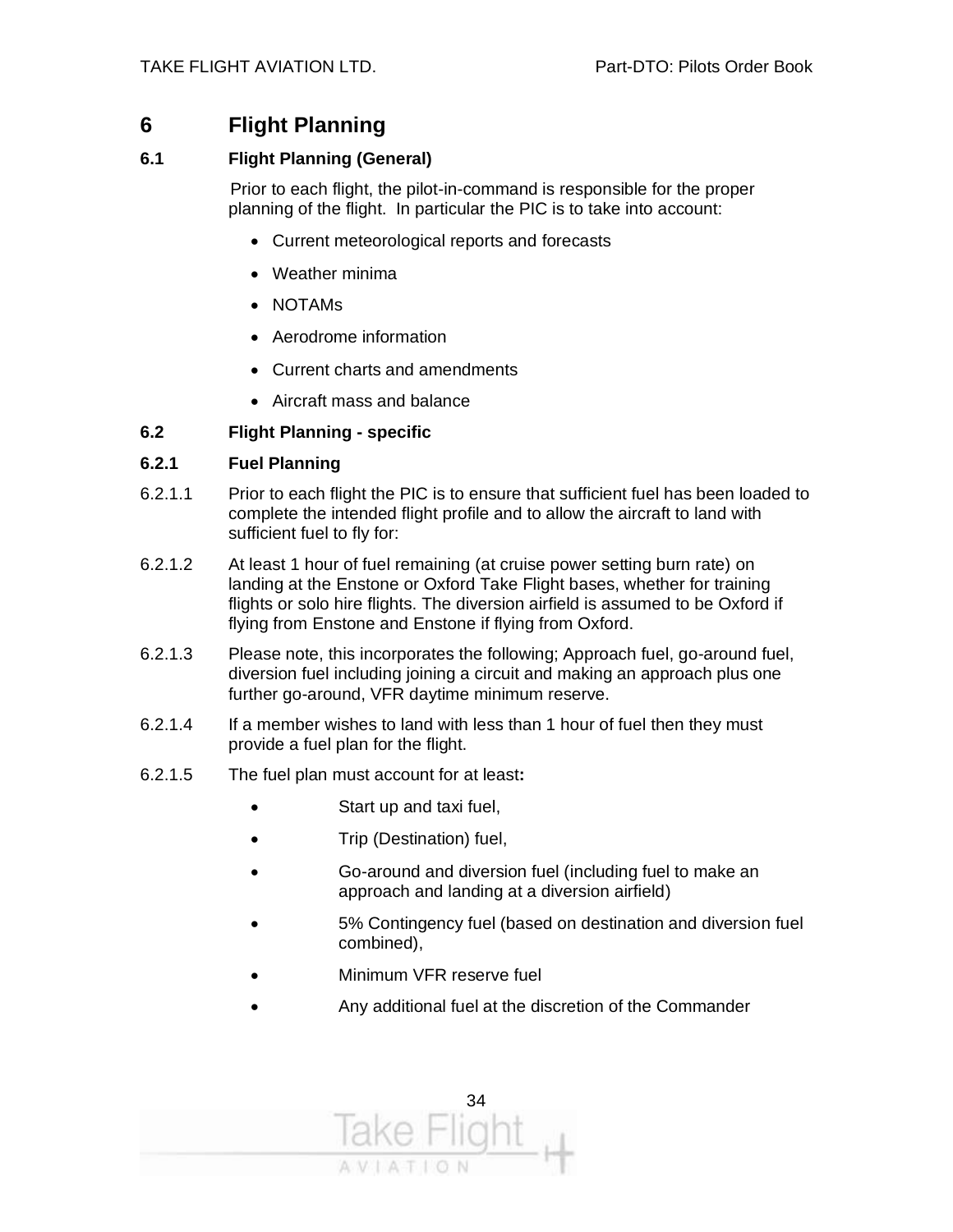6.2.1.6 Minimum VFR reserve is 30 minutes for daylight flying, and 45 minutes for night flying, including if the ETA falls in night time (>30 mins after sunset).

#### **6.2.2 Aircraft Oil**

6.2.2.1 Before starting the engine of a Take Flight Aviation aircraft, the pilot is to ensure that the engine oil level exceeds the minimum stated in the Pilot's Operating Handbook /Flight Manual.

#### **6.2.3 Minimum Safe Altitude**

- 6.2.3.1 Before departing on a cross-country flight, pilots are to calculate a minimum safe altitude for the intended route: If, during the flight, the weather conditions are such that the minimum safe altitude cannot be maintained in VMC with good ground reference, the flight is to be terminated and the aircraft landed as soon as practicable.
- 6.2.3.2 Minimum safe altitude is to be calculated as follows:
	- Locate the highest obstruction 5nm either side of track/turning points/destination.
	- Highest obstacle in the CAA aeronautical chart quadrant rounded up to the next 100ft then add 1000ft, calculated as Altitude above Mean Sea Level.
- 6.2.3.3 Pilots must be aware of the regional altimeter setting area or areas in which they will be flying. Terrain clearance must be maintained by selecting the regional QNH when flying en-route.
- **6.2.4 Navigation Equipment.** The PIC should ensure that before departure the aircraft's navigational equipment is checked for serviceability relevant to the lesson plan and in accordance with the Pilots order Book MEL (section 2.7) or the aircraft MEL, whichever is most restrictive. The student or member pilot must ensure that they carry with them the necessary equipment (stopwatch, chart, plotter etc).

#### **6.3 Aircraft Loading**

#### **6.3.1 General**

- 6.3.1.1 No Take Flight Aviation aircraft is to take-off at a mass greater than the maximum authorised Take-Off Mass (MTOM). To achieve this it may be necessary to reduce the fuel load carried (with due regard to the fuel required for the flight as detailed in the flight planning requirements at paragraph 6.2 above) or to reduce the payload. In addition, pilots are to ensure that:
- (a) The aircraft mass will be below the Maximum Landing Mass (MLM) before the first landing or touch and go.
- (b) The crew/passenger/baggage/ballast distribution results in a C of G position within the flight envelope published in the Pilot Operating Handbook/Flight Manual.

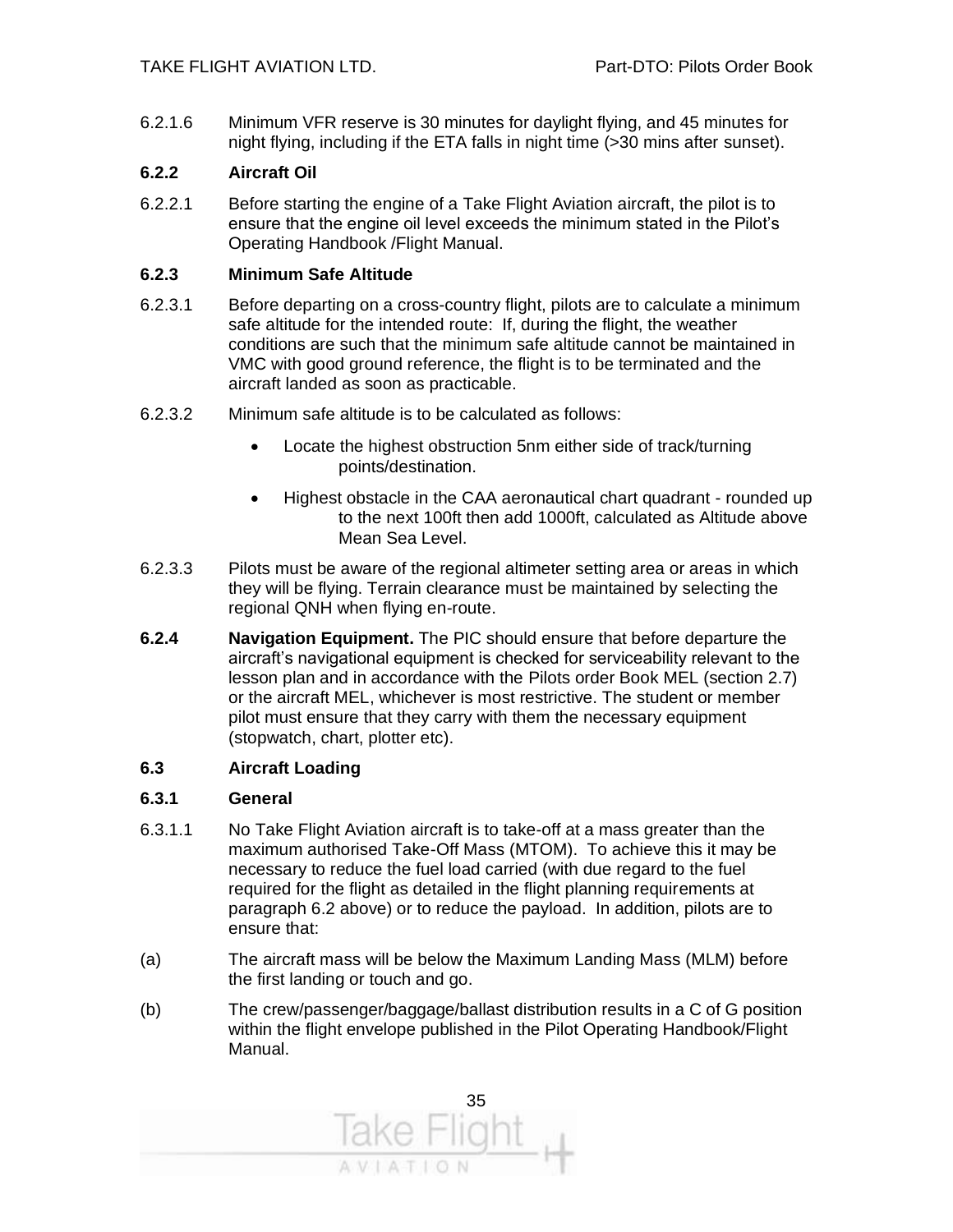(c) A copy of the aircraft's latest Mass and Balance Report is held in the aircraft Technical Log or the aircraft's documents folder.

#### **6.3.2 Load Sheets/Calculations**

6.3.2.1 It is the responsibility of the PIC to ensure that an aircraft is loaded in such a way as to meet the limitations related to all up weight and centre of gravity detailed in the appropriate flight manual or pilot's operating handbook. If any doubt exists as to the proper distribution of an aircraft's load, a load sheet is to be prepared, in accordance with the instructions in the relevant Pilot's Operating Handbook/ Flight Manual, showing both longitudinal and lateral centre of gravity.

#### **6.4 Weather Minima**

6.4.1 Weather must be at or greater than the minima described in section 3.10 of the Pilots Order Book. The weather should be above the minima quoted at departure point, the route, destination and diversion airfield for at least the  $ETA +/- 1 hour.$ 

#### **6.5 Safety Responsibilities**

- 6.5.1 The Safety Manager is responsible for monitoring the standards of flight safety within Take Flight Aviation Ltd, and for ensuring that all information affecting flight safety is disseminated immediately to all flying personnel.
- 6.5.2 Notwithstanding the above, all personnel have a personal responsibility towards flight safety. Anyone who discovers a factor affecting flight safety, or who wishes or discuss any matter affecting safety, should file a Safety Hazard Report Form and contact the Safety Representative if they feel it necessary.

#### **6.6 Safety Equipment**

- 6.6.1 All pilots are to ensure that they are familiar with the use of the fire extinguishers fitted to the ATO's aircraft.
- 6.6.2 Prior to each flight pilots are to ensure that the fire extinguisher and first aid kit have been inspected within the preceding 12 months.
- 6.6.3 Life jackets must be worn, by all occupants, on all over water flights beyond the gliding range of the aircraft. Life jackets must be checked as serviceable before departure.
- 6.6.4 An Emergency Locator Beacon must be fitted, if one is not fitted then a Personal Locator Beacon must be carried. The function of either devices should be familiar and checked prior to flight.

#### **6.7 Radio Listening Watch**

6.7.1 Pilots are to ensure that a listening watch is maintained on a suitable radio frequency throughout the flight. In normal circumstances, pilots are to be in receipt of at least a Basic Service at all times. Details of listening watch frequencies and transponder codes are contained in The Skyway Code CAP1535.

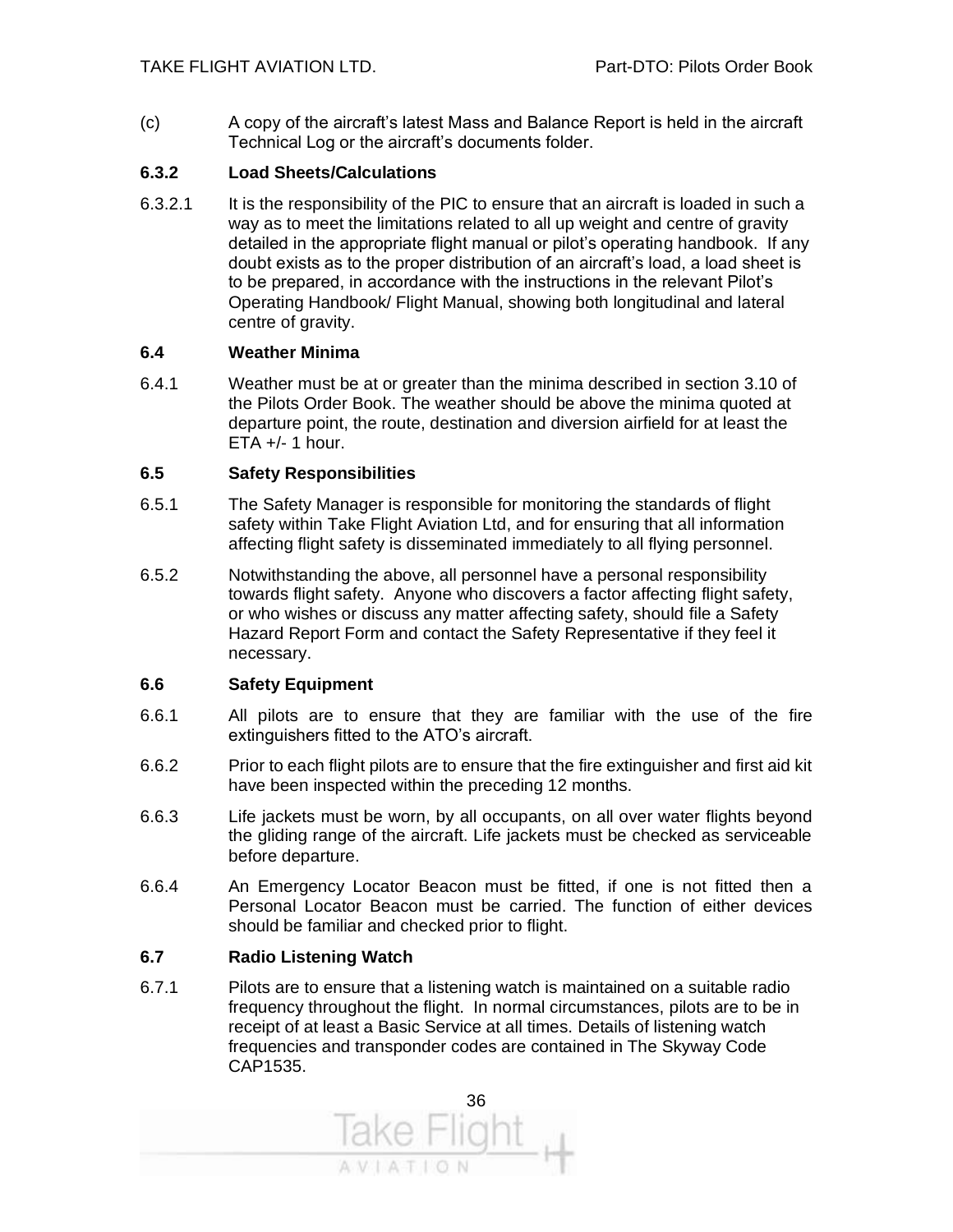6.7.2 Student pilots should be conversant with the procedures for transiting controlled airspace, military air traffic zones and using danger area crossing services when applicable. In the event of inadvertent penetration of controlled airspace, all student pilots shall report to the CFI or a nominated DCFI on their return and file a Safety Hazard Report.

#### **6.8 Destination Airfield**

- 6.8.1 Pilots The pilot is to be familiar with the joining procedure, reporting positions and routings, visual reference points and knowledge of landing runways at his destination aerodrome, including the procedure for booking in and out.
- 6.8.2 Further information on operating from or arriving at any UK Airport can be found, if required, in the Integrated Aeronautical Information Package, available online at www.nats-uk.ead-it.com

#### **6.9 Unlicensed Airfields and Farm Strips**

- 6.9.1 All pilots are required to obtain permission before flying to an unlicensed airfield or farm strip in a Take Flight aircraft. This can be obtained from any one of: Accountable Manager, CFI, or nominated Deputy CFI.
- 6.9.2 PPR (prior permission required) must be obtained from the operator of any unlicensed or farm strip that is intended to be visited. As much information as possible should be obtained from the airfield owner/operator. To include: details of nearby obstacles, livestock, airfield grass length and surface condition, ensuring overshoot/undershoot are clear, local weather phenomena; downdraughts, effects from trees, barns, windshear etc.
- 6.9.3 The pilot is to be familiar with the joining procedure, reporting positions and routings, visual reference points and knowledge of landing runways at the airfield/farm strip, including the procedure for booking in and out, and paying any applicable landing or overnight fees.
- 6.9.4 Performance calculations must be calculated based on POH data and submitted to the respective authoriser of the flight (Accountable manager / CFI / nominated Deputy CFI) before departure. All safety factors should be applied e.g. grass, slope, temperature etc. It is strongly advised to add an additional 30% safety factor to TODR and LDR on top of the figures obtained.
- 6.9.5 Pilots must not land on a grass airfield unless they have previously received instruction on grass landing techniques. A flight with an instructor is strongly advised if there is any doubt over the correct techniques to use, including performance (short field) take-off and landing techniques.
- 6.9.4 Pilots must be courteous and considerate to landowners and local residents, countryside activities and field sports, and agricultural/farming activities.

#### **6.10 Fuel Uplifts**

6.10.1 Pilots should be familiar with the refuelling procedures at their destination airfield. All fuel uplifts authorised by the pilot in command will be reimbursed at the current litre price operating at Enstone Airfield.

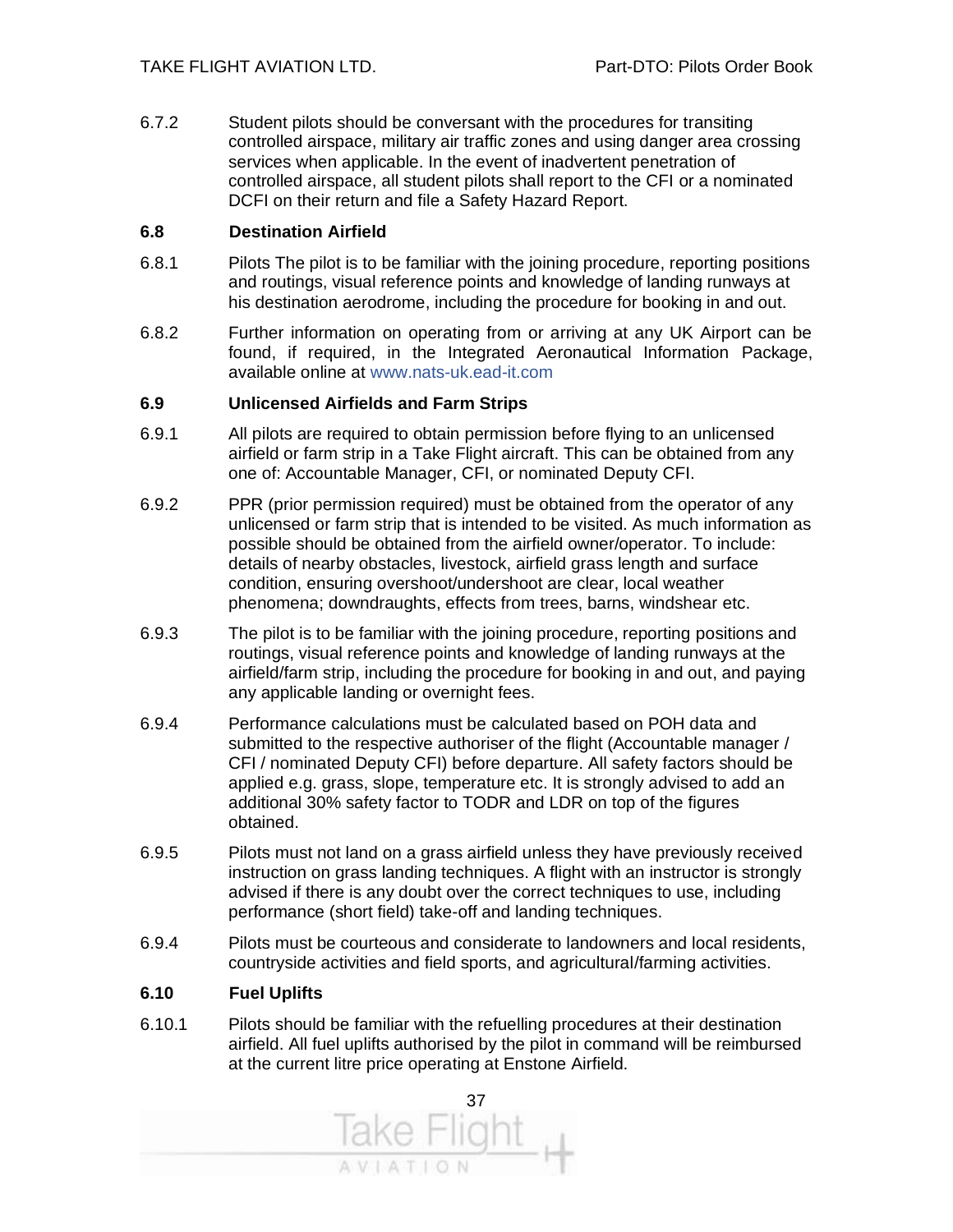#### **6.11 Action in the Event of Diversion and/or Fuel Shortage**

- 6.11.1 During a cross-country flight, a diversion may be necessary. A sound decision will need to be made early so as to avoid a hazardous situation, either to continue to the destination, return to the point of departure airfield or proceed to an alternative airfield.
- 6.10.2 If the aircraft has the equivalent of or less than the VFR minimum, by day or night, then an emergency must be declared. The phraseology 'fuel emergency' should be used.
- 6.10.3 Continuing to the destination shall not be attempted if the aircraft cannot be flown clear of cloud at or above the selected safety altitude. Diverting to a pre-planned alternate airfield is recommended in case of aircraft malfunction or running into bad weather, when turning back is not practicable. An early decision to divert is advisable. If this plan is initiated, care must be taken to double check headings and ETA for the diversion.
- 6.10.4 In the event of running low on fuel, a diversion should be considered to the nearest airfield, taking into account the weather.

#### **6.11 Action on Becoming Lost**

- 6.11.1 During any navigation exercise there will be times when a pilot cannot fix his exact position by reference to the chart or ground features. Pre-planning for a cross-country flight will fix various waypoints en-route. If a particular point is not identified on time, it may be due to a number of reasons. Within the UK, it can be generally assumed that when a pilot is not able to establish his position for approximately 10 minutes, his situation changes from being 'temporarily unsure of position' to being lost.
- 6.12.2 It is strongly encouraged that a radio navigation fix be obtained on every leg flown and the navigational aids be tuned in appropriately to achieve a fix whenever possible. This will aid situational awareness and significantly reduce the chances of becoming lost.
- 6.12.3 It is recommended that the pilot initially assesses the situation taking into account fuel state, compass / DI alignment, headings flown and remaining hours of daylight.
- 6.12.4 The pilot should establish contact with the distress and diversion cell on 121.5 MHz and initiate a pan call. Practice emergency calls on this frequency, including obtaining a position fix, are normally included in training to familiarise students with the procedures. Further reference on lost and emergency procedures can be found in The Skyway Code (CAP1535).

#### **6.13 Action in the Event of an Unscheduled Landing**

6.13.1 If an unscheduled landing has been made, all pilots shall secure the aircraft, report in the normal fashion to ATC or the operator of the airfield and then telephone Take Flight Aviation and inform them. In the case of a student at Take Flight Aviation for further instructions from the CFI, or a nominated Deputy CFI, and their instructor.

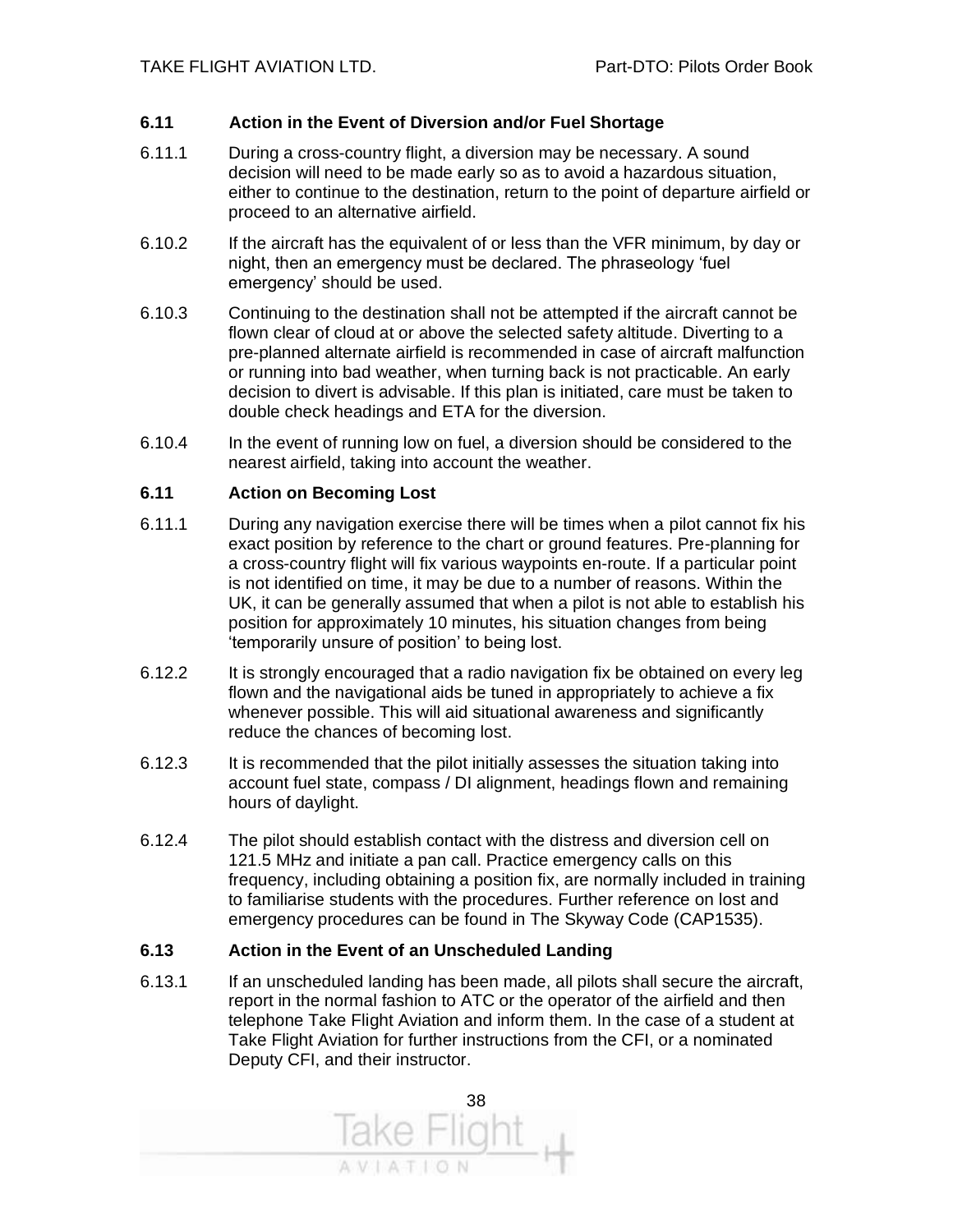#### **7 Safety Management, Accidents and Incidents**

**7.1 Emergency Response:** When an accident or incident occurs, contact the following phone number **AS SOON AS POSSIBLE**, if not already in Take Flight Operations at Take Flight House.

#### **TAKE FLIGHT AVIATION OPERATIONS / RECEPTION**

#### **on +44 (0) 1789 470424**

The duty ops member or instructor receiving the call must note as much information as possible regarding the incident. If required a call to the Emergency Services, including the local Police, should be made as soon as possible on the telephone number: **999**

All Take Flight Staff and Contractors have been trained to deal with accidents and follow an EMERGENCY RESPONSE PLAN. A copy of this is kept behind the operations desk at Take Fligh Aviation, Enstone Airfield and in the Take Flight Lounge at Oxford Airport.

#### **7.2 Accidents and Incidents**

- 7.2.1 Any pilot involved in an accident or incident in a Take Flight aircraft is to complete an internal Accident/Incident Report form, a copy of which is at Appendix of the Pilots order Book. Once completed, the report is to be passed to the Safety Representative.
- 7.2.2 The Safety Representative is to investigate any incident or occurrence involving School aircraft or any other operational matter. This in no way absolves the School or aircraft PIC from their duty, under the Air Navigation Order, to report accidents or incidents.
- 7.2.3 The object of an internal investigation of an accident or incident is as follows.
	- To find out what happened.
	- To find out why it happened.
	- To recommend measures to prevent it happening again.
- 7.2.4 It is not the purpose of an investigation to find a scapegoat or to allocate blame.

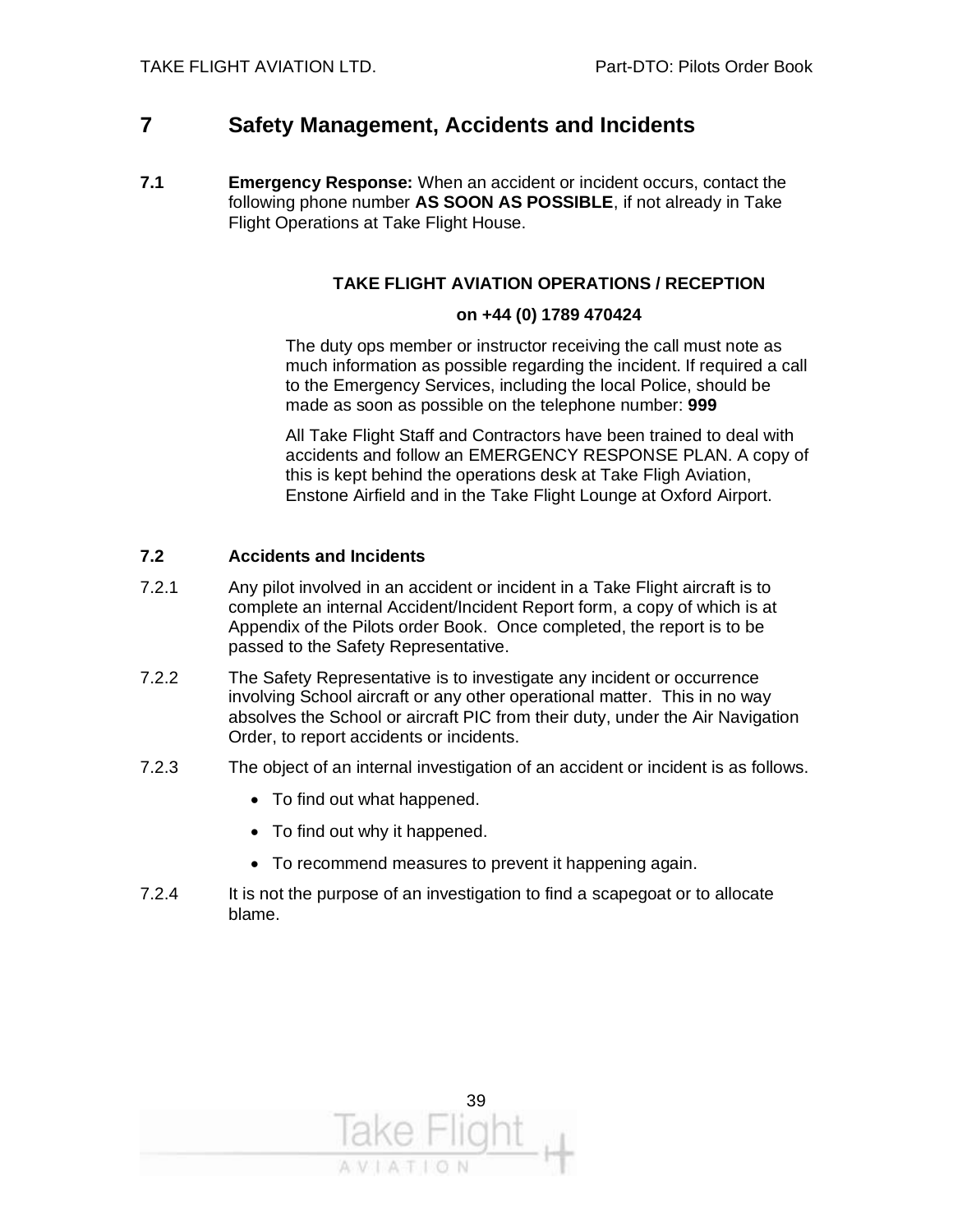#### **7.3 Definition of an accident**

- 7.3.1 The following is the ICAO definition of 'accident' and also the UK definition of 'reportable accident'.
	- *An occurrence associated with the operation of an aircraft that takes place between the time when any person boards the aircraft with the intention of flight and such time as all persons have disembarked there from, in which:*
	- *Any person suffers death or serious injury while in or upon the aircraft or by direct contact with any part of the aircraft (including any part which has become detached from the aircraft) or by direct exposure to jet blast, except when the death or serious injury is from natural causes, is self-inflicted or is inflicted by other persons or when the death or serious injury is suffered by a stowaway hiding outside the areas normally available in flight to the passengers and members of the crew of the aircraft, or*

*The aircraft incurs damage or structural failure, other than:*

- *Engine failure or damage, when the damage is limited to the engine, its cowling or accessories;*
- *Damage limited to propellers, wing tips, antennae, tyres, brakes, fairings, small dents or punctured holes in the aircraft skin, which adversely affects its structural strength, performance or flight characteristics and which would normally require major repair or replacement of the affected component, or*

*The aircraft is missing or is completely inaccessible or*

*Significant damage is caused to property of the Company or any third party.*

#### **7.4 Definition of a serious injury**

- 7.4.1 Serious injury means an injury that is sustained by a person in a reportable accident and which:
	- i. Requires his stay in hospital for more than 48 hours commencing within seven days from the date on which the injury was received.
	- ii. Results in a fracture of any bone (except fracture of fingers/toes/nose).
	- iii. Involves lacerations that cause nerve, muscle or tendon damage or severe haemorrhage or involves injury to any internal organ.
	- iv. Involves second or third-degree burns affecting more than five per cent of the body surface.
	- v. Involves verified exposure to infectious substances or injurious radiation.

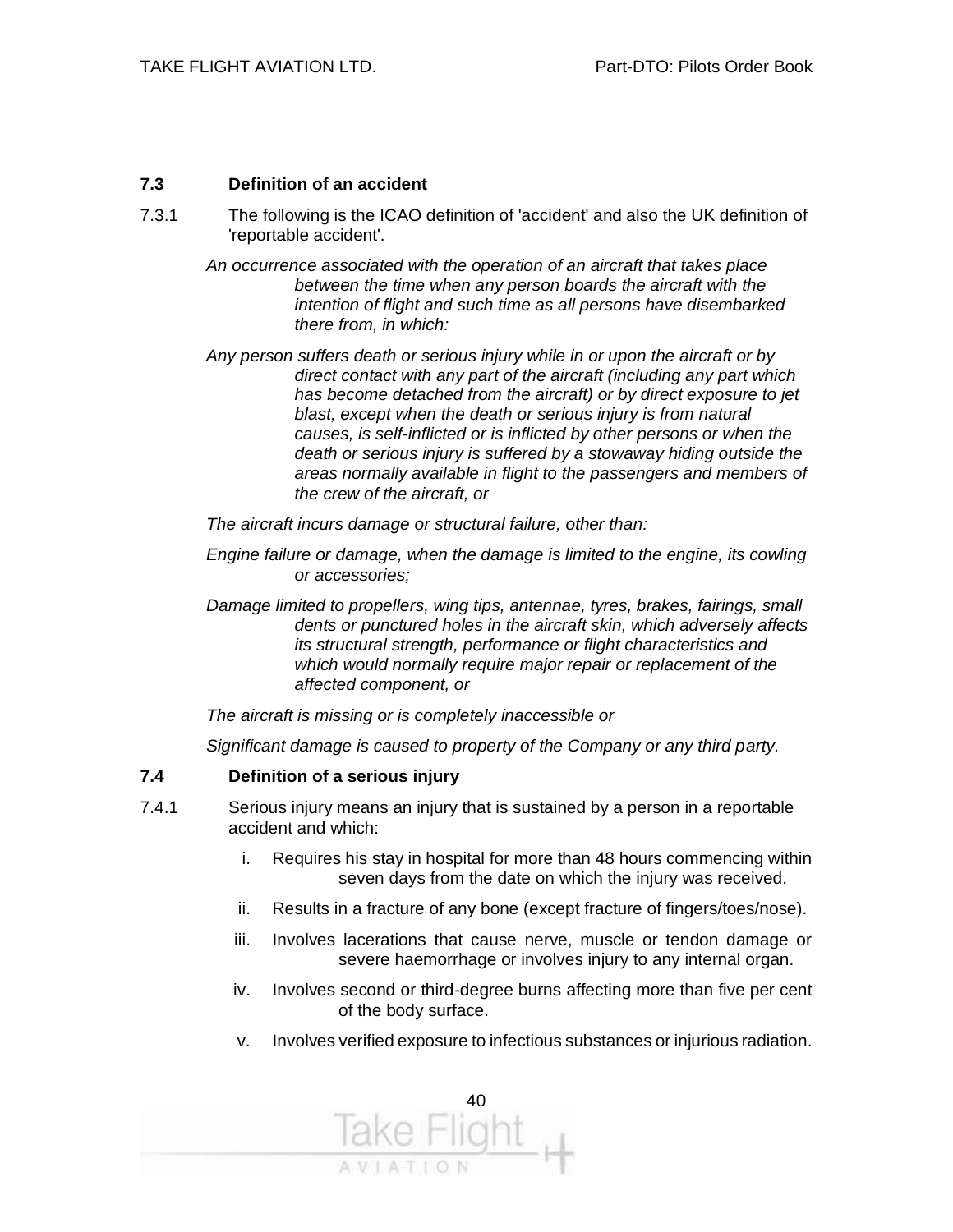#### **7.5 Reporting procedures**

- 7.5.1 Following an accident, it is the responsibility of the pilot concerned to ensure that the appropriate reporting procedures are followed.
- 7.5.2 The following sequence must be observed.
	- Inform the DTO immediately and by the quickest means possible the person receiving the call will inform the Safety Action Team.
	- Inform the competent authority as soon as possible in the UK this is the Chief Inspector, Air Accident Investigation, Department of Transport.
	- Inform the local police as soon as possible see Civil Aviation (Investigation of Accidents) Regulations 1996.
- 7.5.3 The accident report form should be completed as soon as possible, and submitted to the responsible authority (with a copy to the HT) within 72 hours. This form will be supplied by the DTO.
- 7.5.4 For further information, see AIC P 55/2009 'Aircraft Accidents and Serious Incidents - Duty to Report', and for further reference see the procedures in The Skyway Code (CAP1535)

#### **7.6 Incident reporting**

- 7.6.1 An 'incident' is an occurrence that has
	- jeopardised the safety of passengers, crew or aircraft, but which has terminated without serious injury or damage,
	- was caused by damage to, or failure of, any major component, not resulting in serious injury or damage.
- 7.6.2 Following an incident, it is the responsibility of the pilot concerned to ensure that the appropriate reporting procedures are followed.
- 7.6.3 The following sequence must be observed.
	- Inform the DTO immediately and by the quickest means possible the School will inform the HT.
	- Complete an incident report form, and submit it to the HT within 3 days - the relevant form will be supplied by the DTO.

#### **7.7 Mandatory Occurrence Reporting (MOR)**

7.7.1 An 'occurrence' is any incident that is not a notifiable accident. Take Flight operate in accordance with the EU rules on Mandatory Occurrence Reports (EU376/2014).

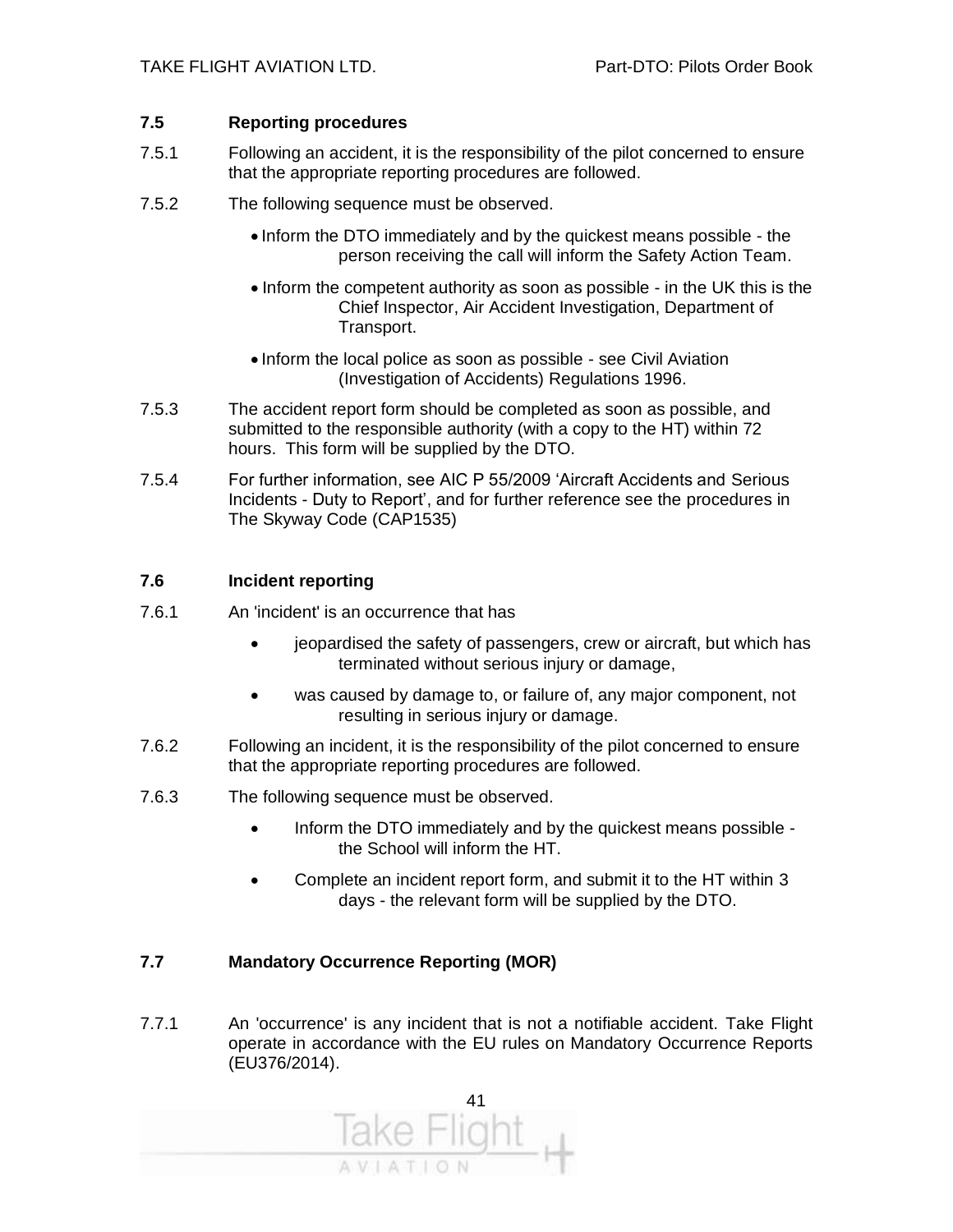- 7.7.2 A 'reportable occurrence' is
	- any defect or malfunction of any part of an aircraft or its equipment which, if not corrected, would have endangered the aircraft, its occupants or any other person,
	- failure or inadequacy of facilities or services on the ground used, or in connection with, the operation of the aircraft,
	- any incident arising from the loading or carriage of passengers, cargo or fuel.
- 7.7.3 The overriding criterion to determine whether an occurrence is reportable is if it has endangered or, if uncorrected would have endangered, the aircraft, occupants or other persons. Reports of any serious incidents or accidents must be reported to the CAA within 10 days.
- 7.7.4 All pilots or any persons must report such occurrences on the CAA Occurrence Report form SRG 1601 and submit it to the CAA with a copy to the CFI/Head of Training or the Safety representative.
- 7.7.5 Even if the incident is not serious enough to be reported to the AAIB, it may still be required to be reported under European incident reporting regulations (EU2015/1018). This is known as a mandatory occurrence report. Information and online MOR reporting can be made at www.caa.co.uk/mor and www.aviationreporting.eu. Typical examples of incidents are:
	- Airspace infringements
	- Loss of control events
	- Runway incursion or excursion
	- Declaration of emergency
	- Collision or near collision on the ground or in the air
- 7.7.6 For further information, see CAP 382 'MOR Scheme'.

#### **7.8 AirProx**

- 7.8.1 An airprox report shall be made whenever a pilot or controller considers that the horizontal or vertical distance between aircraft has been such that the safety of the aircraft was, or may have been, compromised.
- 7.8.2 Pilots wishing to make an airprox report should immediately inform ATC. If this is not possible, then the report should be made as soon as possible after landing, by telephone, to any UK ATCC.
- 7.8.3 A follow-up report on Form CAP1094 should then be submitted to the UK AirProx Board within seven days.

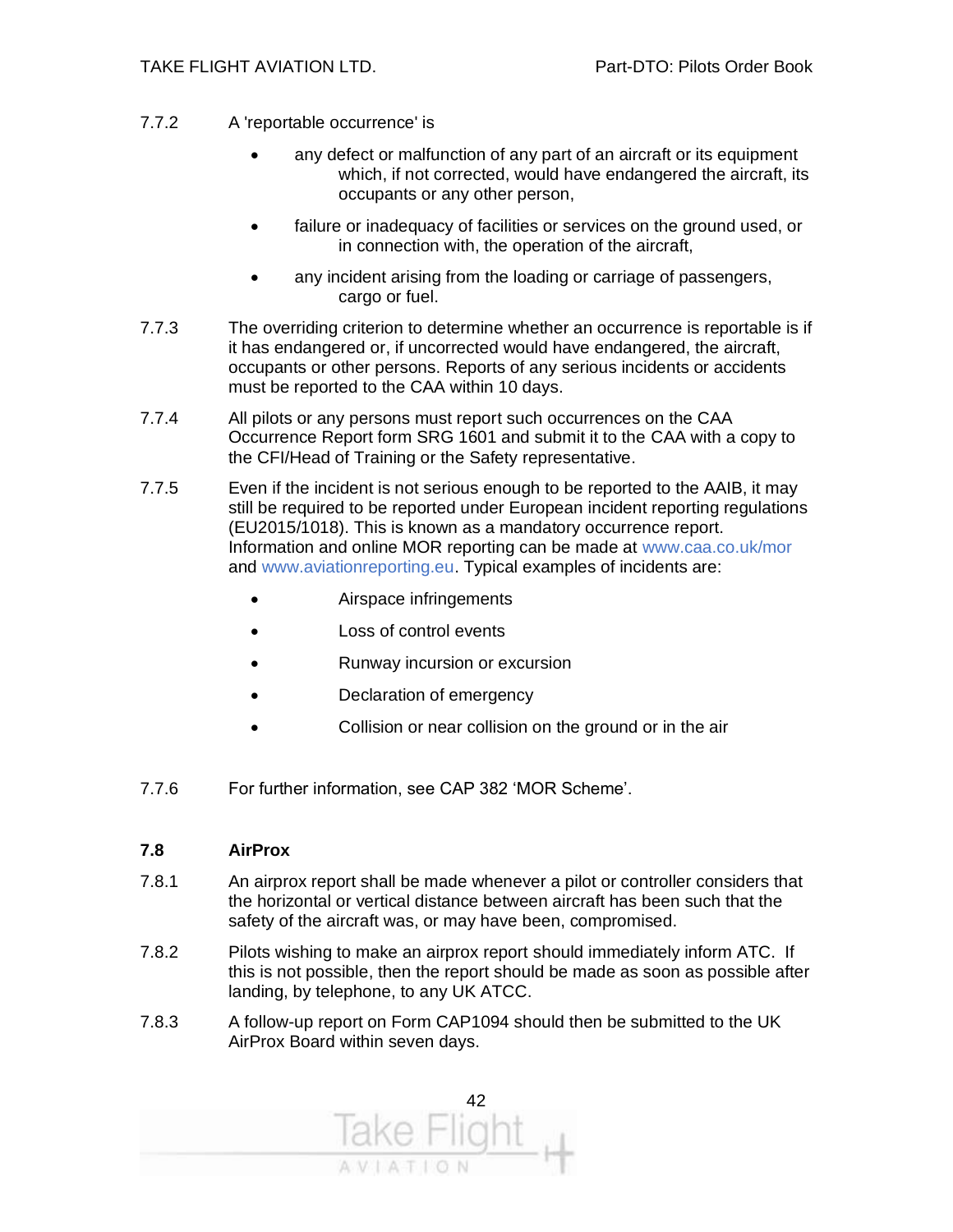7.8.4 For further information, see General Aviation Safety Sense leaflet 13A and UK AIP, ENR Section 1.14.

#### **7.9 Bird strike**

7.9.1 Any bird strikes or near miss is to be reported. This is to be done in conjunction with an Minor Occurrence Report.

#### **7.10 Wake vortices**

- 7.10.1 Any pilots experiencing wake vortex problems are to report the incident on Form SRG 1423. See AIC P072/2010 'Wake Turbulence'. This can be done in conjunction with a Minor Occurrence Report.
- **7.11 General reporting:** All accidents, occurrences and airproxes involving approved training courses, including dual sorties with instructors, are to be notified to Approvals Support, CAA Licensing and Training Standards Department (Fax: 01293 573996).
- **7.12 Safety Management System – Reporting:** Individuals can make a report on any safety related issues at Take Flight Aviation. These reports can be made on the Take Flight website or manually. Details of accidents or incidents should be reported using the **'Safety Hazard Report Form' on the Membership Resources page on the website (membership section – safety hazard report)** or directly on a paper 'Accident/Incident Report Form' (see appendices). Where required a Mandatory Occurrence Reporting form will be filed the UK CAA or EASA. Completed forms should be submitted to the Accountable Manager or Head of Training/CFI or Safety Representative as soon as practicable after the accident or incident has occurred.
- **7.12.1 Communicating:** The Safety Notice board is provided in the flight planning area to communicate safety related issues and should be referred to by all staff and students.

#### **7.12.2 Just Culture**

- 7.12.2.1 Safe flight operations is Take Flights most important commitment. To ensure that commitment, it is imperative to have uninhibited reporting of all incidents and occurrences that compromise safety. Whilst negligence or deliberate violation of the rules is unacceptable, it is recognized that people make mistakes and systems must be designed to be error tolerant.
- 7.12.2.2 The investigation of Accident, Incident and Safety reports will be entirely non-punitive. The prime objective of the investigative process is to ensure the highest possible degree of safety and not to apportion blame.

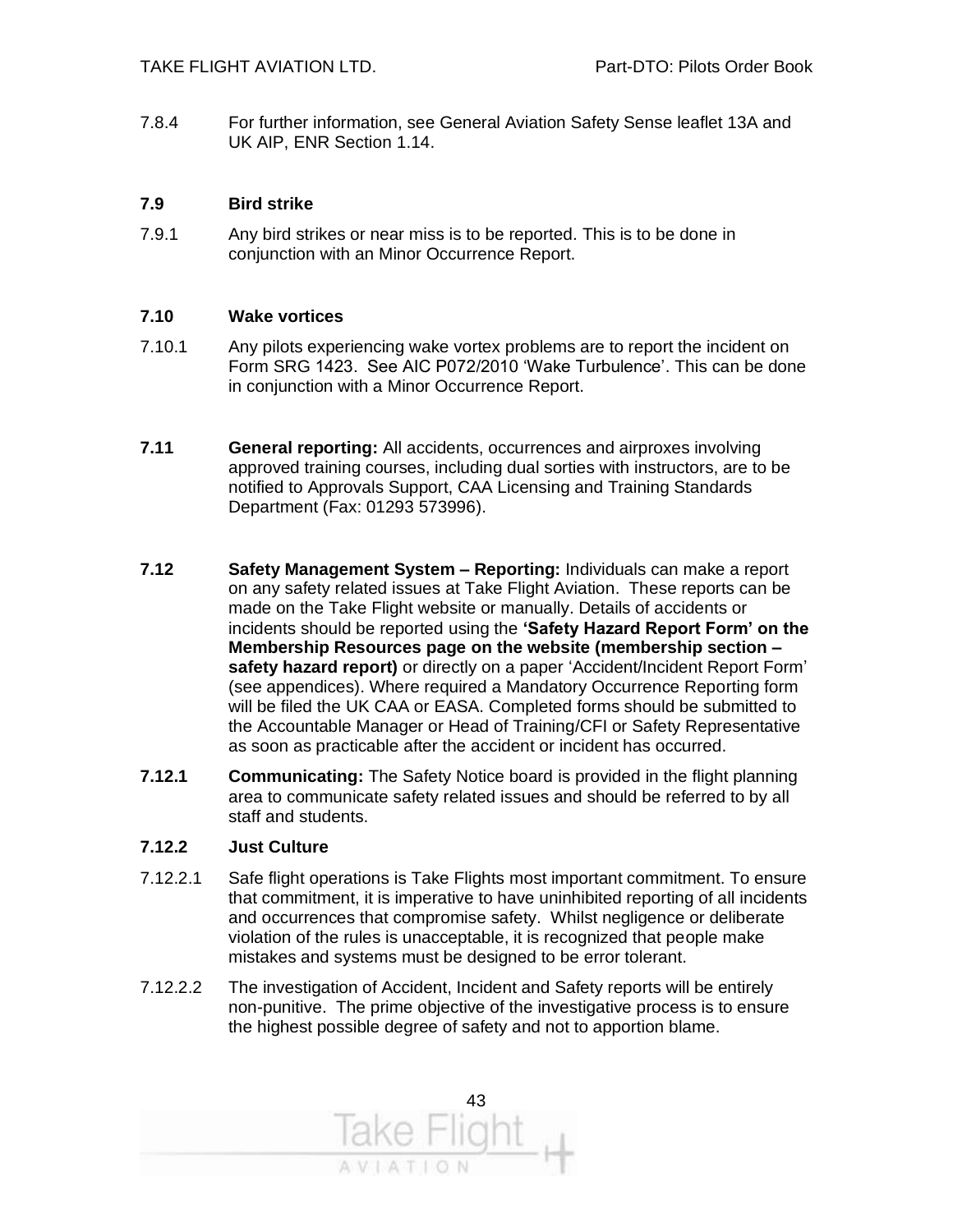#### **8 Currency and Standards**

#### **8.1 Currency Requirements for Single Engine Piston: Non-Complex**

- 8.1.1 By definition a non-complex single engine piston aircraft has a monoplane wing, fixed pitch propeller, fixed undercarriage in the tricycle configuration, a naturally aspirated internal combustion engine, standard instrument fitment. No differences training was required in addition to a Single Engine Piston (SEP) Class Rating, under the guidelines in EASA part-FCL in order for the type of aircraft to be flown.
- 8.1.2 A member shall not act as pilot-in-command of an aircraft unless within the preceding 90 days he/she has made 3 circuits, each to include take-offs and landings, as the sole manipulator of the controls in an aircraft of the same type or class to be flown.
- 8.1.3 If the aircraft is to be flown at night then at least one of the three landings in the last 90 days has been at night.
- 8.1.4 This is in addition to the 90 day 3 take-off and landings no passengers rule, and the requirements of EASA part-FCL.
- 8.1.5 If a greater timescale has elapsed then the member must fly with a suitably qualified instructor to meet the requirement. There is no minimum hours requirement other than those defined for SEP validation in EASA part-FCL.

#### **8.2 Currency Requirements for Single Engine Piston: Complex**

- 8.2.1 By definition a Take Flight complex single engine piston aircraft has required differences training in addition to a Single Engine Piston (SEP) Class Rating, under the guidelines in EASA part-FCL in order for the type of aircraft to be flown. Typically these include: a variable pitch propeller/constant speed propeller unit, retractable undercarriage, tailwheel (conventional) undercarriage configuration, a turbocharged or supercharged internal combustion engine, non-standard instrument fitment such as EFIS.
- 8.2.3 A member shall not act as pilot-in-command of an aircraft unless within the preceding 90 days he/she has made 3 circuits, each to include take-offs and landings, as the sole manipulator of the controls in an aircraft of the same type or class to be flown.
- 8.2.4 If the aircraft is to be flown at night then at least one of the three landings in the last 90 days has been at night.
- 8.2.5 If a greater timescale has elapsed then the member must fly with a suitably qualified instructor to meet the requirement.

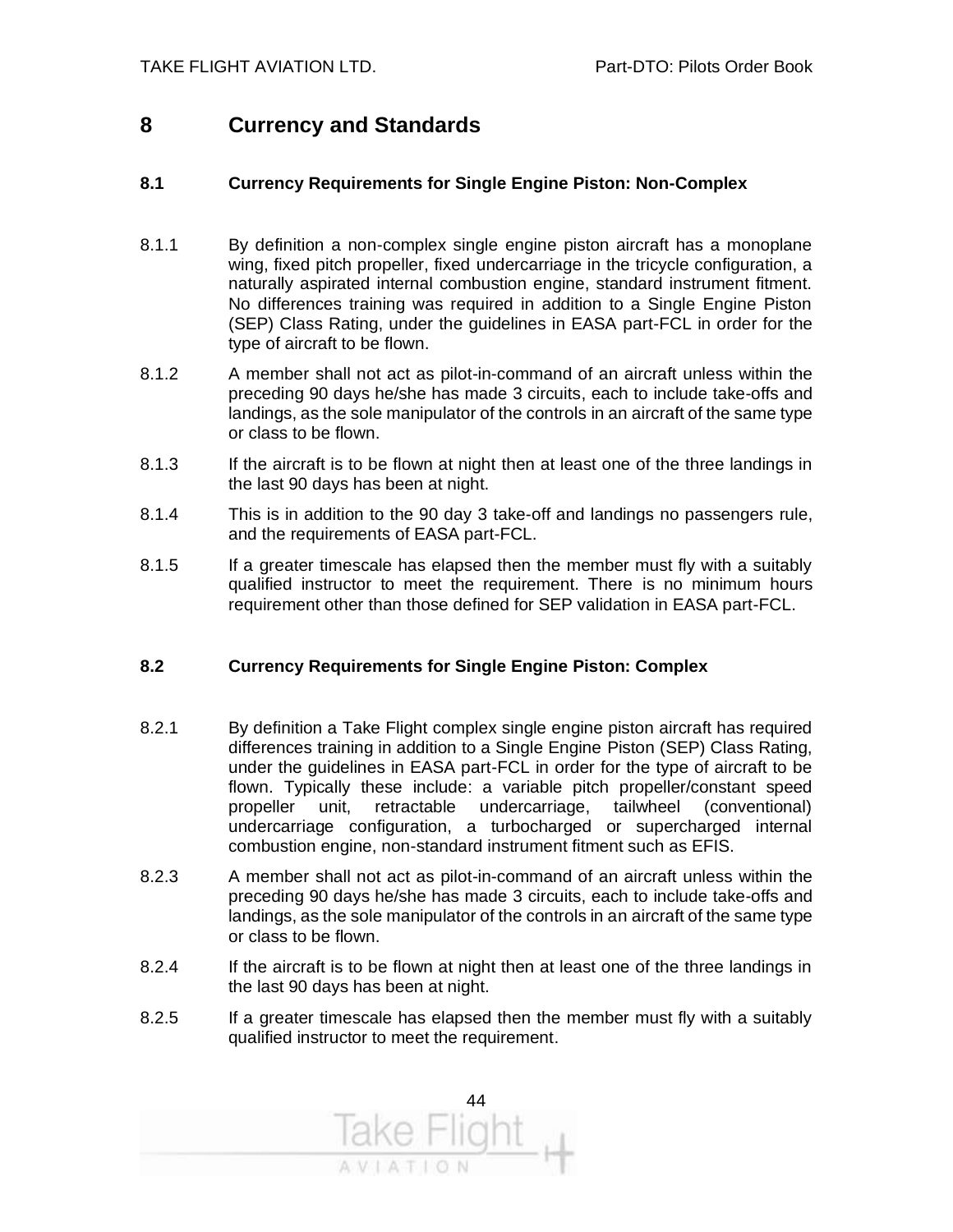- 8.2.6 Where the member has less than 5 hours on type then they shall not go longer than 28 days / 4 weeks between flights on a complex single, whereby the specific difference is new to the member.
- 8.2.7 Where the member has less than 10 hours on type then they shall not go longer than 42 days / 6 weeks between flights on a complex single, whereby the specific difference is new to the member.
- 8.2.8 If the hours requirement has not been met and the more restrictive timescale elapsed then the member must fly with a suitably qualified instructor to meet the requirement, or complete a satisfactory familiarisation check flight.
- 8.2.9 This is in addition to the 90 day 3 take-off and landings no passengers rule, and the requirements of EASA part-FCL.

#### **8.3 Currency Requirements for operating Tailwheel Undercarriage Aircraft**

- 8.3.1 Where the member has less than 10 hours on type then they shall not go longer than 28 days / 4 weeks between flights on Take Flight Tailwheel aircraft.
- 8.3.2 Where the member has less than 20 hours on type then they shall not go longer than 42 days / 6 weeks between flights on Take Flight Tailwheel aircraft.
- 8.3.3 If the hours requirement has not been met and the more restrictive timescale elapsed then the member must fly with a suitably qualified instructor to meet the requirement, or complete a satisfactory tailwheel check flight with a flight instructor.
- 8.3.4 If the aircraft is to be flown at night then at least one of the three landings in the last 90 days has been at night. A night check flight must be completed in Take Flight Tailwheel aircraft before any solo hire.
- 8.3.5 This is in addition to the 90 day 3 take-off and landings no passengers rule, and the requirements of EASA part-FCL.
- 8.3.6 The instructors used for tailwheel training must be specifically authorised for training and checking tailwheel pilots by the aircraft owners.
- 8.3.7 An annual (maximum 12 month interval) tailwheel aircraft check is to be completed by all club members and instructors wishing to use the tailwheel aircraft. This will require a minimum of three circuits including circuit emergencies and a rejected take-off from the tail up position, and high-speed tail-up taxiing. A record of this will be noted in the student log book, and instructor logbook, respectively.
- 8.3.8 Members not trained by Take Flight Aviation in tailwheel aircraft for the purposes of tailwheel differences training must have at least 50 hours total tailwheel aircraft time logged before they may solo hire the tailwheel aircraft. A tailwheel differences training check flight is required that will be not less than 2 hours and cover at least 10 circuits in varying weather conditions, including

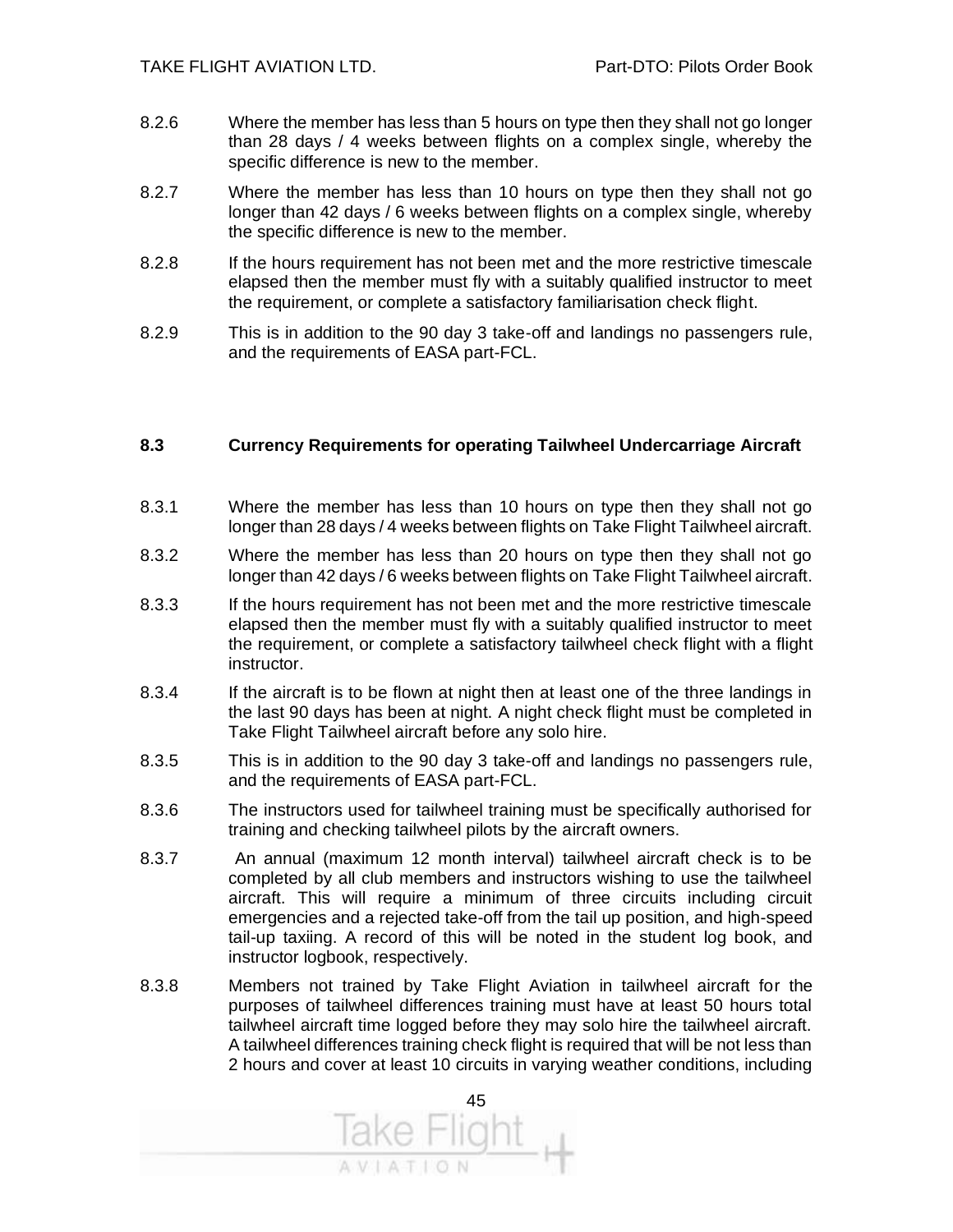all circuit emergencies, rejected take-offs, and grass field operations. This is in addition to the guidance laid down in CAP804.

8.3.9 The tailwheel aircraft must always be parked into the prevailing wind and tied down at secure anchor points and chocked after flight. This is due to the easy weather-cocking nature of tailwheel aircraft. The aircraft cover must be refitted after planned flying is completed on a given day. The cover is to be kept in its holdall in the aircraft at all times when not in use.

#### **8.4 Currency Requirements for Instrument Rating Restricted / IMC Rating Holders**

- 8.4.1 An annual (maximum 12 month interval) instrument approach check is to be completed by all club members and instructors wishing to exercise the privileges of the IMC/ IRR rating. This will include a let-down, approach to minima, go-around and missed approach using a different approach aid from that used in their last flight test. This must be signed in the pilots logbook by an instructor qualified to give instrument flight instruction. It should be noted that this annual flight check can be used as part of the CAA mandatory requirement for the IRR / IMC rating revalidation process, just at annual interval. This would reduce the length of a subsequent successful revalidation flight test, by one approach procedure. There is a maximum 25 months between mandatory revalidation flight tests.
- 8.4.5 This is in addition to the 90 day 3 take-off and landings no passengers rule, and the requirements of EASA part-FCL.
- 8.4.5 The annual instrument approach check not a requirement for holders of a full Single Pilot Aircraft Instrument Rating for either single or multi engine piston aircraft. The revalidation process of a full Instrument Rating is already more restrictive.

#### **8.5 Currency Requirements for operating Aerobatic Aircraft**

- 8.5.1 Where the member has less than 10 hours aerobatic experience on Take Flight aerobatic aircraft, then they shall not go longer than 28 days / 4 weeks between aerobatic flights.
- 8.5.2 Where the member has less than 20 hours aerobatic experience on Take Flight aerobatic aircraft, then they shall not go longer than 42 days / 6 weeks between aerobatic flights.
- 8.5.3 If the hours requirement has not been met and the more restrictive timescale elapsed then the member must fly with a suitably qualified instructor to meet the requirement, or complete a satisfactory familiarisation check flight.

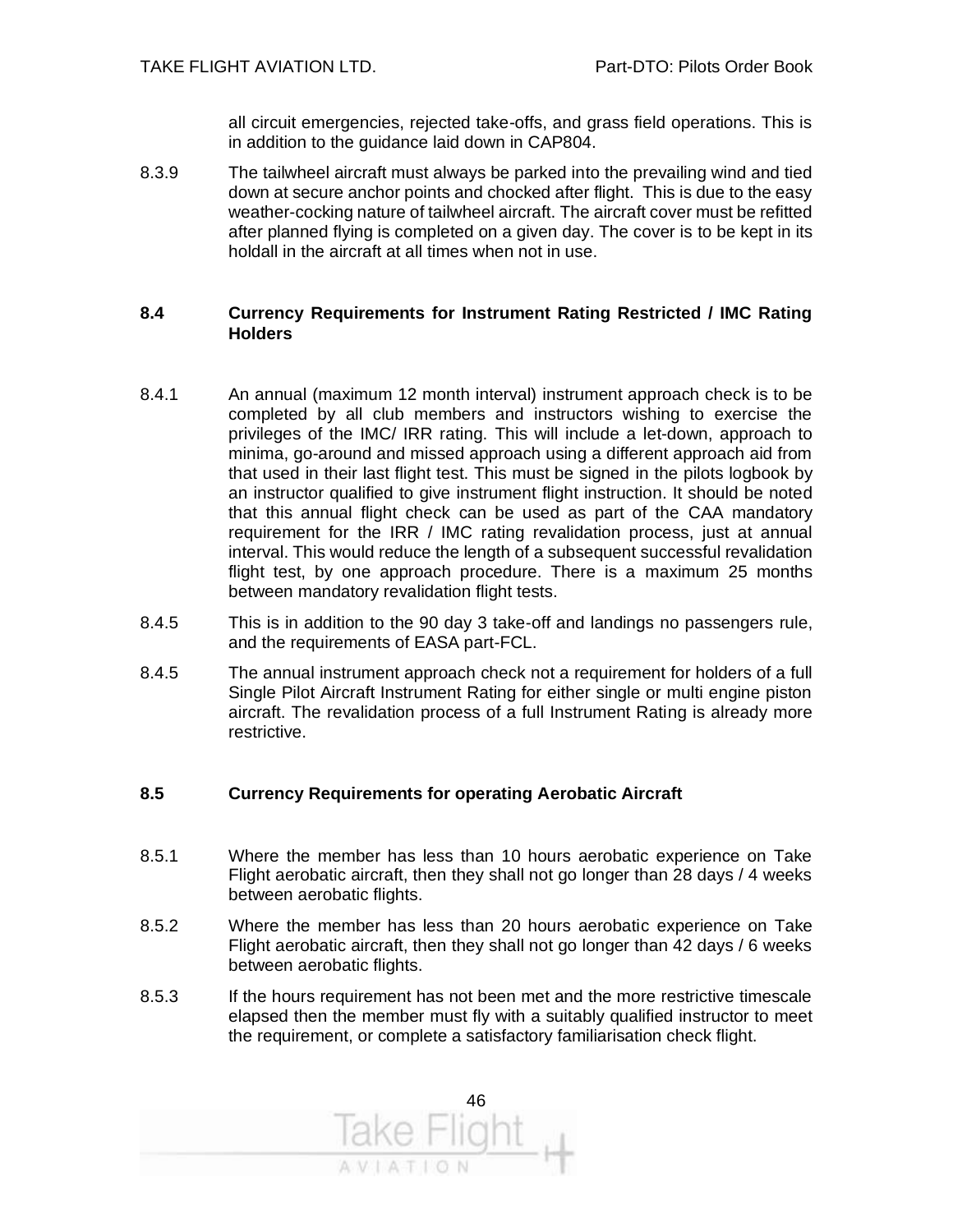- 8.5.4 An annual (maximum 12 month interval) spin check is to be completed by all club members and instructors wishing to exercise the privileges of the aerobatic rating. This will cover a spin recovery, unusual attitude recoveries and a sequence of the basic aerobatic manoeuvres. A record of this will be noted in the student logbook, and instructor logbook, respectively.
- 8.5.5 In addition to 8.5.1 to 8.5.4, to satisfy the insurance requirements, the pilot must have completed at least 5 hours of flying time, including at least 1 hour as PIC in the last 12 months in the aerobatic aircraft.
- 8.5.6 This is in addition to the 90 day 3 take-off and landings rule, and the requirements of EASA part-FCL.
- 8.5.7 **Aerobatic manoeuvres flown by members must be completed by 3000ft AGL (above ground level).** Aerobatics in the airfield overhead are ONLY authorised for qualified and current Take Flight aerobatic instructors. Aerobatic manoeuvres below altitude 3000ft AGL are only authorised for qualified and current Take Flight aerobatic instructors provided they are competent to AOPA Standard Certificate standard, and then only to a minimum altitude of 1500ft AGL.

#### **8.6 Additional Requirements for operating Aerobatic Aircraft**

- 8.6.1 Club members are able to hire the aerobatic aircraft under the same terms and conditions as the other Take Flight aircraft, save for any additional terms outlined here in 8.6.2 to 8.6.18. **Parachutes MUST be worn by all occupants during aerobatic manoeuvres.**
- 8.6.2 **Uses for the Aerobatic Aircraft**: Take Flight impose the following restrictions on the uses of the aerobatic aircraft.
	- For trial lessons
	- For pilot training (PPL, differences training etc.)
	- For aerobatic training/aerobatic competition/aerobatic display
	- For night flying
	- For formation flying
	- For IMC training
	- For general use social and pleasure including "land-away" at Aerodromes in Great Britain within the privileges held on the PIC's license (e.g. IMC, Night etc.)
- 8.6.3 All pilots using the aerobatic aircraft without an instructor present must firstly be checked-out by an authorised instructor, and their competence certified in their Pilot's logbook before acting as PIC, with an authorisation stamp (available at the club building).

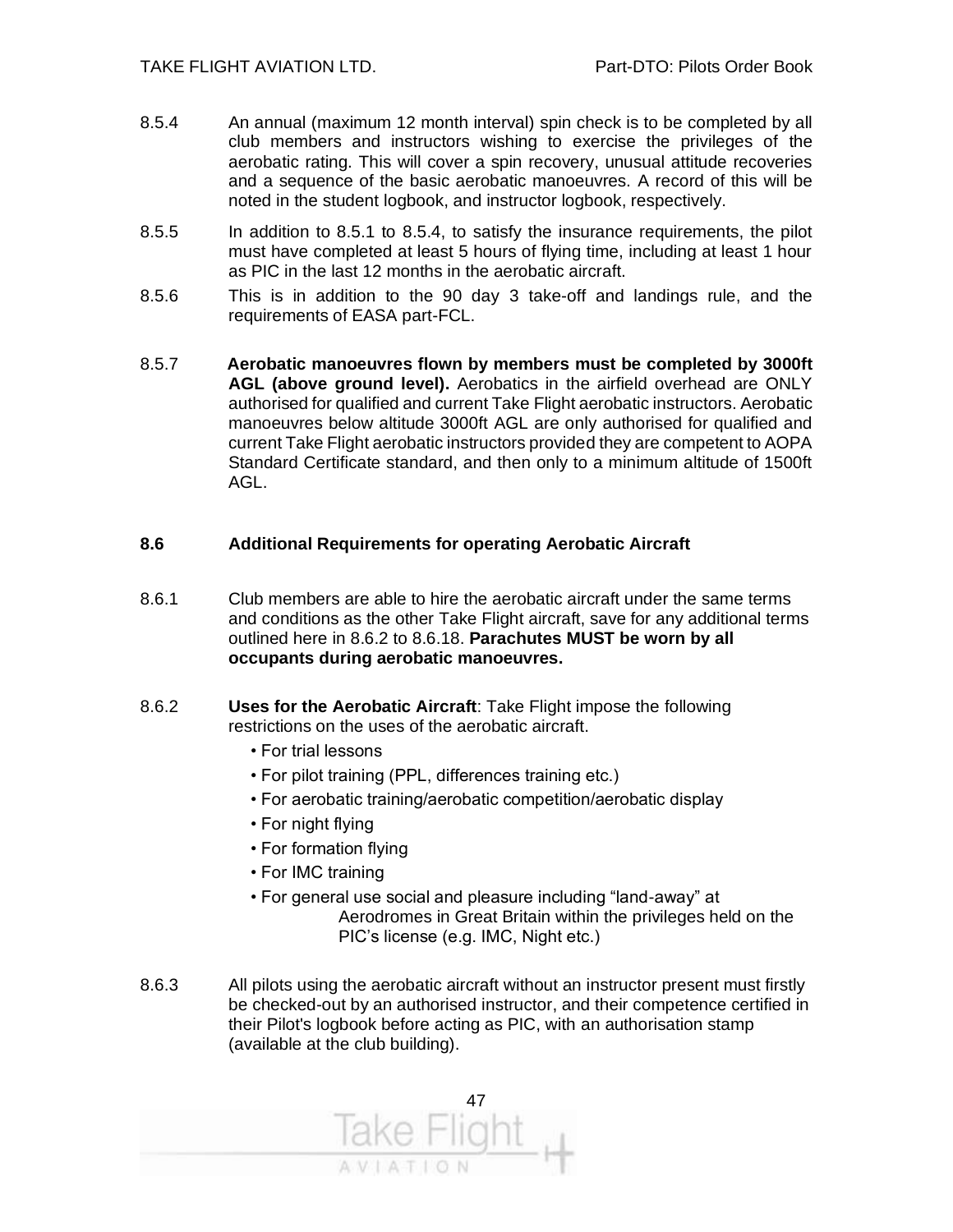- 8.6.4 Irrespective of a Pilot's licence permissions and experience, the CFI or Authorised Instructor will sign-off pilots following a check-out flight separately for:
	- a) General handling
	- b) Aerobatics
	- c) Instrument flying
	- d) Night flying
- 8.6.5 Pilots must operate the aircraft within the prescribed limits as specified in the approved flight manual, and have read and understood the manual.
- 8.6.6 Pilots must ensure the aircraft is operated in accordance with the Standardised European Rules of the Air (SERA) and Air Navigation Order (ANO) and when undertaking aerobatics squawk the appropriate transponder code. Any civil or military pilot carrying out aerobatic manoeuvres is advised to use the 7004 squawk with Mode C. Pilots should select this squawk 5 mins before commencing aerobatics, and deselect it when finished. Pilots are also encouraged to contact ATS units and advise them of the lateral, vertical and temporal limits.
- 8.6.7 **Any aerobatic manoeuvres flown by members must be completed by 3000ft AGL.** Aerobatics in the airfield overhead are ONLY authorised for qualified and current Take Flight aerobatic instructors. Aerobatic manoeuvres below altitude 3000ft AGL are only authorised for qualified and current Take Flight aerobatic instructors provided they are competent to AOPA Standard Certificate standard, and then only to a minimum altitude of 1500ft AGL.
- 8.6.8 Solo intentional spinning is prohibited. Only dual intentional spinning with another qualified aerobatic pilot or instructor is allowed. All intentional spinning must commence above 6000ft QNH.
- 8.6.9 An aerobatic instructor may only intentionally spin with:
	- 1. Another instructor (aerobatic or not)
	- 2. A qualified aerobatic pilot
	- 3. A student undertaking proper aerobatic training
- 8.6.10 The PIC will require a display authorisation granted by the CAA for any aerobatic display.
- 8.6.11 The aeroplane is not to be used for any aerobatic competition without the prior approval in writing of Take Flight Aviation Ltd.

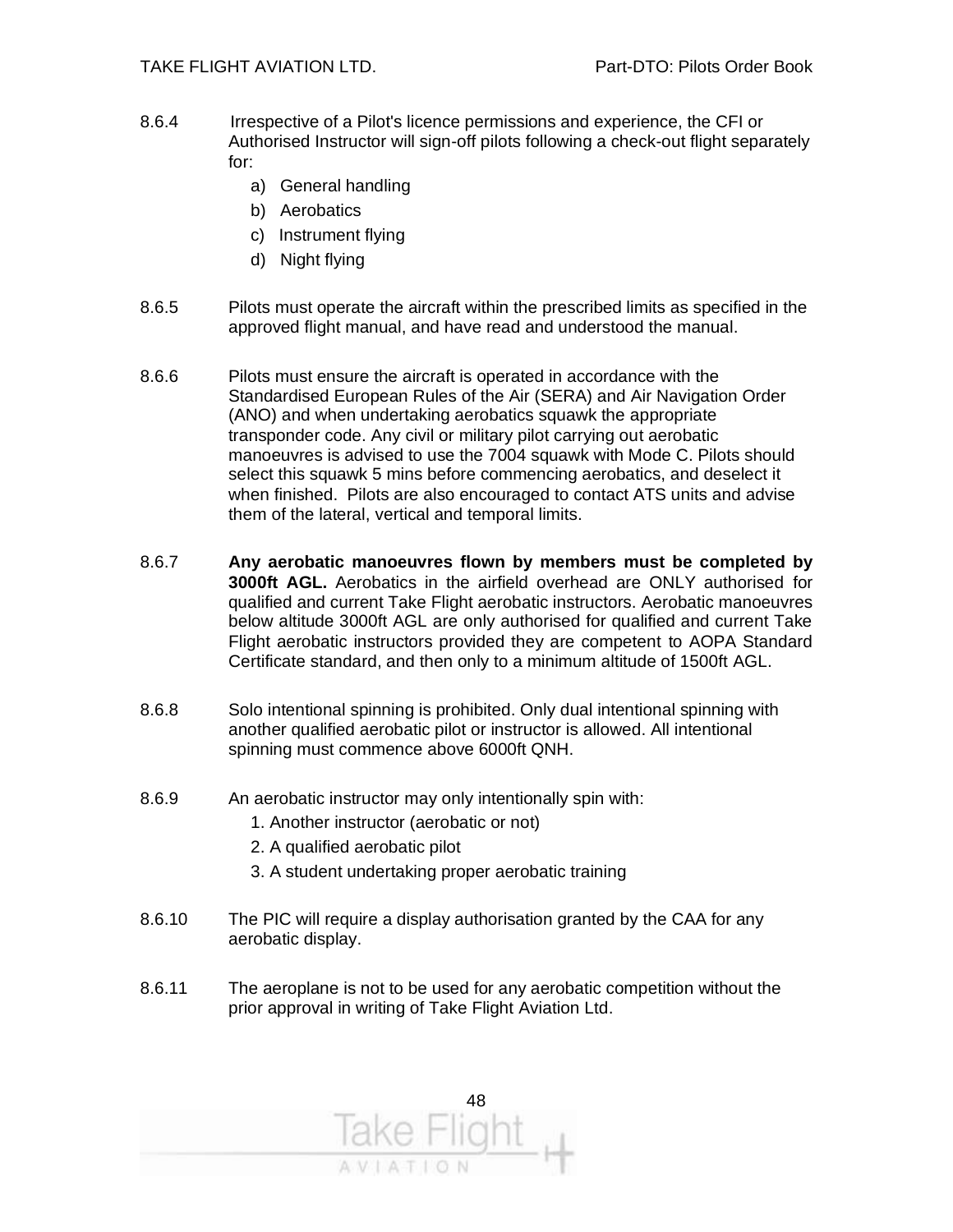- 8.6.12 Refuelling the aircraft: The aircraft should always be left with 9 gallons per side at the end of the day so that it can be used for an aerobatic sortie in the evening.
- 8.6.13 Storage: The aerobatic aircraft will be parked outdoors on the concrete parking area adjacent to the Club building at Wellesbourne airfield, and tied down. At all-time whilst the aircraft is not in use, the prop and canopy covers are to be correctly affixed to the aircraft. All pitot heads and static vents to be covered. The control lock must be fitted.
- 8.6.14 The Aircraft is only to be replenished with AVGAS 100LL Fuel and 15W50 Multi-grade Oil, (unless the use of a Straight oil is indicated whilst a new engine or cylinder is run in).
- 8.6.15 Use of parachutes There are 2 parachutes available, for which there is no warranty implied or supplied, for use in the aerobatic aircraft. After use they are to be repacked in their individual bags and stored in the large plastic storage box kept in the briefing room at Take Flight House.
- 8.6.16 Pilots are to satisfy themselves that the parachutes are fit for purpose. There is a restriction on all Take Flight Members and passengers requiring them to wear a parachute for any aerobatic manoeuvring.
- 8.6.17 The Pilot shall ensure that all persons wearing parachutes have been instructed in the pre-flight inspection, escape from the aircraft, and use of the parachute.
- 8.6.18 Cleaning & husbandry The Pilot is responsible for ensuring that after flight the aeroplane is left in a clean and tidy state, both inside and out, with the canopy, prop and leading edges of all flying surfaces cleaned of flies/debris etc. and any oil residue from an aerobatic sortie removed, so as to retain the aircraft in its current excellent condition. Only those cleaning chemicals that are suitable for use on a composite construction aircraft should be used (soapy water).

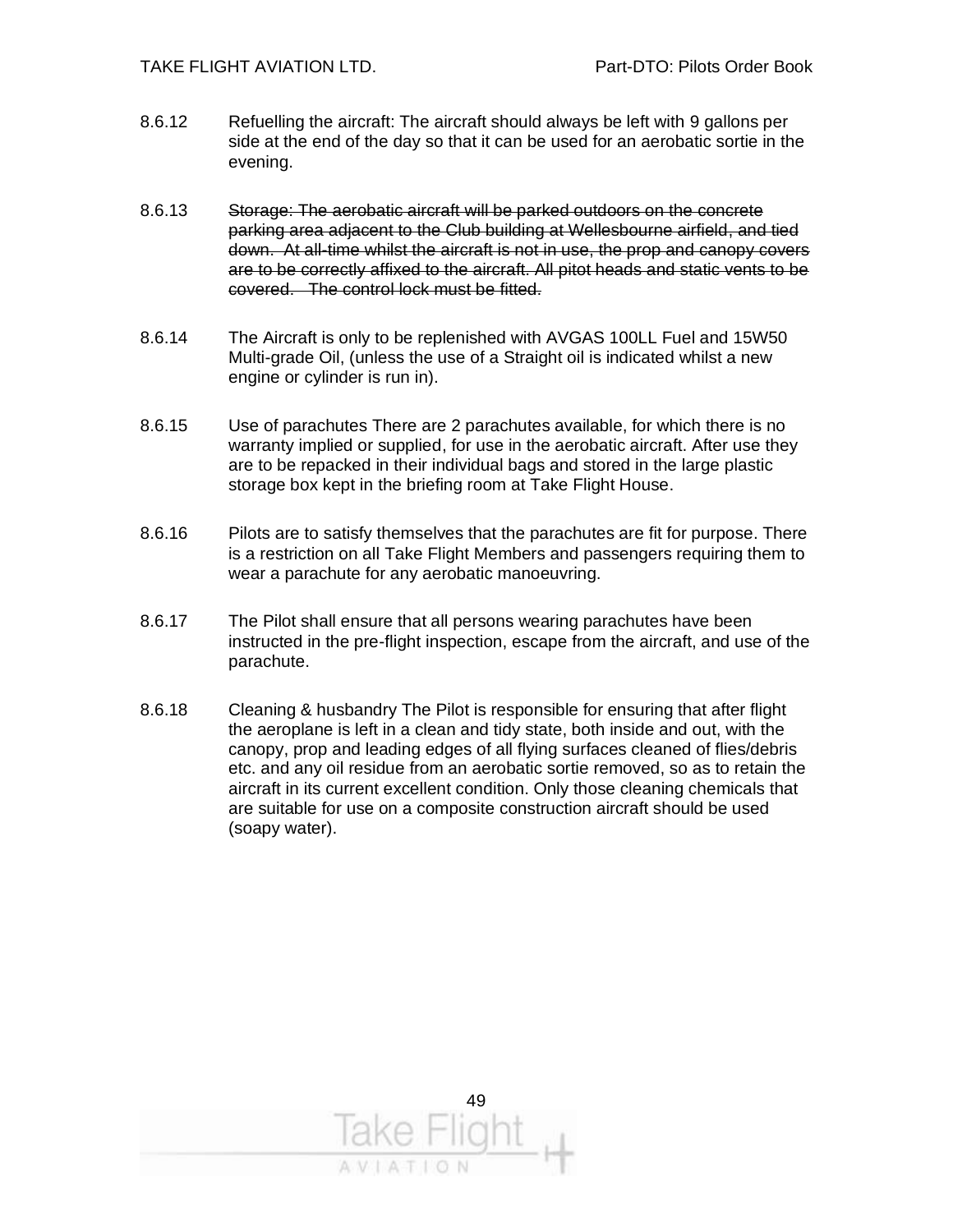#### **8.7 Additional Requirements for Flight Instructors**

- 8.7.1 Instructors are members of Take Flight Aviation and are required to comply with all licencing and currency requirements in section 8 of the Pilots Order Book, including; annual aerobatic/spin, instrument approach and tailwheel checks where applicable.
- 8.7.2 The Take Flight 90 day rule for instructor members can be self-instructed where required to become current, providing the EASA part-FCL regulation for SEP currency is maintained. For example: flying a Take Flight complex single or different type when the SEP element has been maintained. The exception to this is the tailwheel aircraft as per section 8.3, and for aerobatic flight as per section 8.5, thus no self-instruction allowed.
- 8.7.3 Instructors are required to keep up to date copies of licences and medicals together with a completed Take Flight Instructor Record Form (see 9.5) in the instructor records drawer at Take Flight House. The records must be completed on the date of the flight and countersigned by the student and instructor once completed.
- 8.7.4 Instructors are to teach flying training in accordance with the prescribed syllabus, these are approved for use by Take Flight Aviation to operate as a Declared Training Organisation, and they MUST be adhered to at all times. This is essential in achieving EASA part-DTO compliance with EASA part-FCL. Specifically, the syllabus provided for the following approved training courses are:
	- **PPL Private Pilots Licence (A)** Pooleys EASA part-FCL PPL (A) syllabus and student record of training
	- **LAPL Light Aircraft Pilots Licence (A)** –Pooleys EASA part-FCL LAPL (A) syllabus and student record of training
	- **Night Rating** Pooleys EASA part-FCL PPL / LAPL (A) syllabus and student record of training
	- **Aerobatics Rating** AOPA Basic aerobatic certificate syllabus
	- **Instrument Rating (Restricted)** Pooleys and AOPA UK IMC / IRR Rating syllabus
- 8.7.4 The flight techniques, methodology, sequence and checklists will be as per the approved syllabus used by Take Flight Aviation. The check lists will only be superseded by the aircraft manufacturer checklist, where applicable, and this is accounted for in the ones supplied by Take Flight Aviation. If any error in a check list is found it is to be brought to the attention of the Head of Training/CFI.

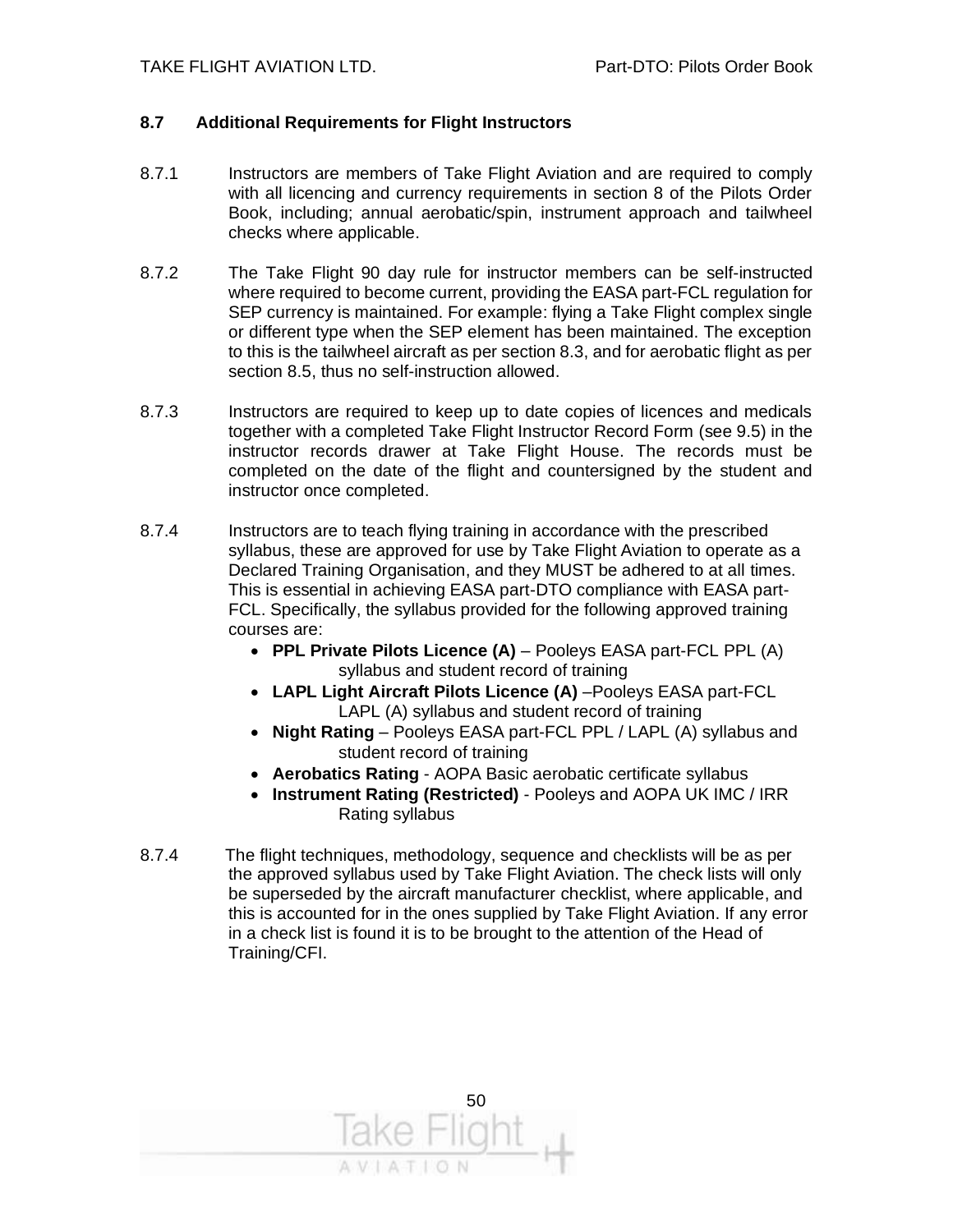#### **8.8 New members flight check / new type familiarisation flight check**

- 8.8.1 All new members are required to keep up to date licences and medicals and next of kin details and provide copies of any updated information to Take Flight Aviation.
- 8.8.2 New members who already have an EASA pilots licence are required to complete a check ride in accordance with New Members Check Ride form (see 9.4).
- 8.8.3 New members who wish to fly a new type on the Take Flight Fleet must complete a check ride in accordance with New Familiarisation Check Ride form (see 9.4).

#### **9 Appendices**

| 9.2 Appendices: Company online portal Safety Reporting Form (screen shot). 54 |  |
|-------------------------------------------------------------------------------|--|
|                                                                               |  |
| 9.4 Appendices: New member Flight Check / New Type Familiarisation form 56    |  |
|                                                                               |  |
|                                                                               |  |

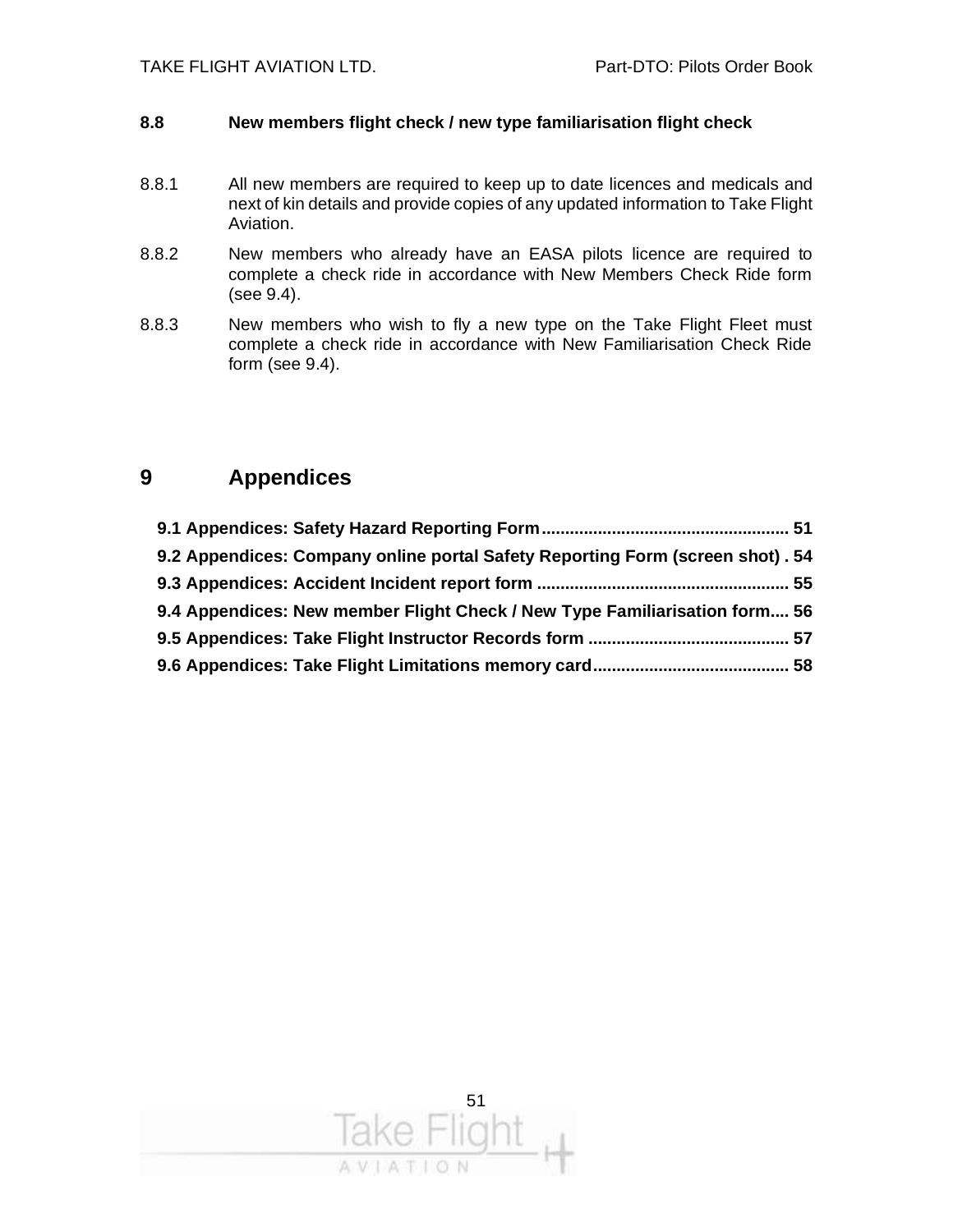### **9.1 Safety Reporting Form**

TFSMS02 **Part A: To be completed by the person identifying the event or hazard**

Date of Event:

Local Time:

Location:

Name of Reporter:

Member / Flight Instructor\*

In the box below please fully describe the event or identified hazard, including suggestions on how to prevent similar occurrences:

In your opinion, what is the likelihood of such an event or similar happening again?

| Extremely improbable |  | Frequent |
|----------------------|--|----------|
|                      |  |          |

What do you consider could be the worst possible consequence if this event did happen or happened again?

| Negligible<br>1 | 3  | Catastrophic<br>5 |
|-----------------|----|-------------------|
|                 | 52 |                   |
|                 |    |                   |
|                 | v  |                   |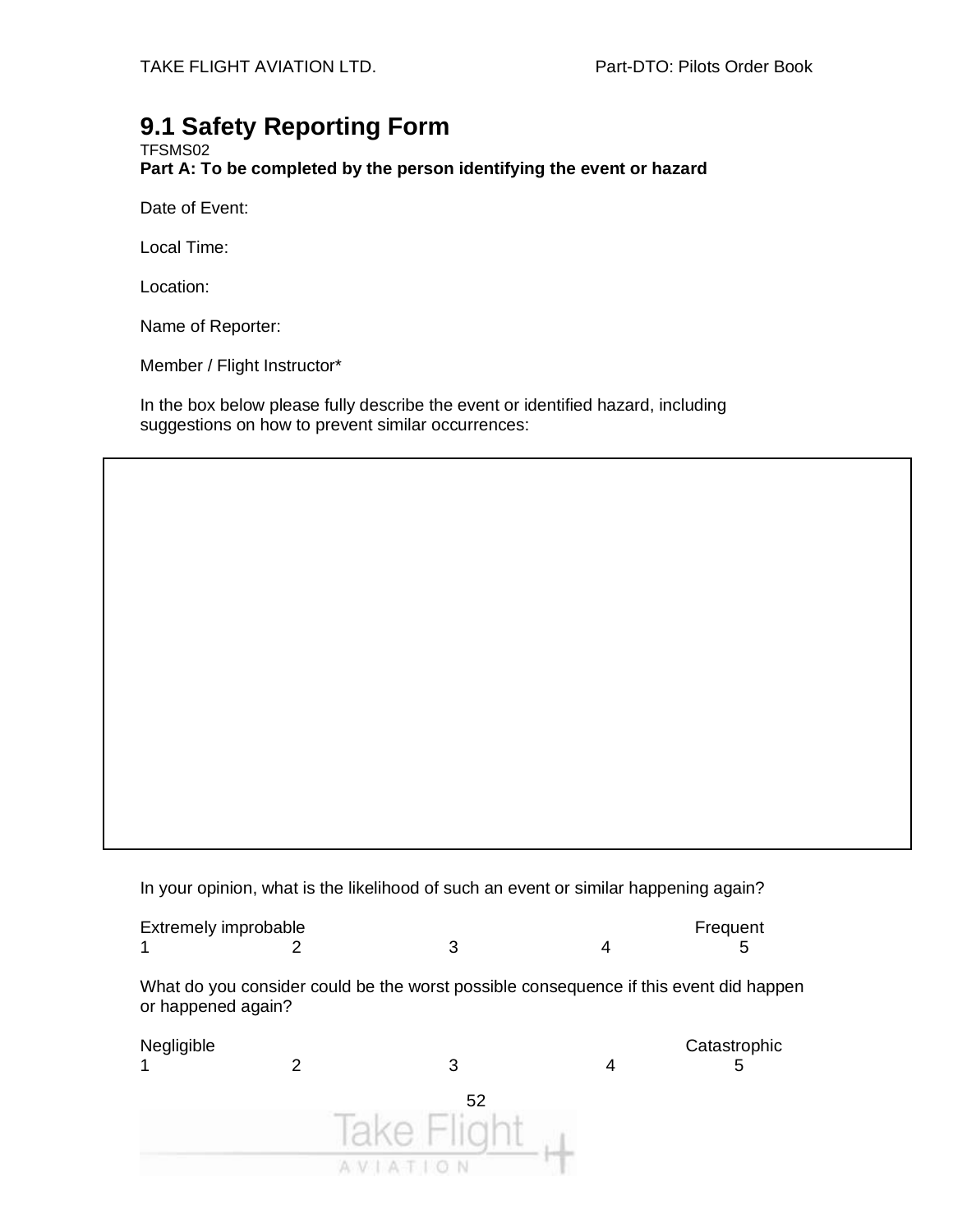#### **Part B: To be completed by the Safety Representative**

The report has been identified and filed ready for review by the safety committee.

Report reference:

Report filing reference:

Date:

Name:

Signature:

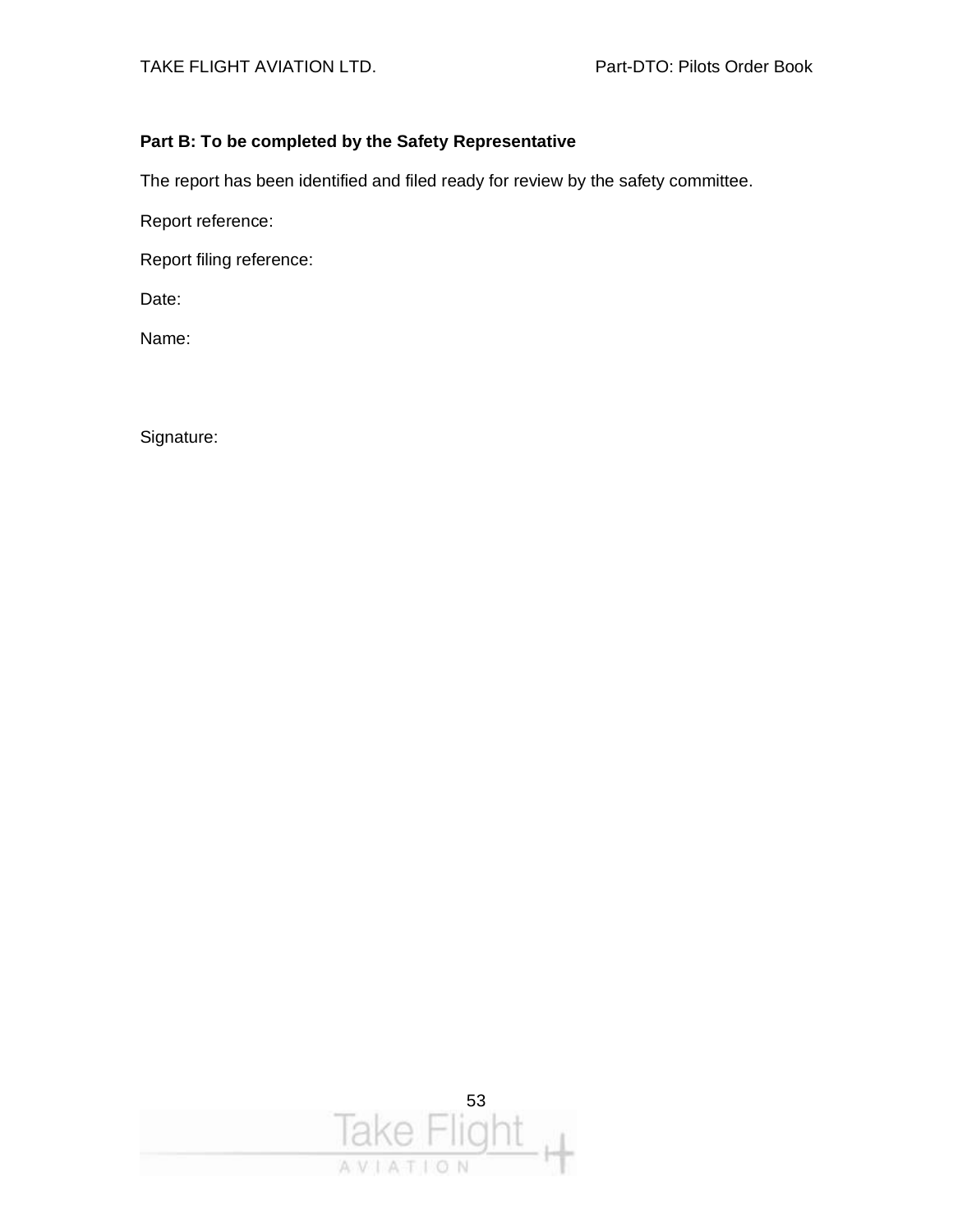#### **Part C: To be completed by the Safety Committee**

Rate the likelihood of the event occurring or re-occurring?

| Extremely improbable |                                   | 4 | Frequent<br>5 |
|----------------------|-----------------------------------|---|---------------|
|                      | Rate the worst-case consequences? |   |               |
| Negligible           |                                   |   | Catastrophic  |

What action or actions are required to ELIMINATE, MITIGATE or CONTROL the hazard to an acceptable level of safety?

Resources required?

| Responsibility for action?                                                             |              |      |
|----------------------------------------------------------------------------------------|--------------|------|
| Agreed and accepted (signed)                                                           |              |      |
| Accountable Manager:                                                                   | Date:        |      |
| Head of Training                                                                       | Date:        |      |
| <b>Safety Representative</b>                                                           | Date:        |      |
| Appropriate feedback given to staff by safety officer, or nominated key safety person. |              |      |
| Sign:                                                                                  | Date:        |      |
| Follow up action required?                                                             | If so, When: | Who: |
| Hazard log updated:                                                                    | When:        |      |
|                                                                                        | 54           |      |
|                                                                                        |              |      |

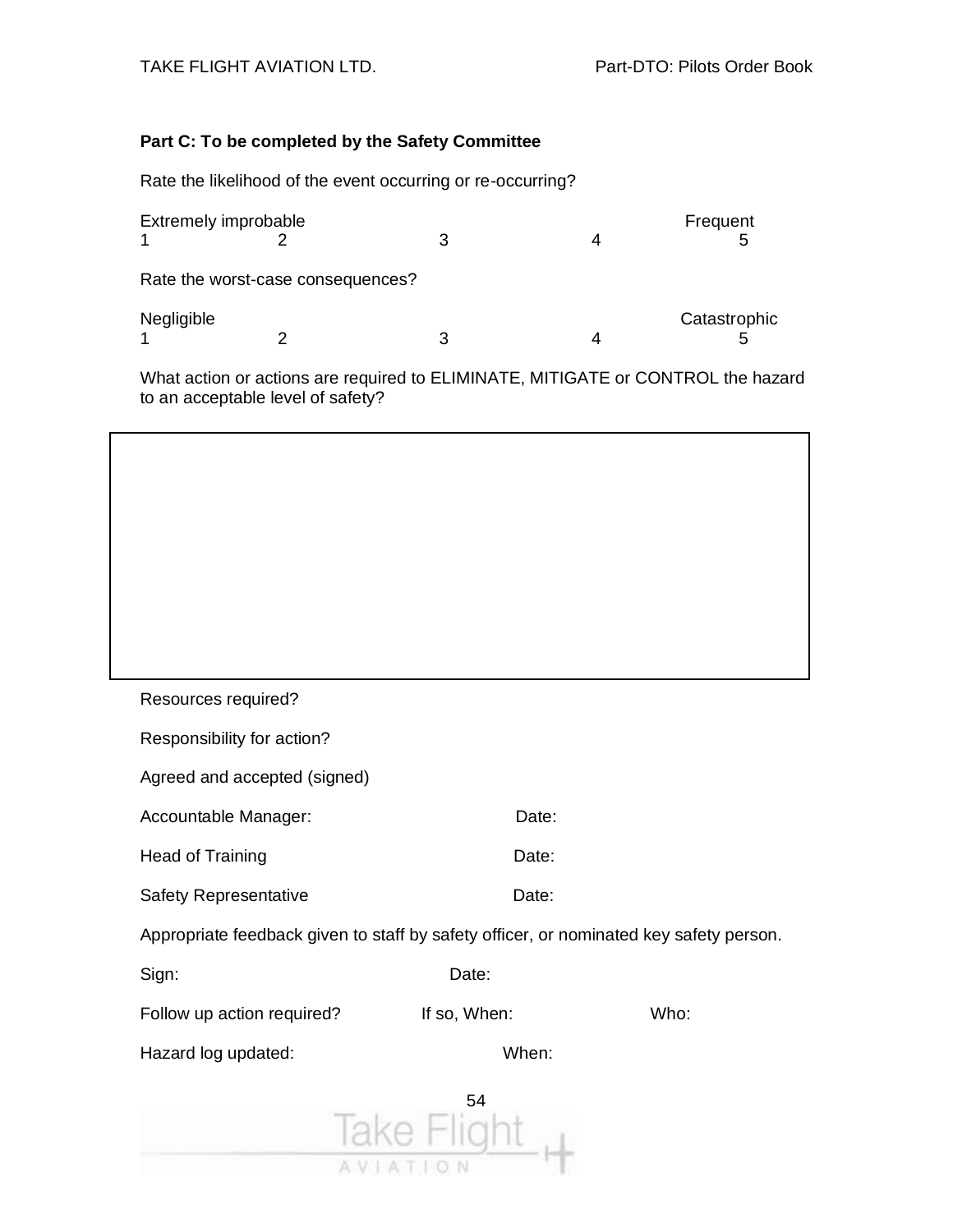#### **9.2 Company online portal safety reporting form (screen shot):**

Nb. See company website: http://www.takeflightaviation.co.uk/resources.html It can be found via the home page on the 'membership' section drop down under 'safety hazard report'. Scroll down and it is on the right-hand side.

This is the preferred method of submission and is strongly encouraged for use, when required, by both Take Flight members and staff.

## **SAFETY HAZARD REPORT FORM**

|  | Date of Event |  |
|--|---------------|--|
|  |               |  |

Local Time \*

Location \*

Your Name

|       | First |
|-------|-------|
|       | Last  |
| Email |       |

Description of Event \*

|                                                        | . |
|--------------------------------------------------------|---|
| . .<br>w<br>v<br>v<br>w<br>w<br>w<br>10000000000000000 |   |

In your opinion, what is the likelihood of such an event or similar happening again? \*

$$
\begin{smallmatrix}0&&&0&\\&1&0&2&3&4&5\end{smallmatrix}
$$

Nb. (with 1 being Extremely Improbable and 5 being Frequent)

What do you consider could be the worst possible consequence if this event did happen or happened again? \*

 $O_1 O_2 O_3 O_4 O_5$ 

Nb. (with 1 being Negligible and 5 being Catastrophic)

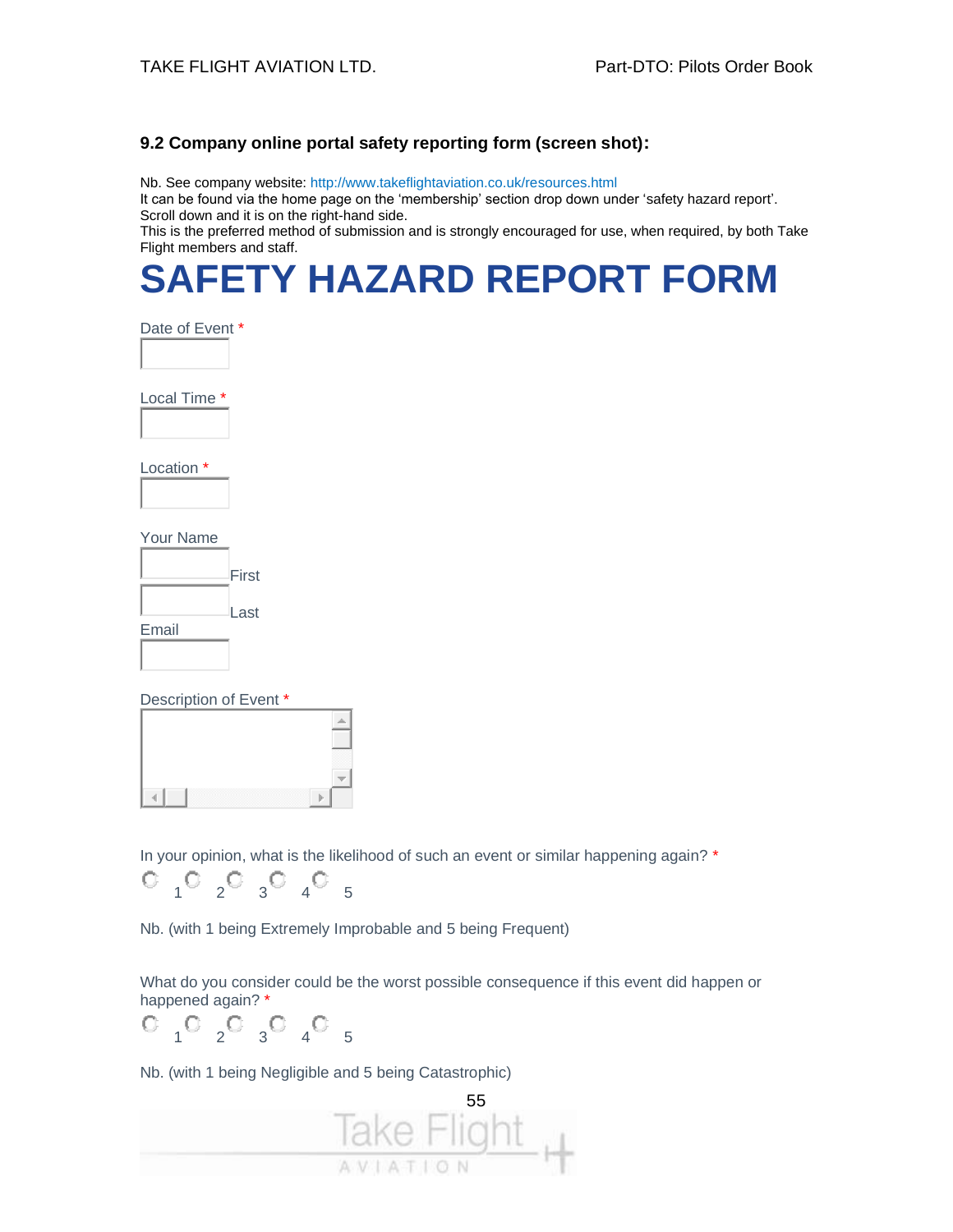|  |  |  | approved | $\cdots$<br>OET<br><sup>--67960641</sup><br>7071<br>രാാറ∠. |  | Submit Query |  | NIJ. |
|--|--|--|----------|------------------------------------------------------------|--|--------------|--|------|
|--|--|--|----------|------------------------------------------------------------|--|--------------|--|------|

= mandatory items

#### **9.3 Incident/Accident Briefing Form**  TFSMS06

**Aircraft Registration Departure Point Destination Departure Time (UTC) TIME OF INCIDENT (UTC) LOCATION OF INCIDENT Aircraft Type Number of Crew Number of Passengers Type of Flight (Trng/hire) Casualties DETAILS**

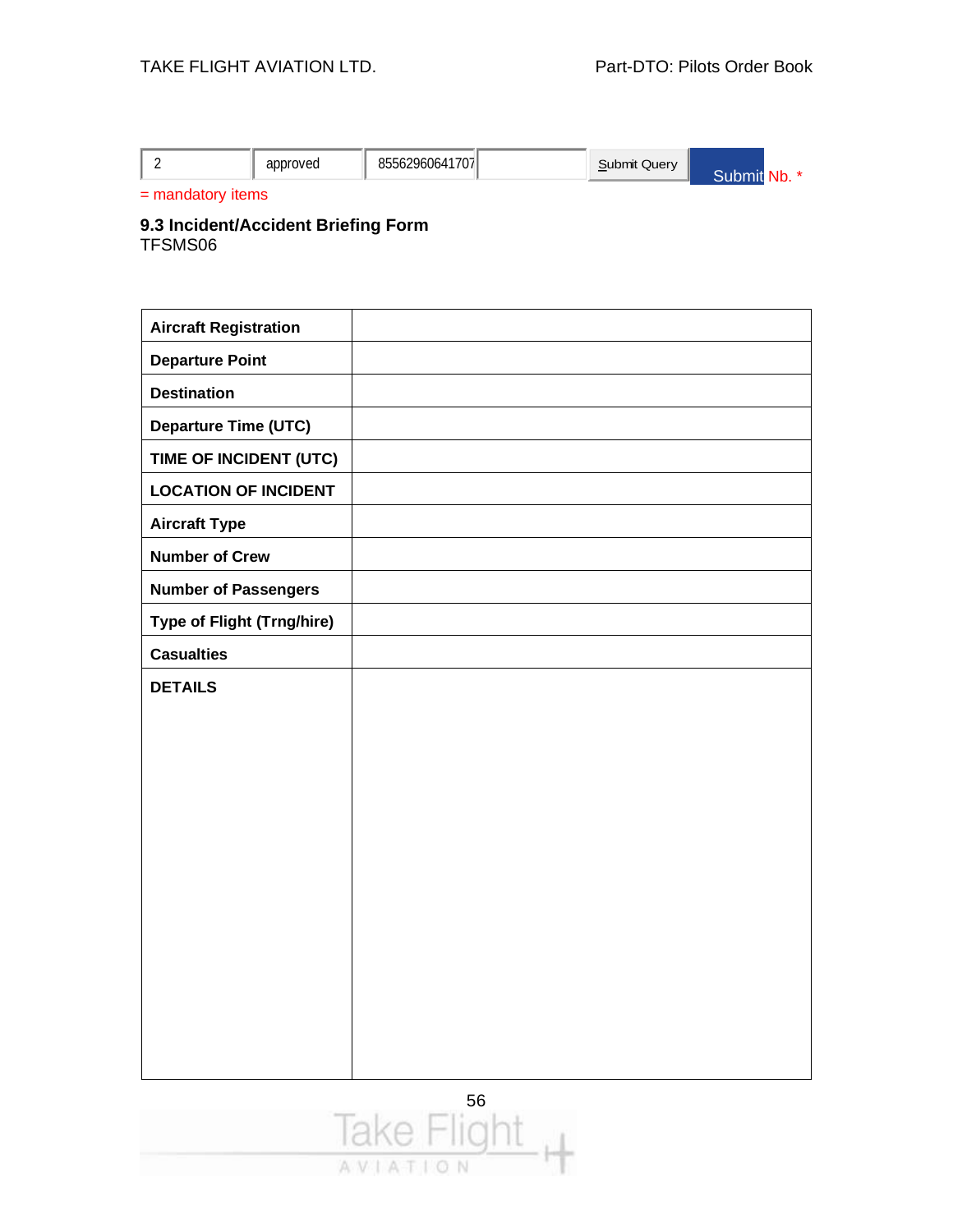| Completed by (name) |  |
|---------------------|--|
| <b>Date</b>         |  |
| Time (UTC)          |  |

#### **9.4 NEW MEMBER CHECK FLIGHT / NEW TYPE CHECK FLIGHT FORM**

TFPOB01

#### **1. Member Name: EASA Licence Number:**

| EASA Pilots Licence verified, copied and attached                             | SEP valid until:      |
|-------------------------------------------------------------------------------|-----------------------|
| Medical Certificate verified, copied and attached                             | Medical valid until:  |
| Logbook experience checked and verified accurate                              | Total P1 hours flown: |
| Pilots Order Book and Terms And Conditions - read, signed and discussed       |                       |
| Aircraft documents, flight planning, technical log facility – shown/discussed |                       |
| Wellesbourne and Oxford Take Flight facilities and airfield safety discussed  |                       |
| SMS and Reporting Form (online portal & paper version) – shown/discussed      |                       |

#### **2. Check Flight Items;**

Aircraft Type: **Aircraft Type:** Registration: **Airfield:** Airfield:

Nb. Standards in accordance with EASA LAPL/PPL skills test, as detailed UK CAA Standards Document 19(A)

S = Satisfactory Standard, SB = Satisfactorily Briefed by the new member, U = Unsatisfactory Standard

| Mandatory Items for check flight;                                                             | n/a | S | <b>SB</b> |  |
|-----------------------------------------------------------------------------------------------|-----|---|-----------|--|
| Aircraft / Pilot Operator Handbook Familiarity                                                |     |   |           |  |
| Aircraft performance and weight and balance calculations / fuel planning / critical airspeeds |     |   |           |  |
| Flight planning / weather / NOTAMS / plog / PPR / booking out                                 |     |   |           |  |
| Flights over water / leaving UK FIR / Emergency Procedures / PLB's and ELT's                  |     |   |           |  |
| ATC liaison / use of checklist                                                                |     |   |           |  |
| Take-off and departure / noise abatement / critical airspeeds observed                        |     |   |           |  |
| Maintenance of Altitude, Heading and Airspeed                                                 |     |   |           |  |
| Navigation: dead reckoning and diversions (mandatory if less than 50 hours total P1 time)     |     |   |           |  |
| Basic instrument flying (180° turn) and a Radio Navigation Fix                                |     |   |           |  |
| Flight management / plog keeping / fuel / ETA's / airborne checks                             |     |   |           |  |
| Situational Awareness and Airspace Awareness and Orientation                                  |     |   |           |  |
| Stalling: Clean power off recovering at stall, Approach configuration recovering at incipient |     |   |           |  |
| Steep turns left and right >45° Angle of Bank / spiral dive recovery                          |     |   |           |  |
| Practice forced landing / go-around from low height                                           |     |   |           |  |
| Approach and landings: Normal / flapless / glide (ALL reqd. - completing 3 t/o & landings)    |     |   |           |  |
| Recovery to airfield / standard overhead join / circuit procedures                            |     |   |           |  |
| Actions after landing / post flight duties                                                    |     |   |           |  |
| <b>Additional Qualifications:</b>                                                             |     |   |           |  |
| Night Qualification: privileges and procedures                                                |     |   |           |  |
| Instrument Rating / IR Restricted: privileges and procedures                                  |     |   |           |  |
| Aerobatic Rating: privileges, procedures and proficiency checked                              |     |   |           |  |
| Tailwheel differences: relevant experience and proficiency checked                            |     |   |           |  |

Complex SEP differences (CSU and/or Retractable U/C): proficiency checked

#### 57 **Further Training Required (if applicable) to achieve a safe satisfactory standard:** Action taken: Satisfactory Standard Achieved: Satisfactory Standard Achieved: **3. Aircraft Approved for Solo Hire** (logbook experience verified and/or relevant check flight)**: Simple SEP C152 fleet PA28 fleet PA28 fleet PA28 fleet PA28 fleet PA28 fleet**

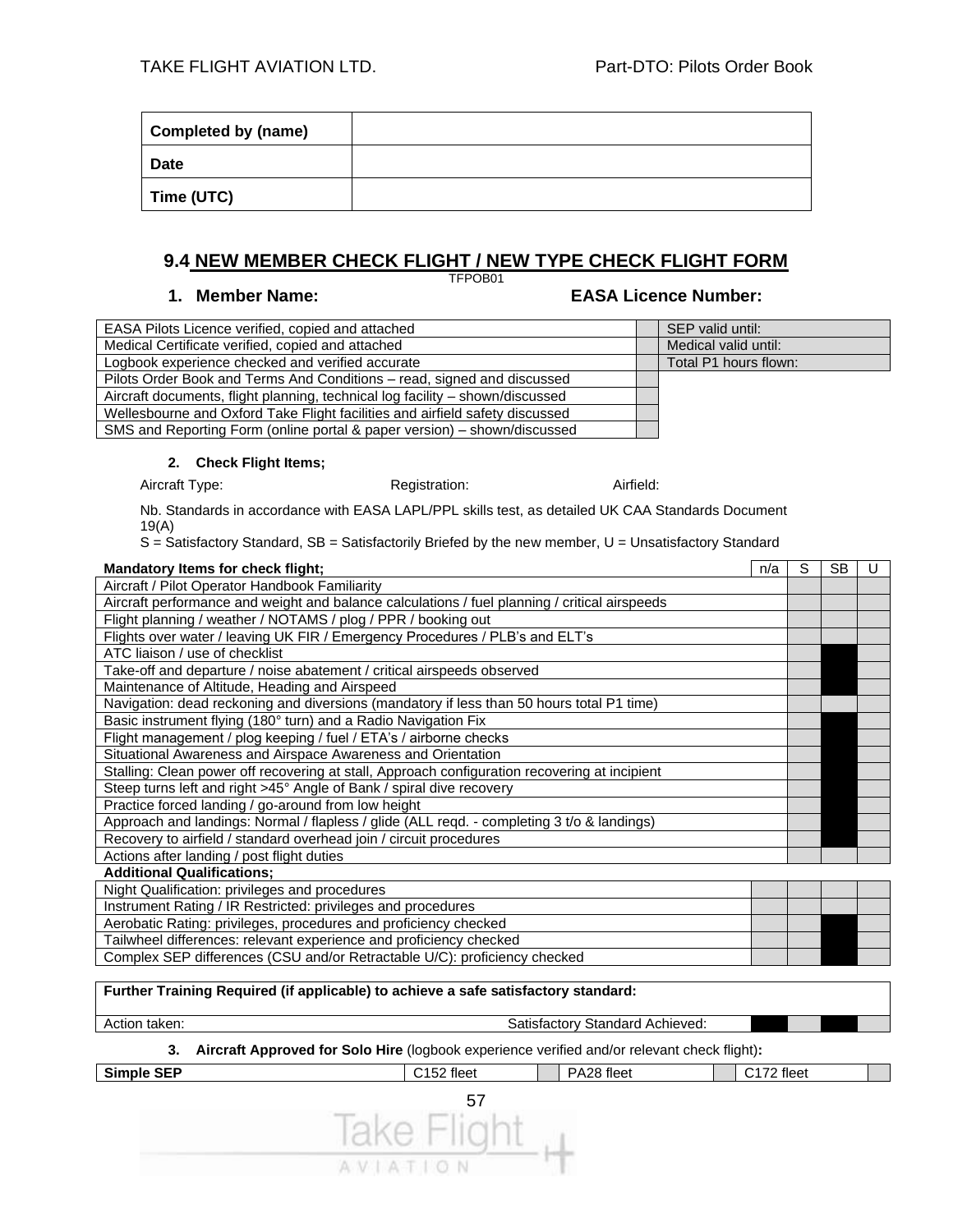| <b>Additional ratings</b> | Night             | IR / IR (Restricted) | Aerobatic  |
|---------------------------|-------------------|----------------------|------------|
| <b>Complex SEP</b>        | T67M fleet        | C152 Taildragger     | PA32 fleet |
| Declaration:              |                   |                      |            |
| Member Name:              | Member Signature: | Date:                |            |

| IVICIIINCI INQIIIC. | ivicinuci olgilaturc. | υαισ. |
|---------------------|-----------------------|-------|
| Instructor Name:    | Instructor Signature: | Date: |

#### **9.5 TAKE FLIGHT INSTRUCTOR RECORD FORM** TFPOB02

| EASA Pilots Licence verified, copied and attached<br>FI/CRI valid until:      |  |
|-------------------------------------------------------------------------------|--|
|                                                                               |  |
| Medical Certificate verified, copied and attached<br>Medical valid until:     |  |
| Logbook experience checked and verified accurate<br>Instructional hours:      |  |
| Pilots Order Book and Terms And Conditions – read, signed and discussed       |  |
| Aircraft documents, flight planning, technical log facility – shown/discussed |  |
| Wellesbourne and Oxford Take Flight operations / airfield safety discussed    |  |
| Instructor briefing facilities and procedures - shown/discussed               |  |
| Student records and training syllabus requirements – shown/discussed          |  |

#### **2. Satisfactory Instructor Check Briefing and Flight;**

Aircraft Type: Registration: Date: CFI/DCFI signature: **3. Safety Management System and Emergency Response Plan training;** Date completed: CFI/DCFI signature:

**4. Instructor and Examiner Rating privileges;**

| <b>Flight Instructor Rating (A)</b>                                            |  |
|--------------------------------------------------------------------------------|--|
| EASA PPL (A) / LAPL (A)                                                        |  |
| Night Rating training restriction removed                                      |  |
| Aerobatic Rating training restriction removed                                  |  |
| Instrument Rating training restriction removed                                 |  |
| PBN training privileges                                                        |  |
| Other privileges (specify)                                                     |  |
| <b>Class Rating Instructor SEP(A)</b>                                          |  |
| Aerobatic Training privileges                                                  |  |
| Other (specify)                                                                |  |
| Flight and Class Rating Instructor Differences Training experience/privileges: |  |
| Variable Pitch / Constant speed propeller units                                |  |
| Retractable undercarriage                                                      |  |
| Turbocharged engines                                                           |  |
| Electronic Flight Instrument System                                            |  |
| Tailwheel undercarriage aircraft                                               |  |
| Other (specify)                                                                |  |
| AOPA Registered Aerobatic Instructor                                           |  |
| FCL.945 revalidation privileges                                                |  |
| <b>Examiners:</b>                                                              |  |
| EASA PPL (A) / LAPL (A) Flight Examiner                                        |  |
| Instrument Rating (restricted) (A) Flight Examiner                             |  |
| CAA approved Ground examiner                                                   |  |
| CAA approved Radiotelephony examiner                                           |  |

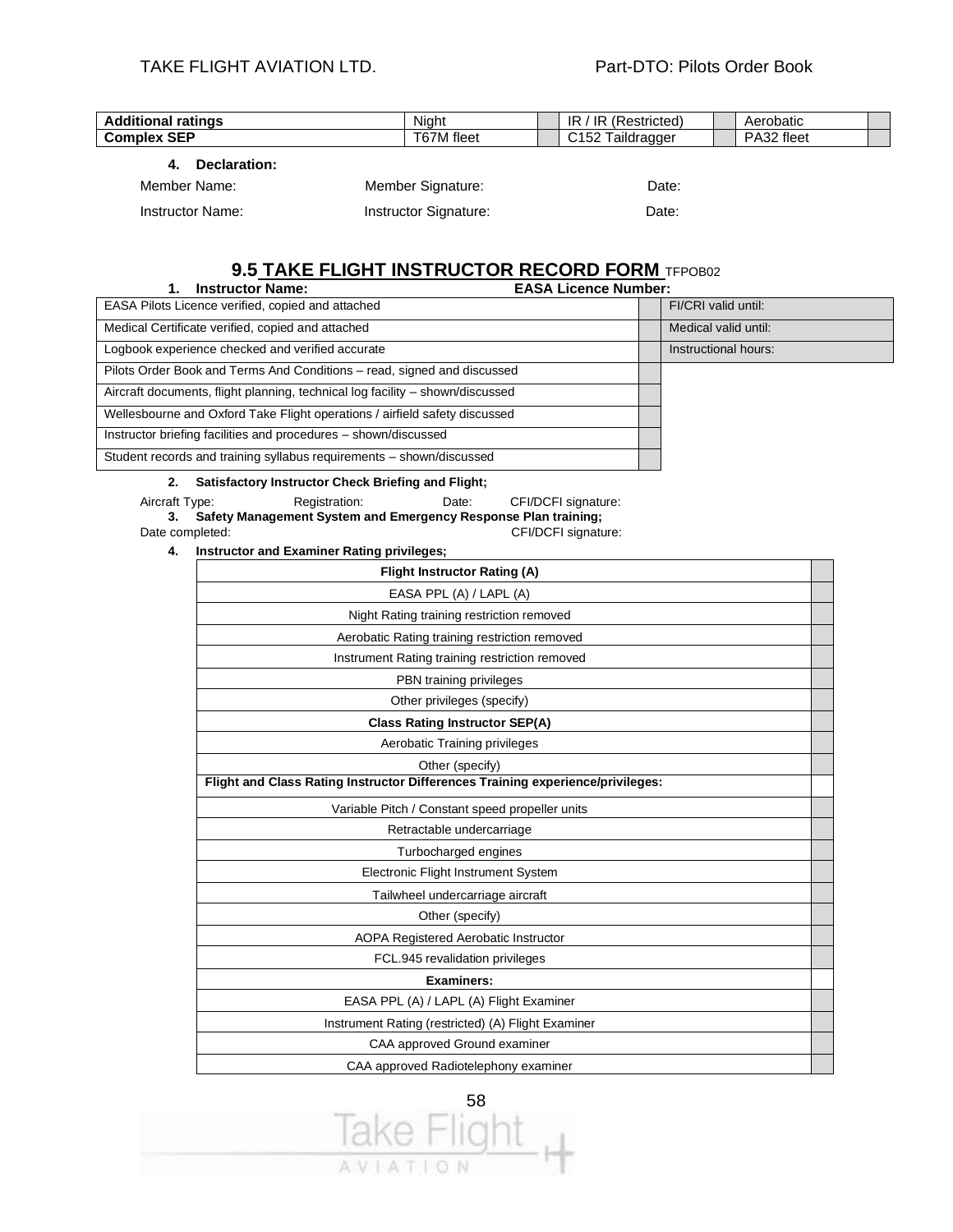#### TAKE FLIGHT AVIATION LTD. TAKE FLIGHT AVIATION LTD.

|                           | <u>munt completed where redured.</u> |                        |                        |       |
|---------------------------|--------------------------------------|------------------------|------------------------|-------|
| Simple SEP                | C152 fleet                           | PA28 fleet             | C <sub>172</sub> fleet | Other |
| <b>Additional ratings</b> | Niaht                                | IR.<br>/ IR Restricted | Aerobatic              | Other |
| <b>Complex SEP</b>        | T67M fleet                           | C152 Taildragger       | PA32 fleet             | Other |

**5. Take Flight Aircraft / Training approved to instruct for:** (logbook experience verified and/or relevant check flight completed where required)**:**

#### **6. Declaration:**

Instructor Name: **Instructor Signature:** Date: Date: CFI/DCFI Name: CFI/DCFI Signature: Date

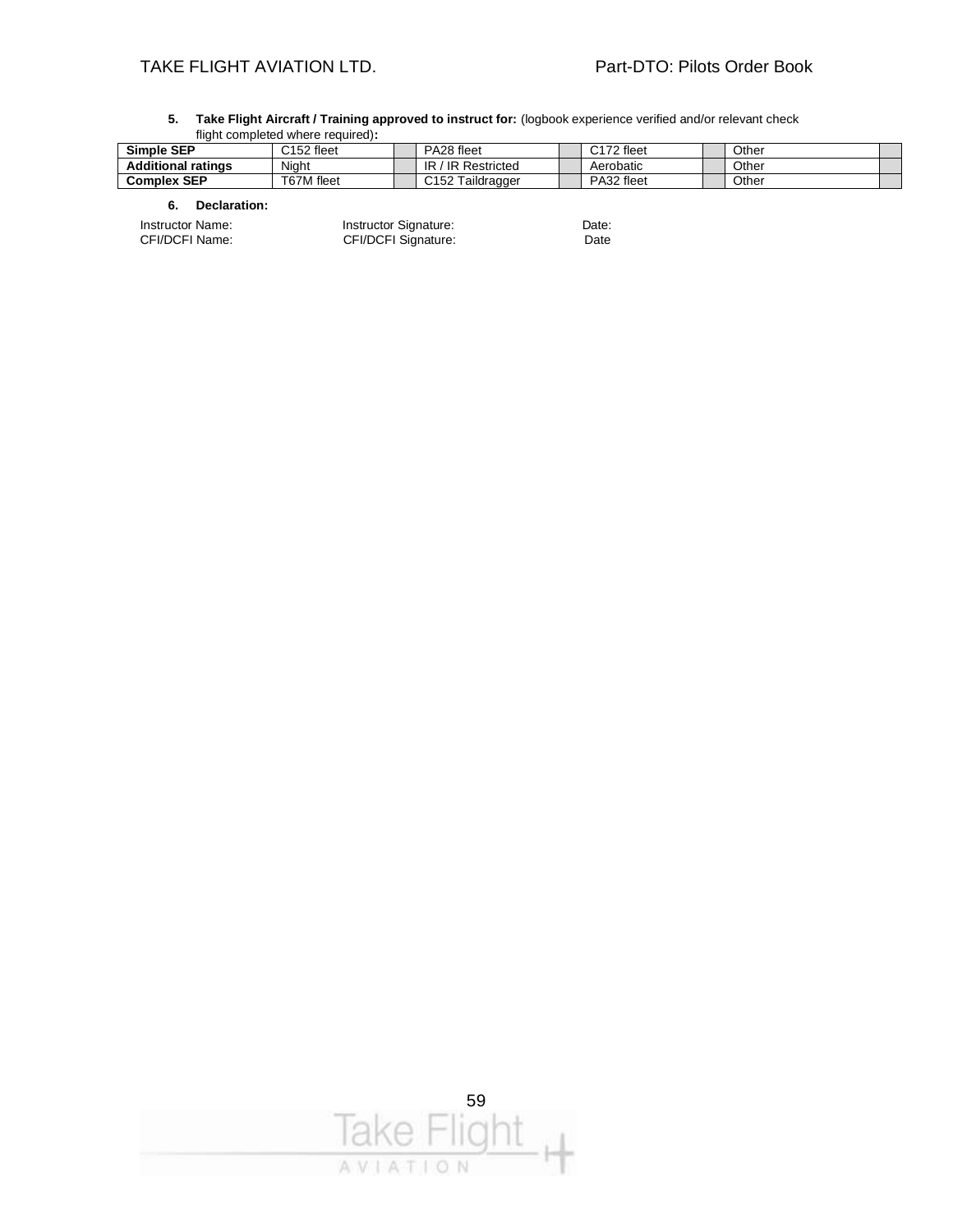#### **9.6 TAKE FLIGHT AVAITION – KEY LIMITATIONS (see Pilots Order Book June 2018)**

| <b>CAT</b>                                                                                                                                                                                                                                                                                                                                                                                                                                                                                                                                                                                                                    | <b>MIN VIS</b>                                                                                                                                                                          | <b>MIN BASE</b>                                                                                                                                                                                    | WIND (Steady kts+50% Gust)                                                                                                                                                                                                                                                                                                                | <b>XWIND</b> |  |  |
|-------------------------------------------------------------------------------------------------------------------------------------------------------------------------------------------------------------------------------------------------------------------------------------------------------------------------------------------------------------------------------------------------------------------------------------------------------------------------------------------------------------------------------------------------------------------------------------------------------------------------------|-----------------------------------------------------------------------------------------------------------------------------------------------------------------------------------------|----------------------------------------------------------------------------------------------------------------------------------------------------------------------------------------------------|-------------------------------------------------------------------------------------------------------------------------------------------------------------------------------------------------------------------------------------------------------------------------------------------------------------------------------------------|--------------|--|--|
| <b>Student</b>                                                                                                                                                                                                                                                                                                                                                                                                                                                                                                                                                                                                                | 8000                                                                                                                                                                                    | 1500ft                                                                                                                                                                                             | Instructor advice                                                                                                                                                                                                                                                                                                                         |              |  |  |
| <b>PPL</b>                                                                                                                                                                                                                                                                                                                                                                                                                                                                                                                                                                                                                    | 5000m                                                                                                                                                                                   | 1000ft (1500 night)                                                                                                                                                                                | 30kt / 50% VS1                                                                                                                                                                                                                                                                                                                            | POH max      |  |  |
| <b>PPL IRR</b>                                                                                                                                                                                                                                                                                                                                                                                                                                                                                                                                                                                                                | 1800m                                                                                                                                                                                   | 1000ft (1500 night)                                                                                                                                                                                | 30kt / 50% VS1                                                                                                                                                                                                                                                                                                                            | POH max      |  |  |
| <b>Minima</b>                                                                                                                                                                                                                                                                                                                                                                                                                                                                                                                                                                                                                 |                                                                                                                                                                                         | Required at departure, en route, destination & diversion for +/- 1 Hr of ETA                                                                                                                       |                                                                                                                                                                                                                                                                                                                                           |              |  |  |
| <b>Fuel</b>                                                                                                                                                                                                                                                                                                                                                                                                                                                                                                                                                                                                                   |                                                                                                                                                                                         | Must land with 1 hour fuel remaining, otherwise:<br>Fuel Plan: Taxi + Trip + Go around/Diversion + 5% Contingency + discretionary<br>Whatever: must land with min $VFR = 30$ min Day, 45 min Night |                                                                                                                                                                                                                                                                                                                                           |              |  |  |
| <b>Minimum Safe Altitude</b>                                                                                                                                                                                                                                                                                                                                                                                                                                                                                                                                                                                                  |                                                                                                                                                                                         |                                                                                                                                                                                                    | 1000 ft above highest obstacle 5nm either side of track, or CAA chart grid<br>highest obstacle rounded up to nearest 100 + 1000ft                                                                                                                                                                                                         |              |  |  |
| <b>Minimum Altitude for</b><br><b>Stalling</b>                                                                                                                                                                                                                                                                                                                                                                                                                                                                                                                                                                                |                                                                                                                                                                                         |                                                                                                                                                                                                    | 3000 ft above ground - solo student/member and dual for fully stalled<br>conditions and spin avoidance training.<br>2000ft above ground - dual only - incipient stall recovery only                                                                                                                                                       |              |  |  |
| <b>All Pilots</b>                                                                                                                                                                                                                                                                                                                                                                                                                                                                                                                                                                                                             |                                                                                                                                                                                         |                                                                                                                                                                                                    | Max R/W contamination: 3mm slush/ice/snow over 25% of R/W surface                                                                                                                                                                                                                                                                         |              |  |  |
| New A/C Type                                                                                                                                                                                                                                                                                                                                                                                                                                                                                                                                                                                                                  |                                                                                                                                                                                         |                                                                                                                                                                                                    | Instructor familiarisation flight and training as required                                                                                                                                                                                                                                                                                |              |  |  |
| on type in last 1yr                                                                                                                                                                                                                                                                                                                                                                                                                                                                                                                                                                                                           | New member, Min 5 hrs                                                                                                                                                                   |                                                                                                                                                                                                    | SEP Non-complex: Clearance on logged experience and CFI/DCFI in<br>conjunction with accountable managers decision. HOWEVER:<br>SEP Complex, TW, Aero: Compulsory differences training/check.                                                                                                                                              |              |  |  |
| (UTC)                                                                                                                                                                                                                                                                                                                                                                                                                                                                                                                                                                                                                         | Winter: 0900 - Earlier of: Sunset +30 or 1630<br>Instruction only in<br><b>Wellesbourne Op Hrs</b><br>Summer:<br>0800 - 1630                                                            |                                                                                                                                                                                                    |                                                                                                                                                                                                                                                                                                                                           |              |  |  |
| Instruction only in<br><b>Oxford Op Hrs (UTC)</b>                                                                                                                                                                                                                                                                                                                                                                                                                                                                                                                                                                             |                                                                                                                                                                                         | Winter: 0630 - 2230<br>Summer:<br>0300 - 2130                                                                                                                                                      |                                                                                                                                                                                                                                                                                                                                           |              |  |  |
| <b>Farm Strips</b>                                                                                                                                                                                                                                                                                                                                                                                                                                                                                                                                                                                                            | <b>Unlicensed Airfields and</b><br>EGBW grass open to members for instruction. All others require permission<br>from Acc. Manager/CFI/DCFI. Performance calcs, PPR, and grass exp reqd. |                                                                                                                                                                                                    |                                                                                                                                                                                                                                                                                                                                           |              |  |  |
| Currency,                                                                                                                                                                                                                                                                                                                                                                                                                                                                                                                                                                                                                     | Last 90 days, 3 T/O & Ldgs, sole manipulator of controls in same type or<br><b>SEP Non-Complex</b><br>class a/c. For night flight, one of these Idgs at night.                          |                                                                                                                                                                                                    |                                                                                                                                                                                                                                                                                                                                           |              |  |  |
| Last 90 days, 3 T/O & Ldgs, sole manipulator of controls, same type or class<br>Currency,<br><b>SEP Complex</b><br>a/c. For night flight, one of these Idgs at night.<br>ALSO:<br>(Variable pitch or<br>retractable U/C aircraft)<br>< 5 Hrs on type: 28d max between flights<br>5-10 Hrs on type: 42d max between flights                                                                                                                                                                                                                                                                                                    |                                                                                                                                                                                         |                                                                                                                                                                                                    |                                                                                                                                                                                                                                                                                                                                           |              |  |  |
| Currency,<br><b>Tailwheel</b>                                                                                                                                                                                                                                                                                                                                                                                                                                                                                                                                                                                                 |                                                                                                                                                                                         | night flight, one of these Idgs at night.<br>ALSO:<br>weather, emergencies, rejected T/O, grass                                                                                                    | Last 90 days, 3 T/O & Ldgs, sole manipulator, same type or class a/c. For<br>< 10 Hrs on type: 28d (4 weeks) max between flights<br>10-20 Hrs on type: 42d (6 weeks) max between flights<br>Annual TW check (3 cx, emergencies, tail up rejected T/O & taxi)<br>New member, not TW trained by TF: 50 hrs TW, 2 hrs trg min, 10 cx varying |              |  |  |
| <b>Currency, IRR</b>                                                                                                                                                                                                                                                                                                                                                                                                                                                                                                                                                                                                          |                                                                                                                                                                                         |                                                                                                                                                                                                    | Annual Instrument approach check (different aid to last check)                                                                                                                                                                                                                                                                            |              |  |  |
| Last 90 days, 3 T/O & Ldgs, sole manipulator, same type or class a/c. For<br>Currency,<br><b>Aerobatics</b><br>night flight, one of these Idgs at night. ALSO:<br>5 hrs (min 1hr P1) in last 12 months (Insurance req)<br>ALL:<br>Annual spin, unusual att. recovery & sequence check<br>Min QNH recovery 3000 ft (instructors 1500 ft)<br>Sqk 7004 recommended 5 min before aeros & to end<br>< 10 Hrs Aeros on Take Flight aero a/c: 28d max between flts<br>10-20 Hrs Aeros on Take Flight aero a/c: 42d max between flts<br>Instructor dual spin only with: other instructor, qual. aero pilot, student<br>learning aeros |                                                                                                                                                                                         |                                                                                                                                                                                                    |                                                                                                                                                                                                                                                                                                                                           |              |  |  |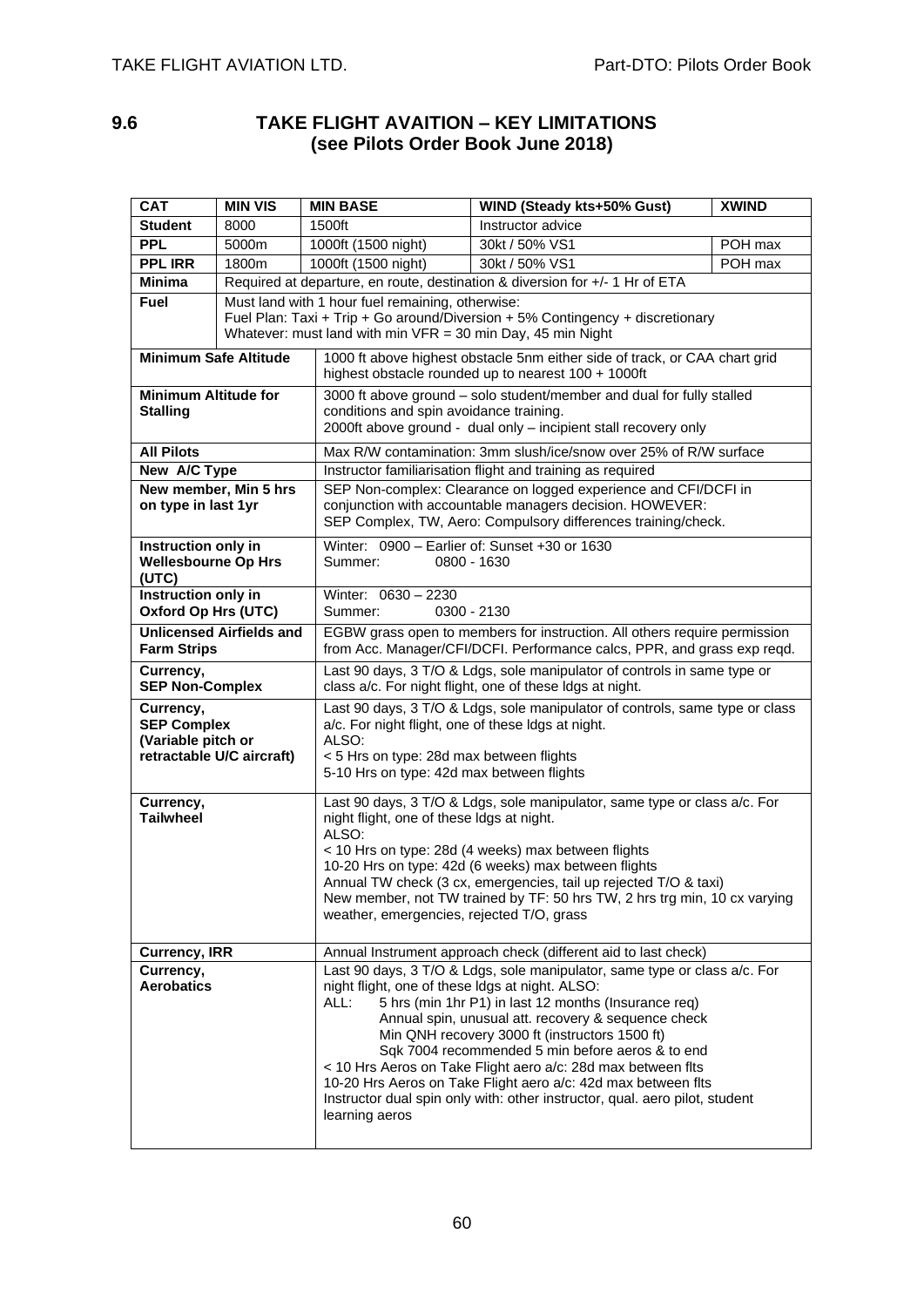**This page is intentionally blank. Please do not read it.**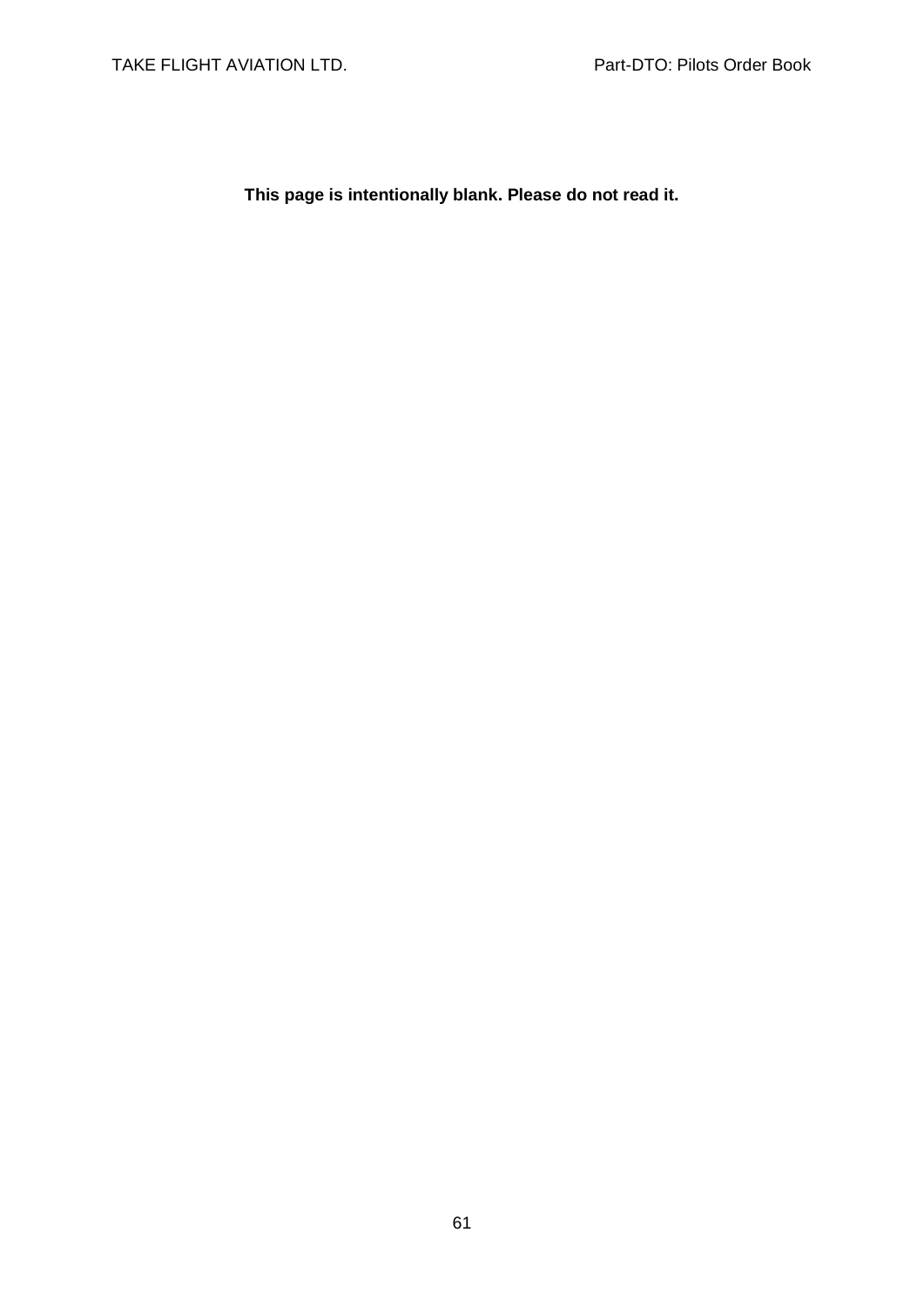**This page is intentionally blank. Please do not read it.**